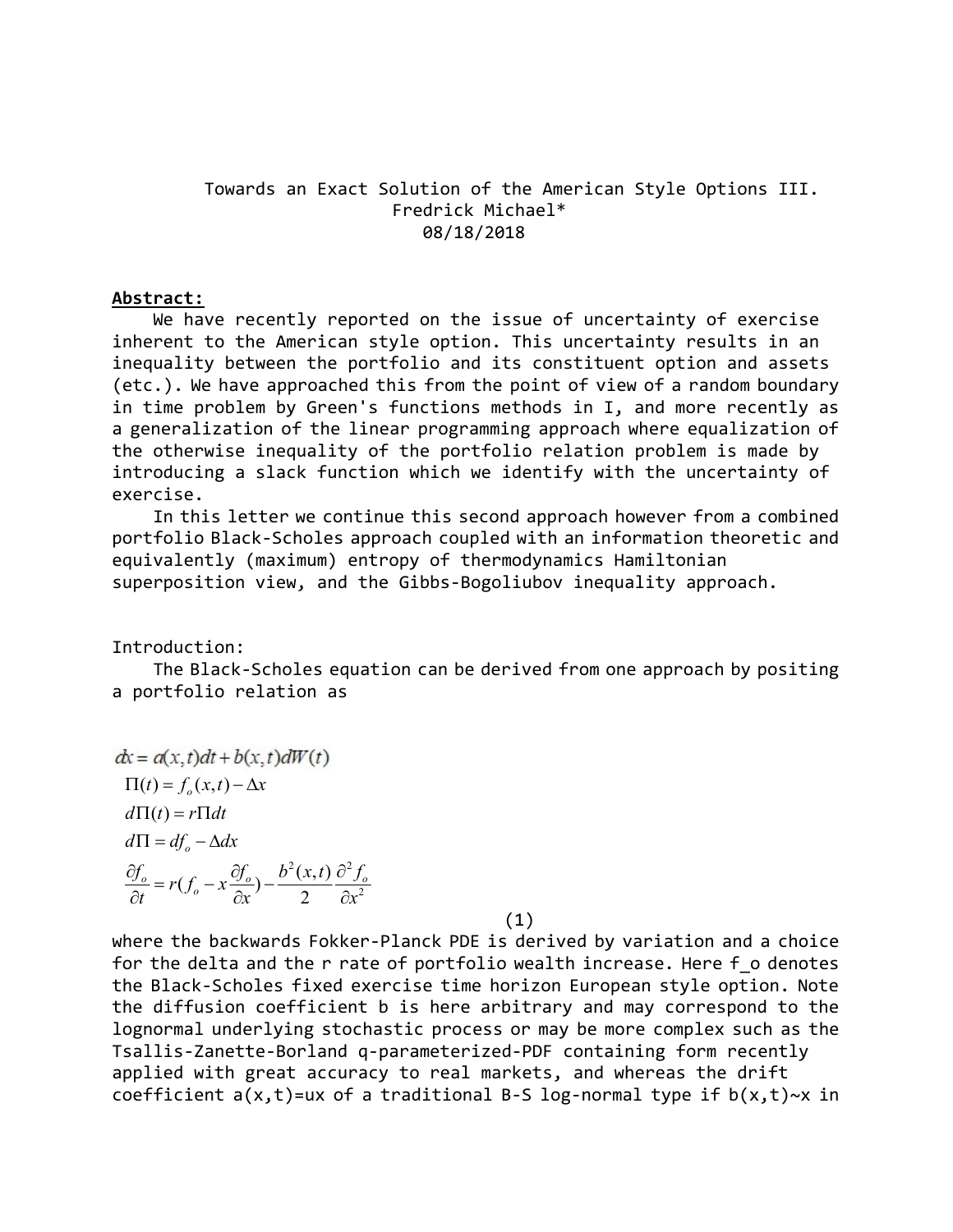the financial market underlying, is removed as usual in favor of the desired r dependent drift.

This general B-S Black-Scholes process and the derived model equation can be generalized to other statistics as mentioned, such as the nonextensive statistics processes readily and this has been reported elsewhere.

We keep the simple B-S extensive forms in this following derivation and for simplicity of illustration of the methods we utilize, and consider generalizing to more complex, such as the more accurate nonextensive statistics, the 'American style' model of derivative options in future work.

 The American style option arbitrary exercise time introduces additional uncertainty to an already diffusive or stochastic process such as Eq.(1), and which can be accounted for in one approach by noting that the portfolio relation and therefore derived PDE structure is now an inequality:

$$
\Pi(t) \ge f_{o/\sim}(x,t) - \Delta_{o/\sim} x
$$
\n
$$
d\Pi(t) = r \Pi dt
$$
\n
$$
d\Pi \ge df_{o/\sim} - \Delta_{o/\sim} dx
$$
\n
$$
\frac{\partial f_{o/\sim}}{\partial t} \le r(f_{o/\sim} - x \frac{\partial f_{o/\sim}}{\partial x}) - \frac{b^2(x,t)}{2} \frac{\partial^2 f_{o/\sim}}{\partial x^2}
$$
\n(2)

where the option here in the portfolio inequality is referenced to f  $o/\sim$ the European style derived type of option f o or some trial or toy model  $f \sim$ . These (or any instrument that..) not fully accounting for the exercise uncertainty of an American style option. We assume the

'fully-accounting-for' early or arbitrary exercise American option f and its modified 'full' hedge will derive an equality portfolio relation, whose underlying i) asset or security dx=adt+bdW equation maybe known, however ii) its early exercise arbitrariness and therefore uncertainty, if written as du=cdt+vdQ, is not known.

This is usually not explicitly stated in the traditional approach however that is what the inequality means. The American style portfolio due to the uncertainty associated with arbitrariness of exercise is unequal between risk free or desired rate of value evolution and its constituents as traditionally derived from purely market uncertainties, obtaining an inequality. Certain exercise time and therefore non-random in time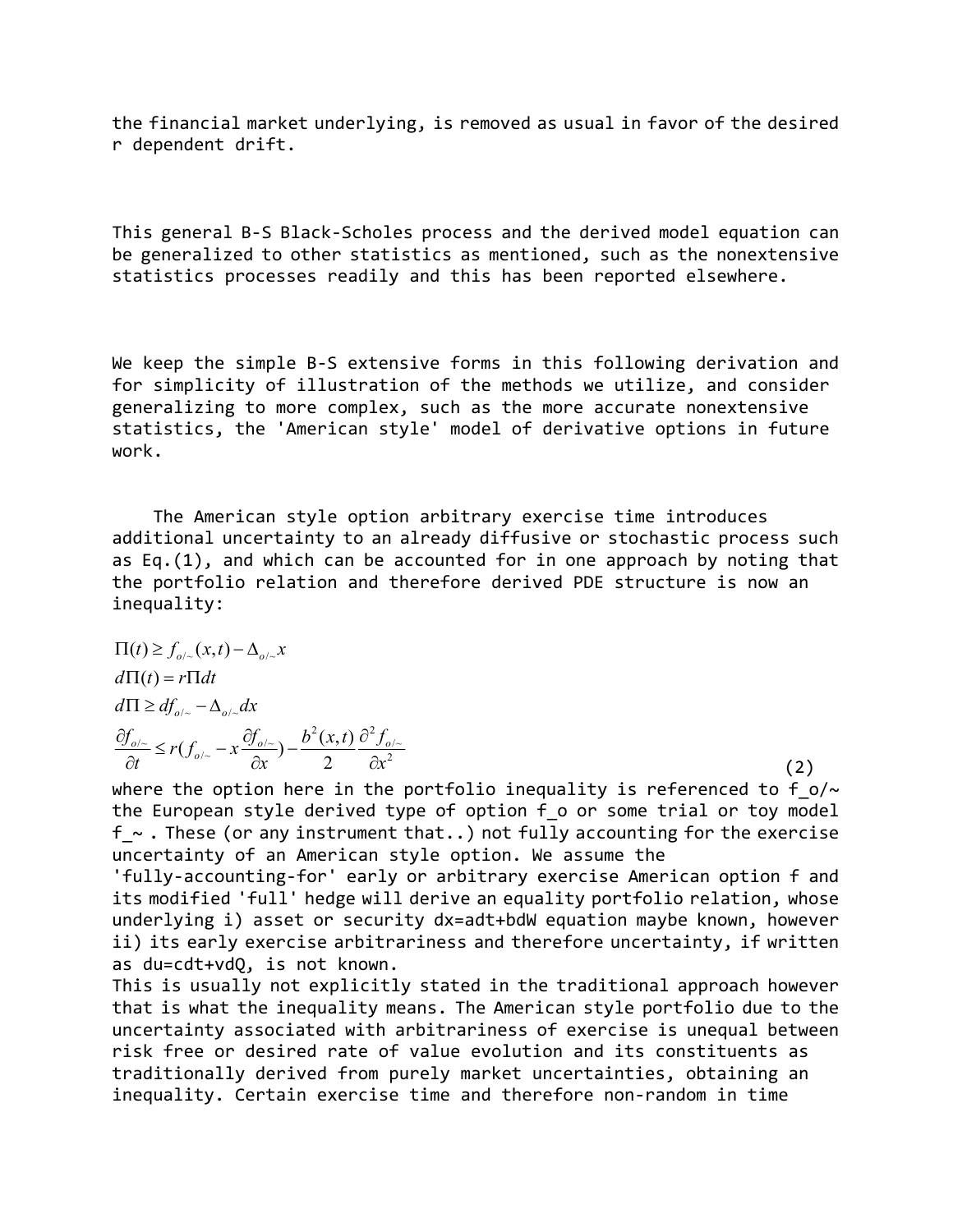boundaries of the European style portfolio results in an equality between the portfolio and its composition of options and assets and/or securities...bonds, etc...

 The American style option value approaches the European style value as time approaches the exercise time (fixed, European), equivalently the inequality portfolio approaches this equality (portfolio relation) in value only as the time approaches the European exercise time, the two equating at that time. Again this in the traditional approach, which is only (merely) dependent on the market uncertainty of the underlying.

 Therefore we have concluded and pursued the supposition that defining the referenced option as the European style option or some toy model, from which additional components approach the full or American style option valuation, preserve this limiting approach, and in fact which may even before the European exercise time equality reach the desired equality if by inclusion of components compensating for the sources of uncertainty, is a reasonable assumption to make and to apply.

## As an aside and to summarize some recent results, we state the problem in terms of stochastics and PDEs in Appendices A-C.

The considerations discussed thus far, we assert, imply that there is some exact American style option and portfolio relation that is an equality!  $\prod(t) = f(x,t) - \Delta_f x$ 

$$
=f_o+\delta f_o-\Delta_{f|_{f_o+\delta f_o}}x
$$

$$
=f_{-}+\Delta_{f|_{f_{-}}}x\tag{3}
$$

and where the precise description of the American style derivative (option) f and the effective hedge's delta itself depending on f is yet to be determined, and is not immediately obtained by the traditional and by considering market-only uncertainties and the market underlying only dependent approach. Said another way, any additional exercise uncertainty components beyond the equality market uncertainty components that may allow or which may result in an equality of the portfolio relation are 'absorbed' or are contained in the constituents f and delta these cast however in an effectively traditional portfolio form.

 However this is the very issue, the determination of the existence of such an equal relation Eq.3 and then the precise determination of its constituents. Also, the hypothetical equalities in Eq.(3) are merely suggestive at this point and imply the search for variations or superposition away from European style options, and away from (traditional) delta hedges, and away from (known, equality portfolio relation) toy or trial ~-twiddle models, these to be discussed further.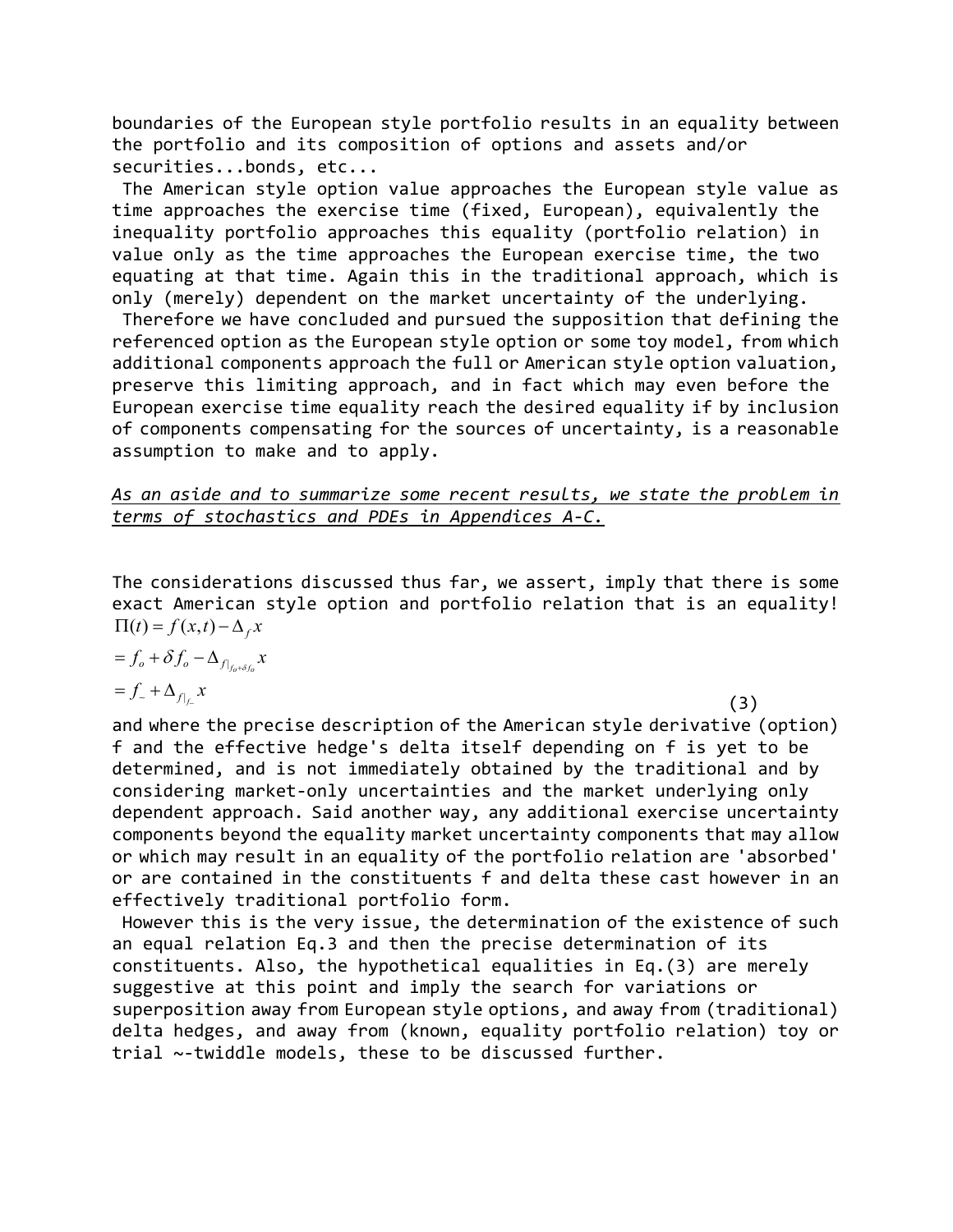In order to pursue the precise definition of f and delta and the hypothetical equality portfolios for American style derivatives options, we wish to define the 'mapping' of the inequality and equality, below portfolio relations, to the thermodynamics and Gibbs-Bogoliubov inequality arguments, and furthermore then mappings to the maximum entropy equivalently information theory approaches we will be utilizing in order to investigate the additional components.

 Importantly, first note the following. The options instrument(s) is described by f o or f  $\sim$  or fully f etc. and where we state that these are a type of probability based distributions, observables' density functions in detail, here proportioned as evolution distributions of monetary value or price distributions.... therefore these are in our view statistical weights multiplied by a monetary value. Alternatively, these observable's distributions are proportioned such that they evolve as distribution (statistical) functions evolving as by the variables of the observables...any observable then is obtained by averaging its value with these distributions weighting the integration or summation as <x> etc.

 However the option distribution or pricing function is not in the standard form we would like to utilize. First the backwards Fokker-Planck of Black-Scholes should be considered from the forward p.o.v. point of view. This is most easily accomplished by considering that the two point function form of the option distribution  $f(x,t|x',t')$  solves both the backwards and forwards Fokker-Planck equations and when the relation  $f=e^{i\theta}g(x,t|x',t')$ is utilized and a shift in variables emphasis to forward is made (dropping prime superscripts, using these interchangeably by context throughout for simplicity), we have

$$
\langle S_o \rangle_o = -\int g_o \ln g_o(x, t) dx = -\int g_o [\ln(\Pi(t) + \Delta x) + \ln e^{r\theta}] dx
$$
  

$$
\langle F_o \rangle_o = -\frac{1}{\beta_o} \ln \int g_o dx = -\frac{1}{\beta_o} \ln \int (e^{r\theta} (\Pi(t) + \Delta x)) dx
$$
 (3)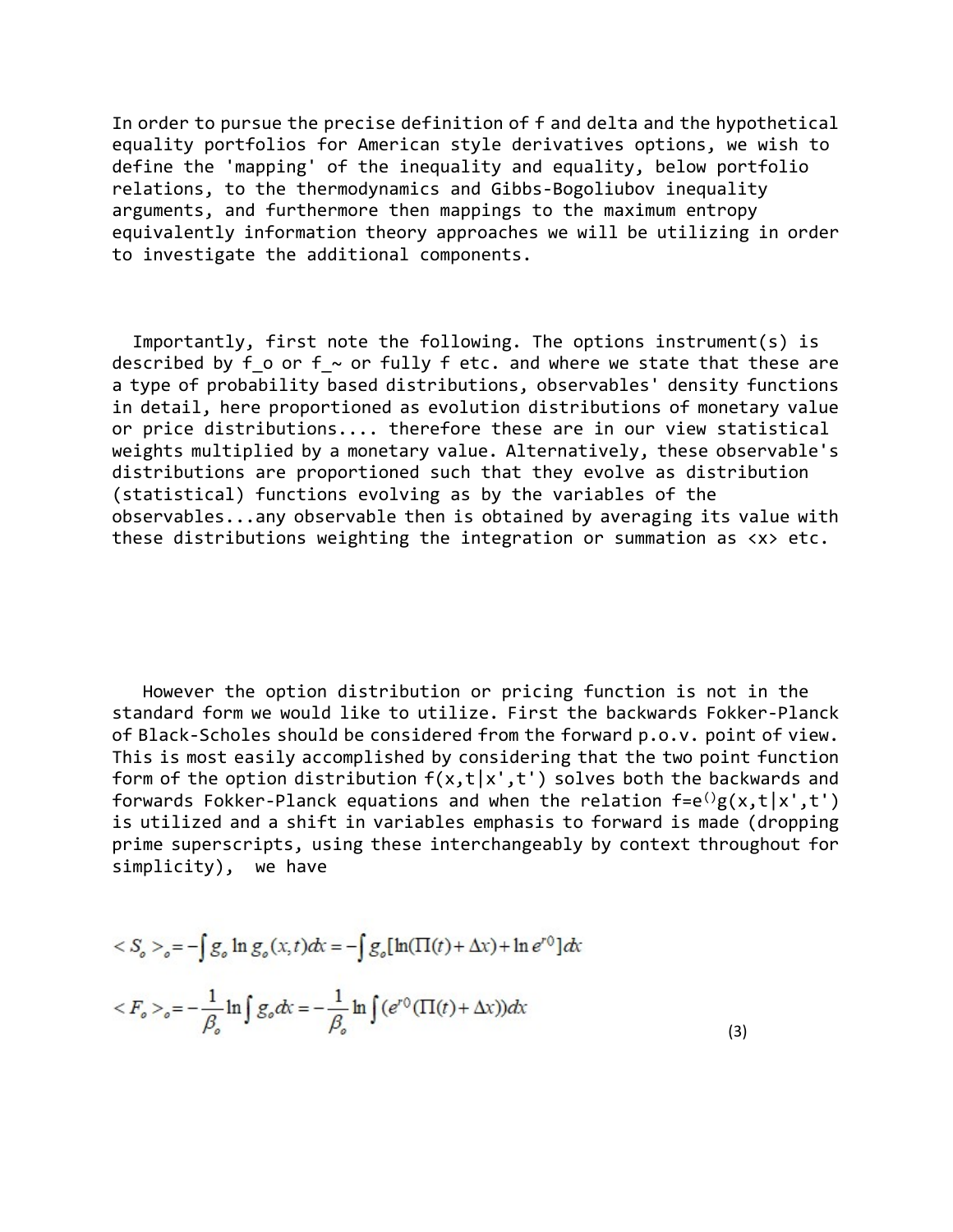and where we can work with f or g (generally) notationally yet in the standard forward Fokker-Planck form for consistency and connection to Hamiltonians and thermodynamics, our guiding physical and mathematical theory. We will replace exponential prefactors & forward or backward notation upon derivation. At times we retain the f notation yet we mean the standard forward g evolution consistent with Fokker-Planck to Diffusion-Schroedinger (such as the Matsubara-Schroedinger picture) Hamiltonians. Also, we focus on the relevant scale of the physical observable dynamics for the Hamiltonian formulation, room or human trader markets' scale diffusion.

 Upon putting the PDE for g in the standard forward form, we immediately note the following thermodynamics (or if negentropy then information theoretic related) relations:

$$
F_o = \langle F_o \rangle_o = -\frac{1}{\beta_o} \ln Z_o
$$
  
\n
$$
Z_o = \int g_o(x, t) dx
$$
  
\n
$$
S_o = \langle S_o \rangle_o = -\int g_o \ln g_o dx
$$
 (3)

 these one-point relations, and we take care to denote the level of averaging per which ensemble or system, for example  $\leftrightarrow$  o denoting averaging over the European style (say..) statistics g\_o, and where the observable to be averaged itself may belong to the European model or a trial or toy model or the American style 'full' model, these which we will annotate differently.

The two-point  $(x; y)$  joint and/or conditional relations  $(x|y)$ , and these conditionals when temporal (example  $(x,t|x',t')$  x>x' and t>t' or t=t'), also known as transition probabilities or distributions, and the 'conditional expectation values' such as for example the definitions of the 1st and second etc.

Conditional moments of diffusion processes, which also are obtained as from two-point functions, and which are defined similarly (conditional moments discussed elsewhere):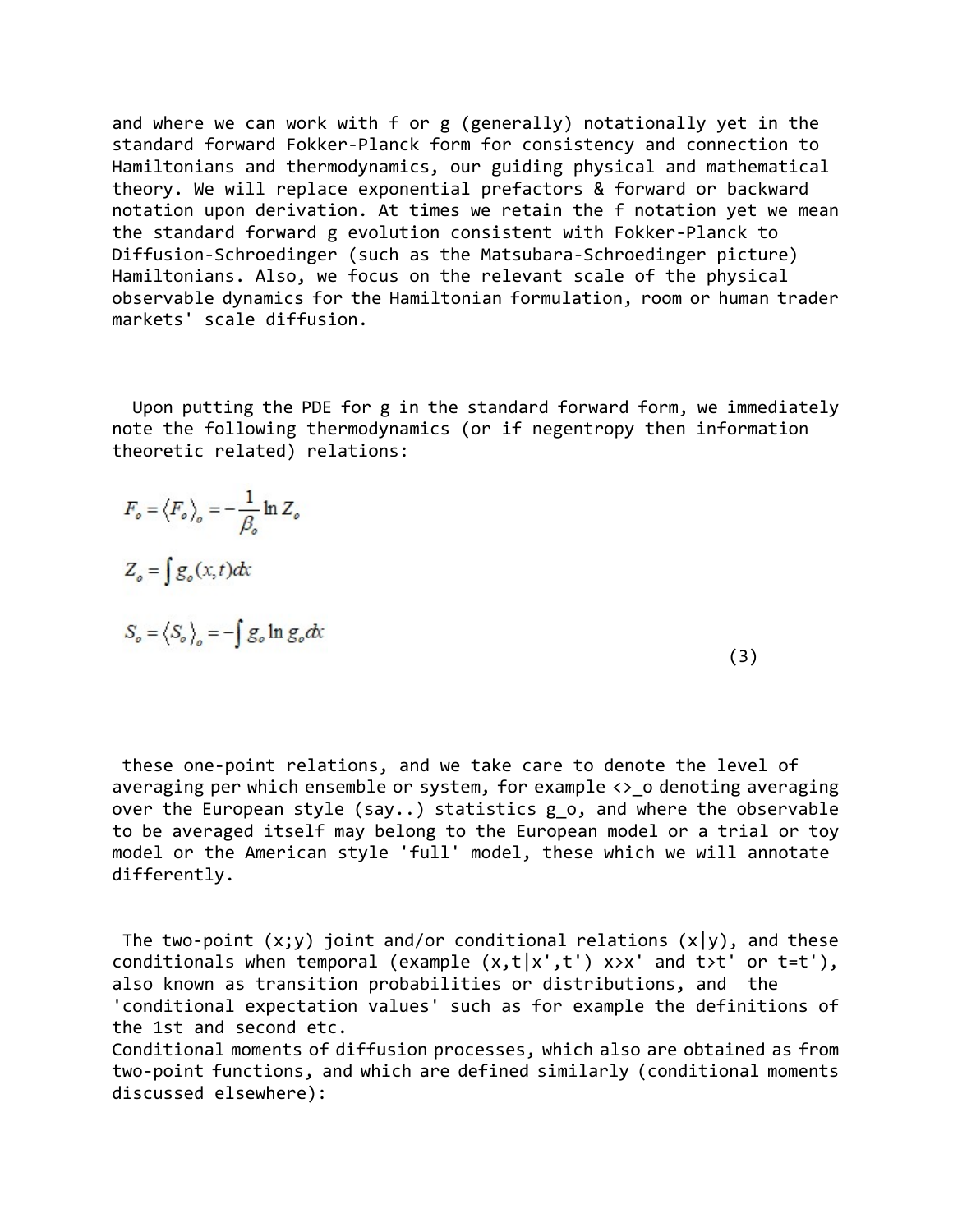$$
Z_o(t | t') = \int g_o(x, t | x', t') dx dx'
$$
  
\n
$$
Z_o(x', t' | t) = \int g_o(x, t | x', t') dx
$$
  
\n
$$
S_o = \langle S_o \rangle = -\int g_o(x, t | x', t') \ln g_o(x) dx'
$$
  
\n
$$
S_o(x', t' | t) = \langle S_o \rangle = -\int g_o(x, t | x', t') \ln g_o(x) dx
$$

and where we will refer to these forms as necessary and utilize notation as needed to distinguish and per context.

 $(4)$ 

 Consider as examples of these 2-point considerations that the drift and diffusion coefficients as we mentioned are defined as the conditional first and second moments respectively, and where we have already had cause to utilize the fact that the symmetrical two-point function solves the forward and backward Fokker-Planck PDE. Additionally, state functions such as entropy, internal energy etc. at the one-point level can be extended to two or more points functions or conversely, if integration of one of the two or more points is made, remaindering the one-point functions.

In the above equation Eq.(3) F is the free energy, Z the partition function (inverse normalization N=1/Z), S the Gibbs-Boltzmann type of extensive entropy here or its negative (with proper constants  $\langle S \rangle = -\langle I \rangle$  Shannon information), and we retain the traditional mixed confusion of notation between state functions and averages of microscopic quantities e.x. S=<S> which obtain these macroscopic state functions if only to remind the familiarity of the reader with these notational issues. Also, we have set k B to unity above and in the following, and where the Lagrange multiplier beta o is as usual the inverse temperature in thermodynamics, and the inverse variance and beyond that inverse conditional 2nd moment and further interpretations not considered here, in statistical x,t descriptions as also from information theory. And this also applicable in the corresponding thermodynamics and the maximum entropy method we will utilize later and where the Lagrange multiplier(s) enters as a proportionality factor(s) into the Legendre transformations and extremizations we will apply.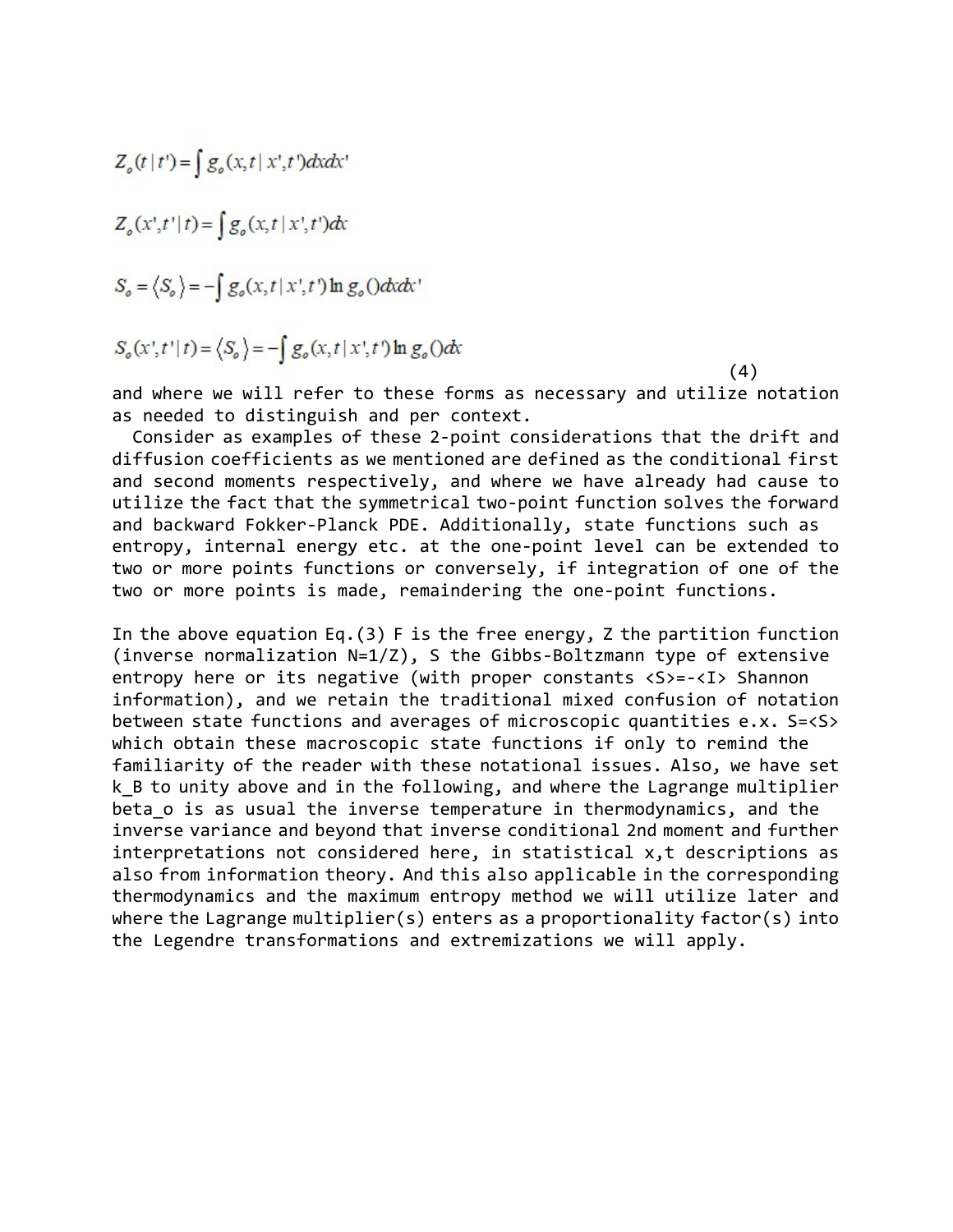Continuing to define the mapping to thermodynamics and to information theoretic approaches utilizing the European style instrument as an example but a method which we will apply to the toy or twiddle trial instrument and the inequality American style portfolio, we transform the portfolio relation(s) to these as

$$
\langle S_o \rangle_o = -\int g_o \ln g_o(x, t) dx = -\int g_o [\ln(\Pi(t) + \Delta x) + \ln e^{r\theta}] dx
$$
  

$$
\langle F_o \rangle_o = -\frac{1}{\beta_o} \ln \int g_o dx = -\frac{1}{\beta_o} \ln \int (e^{r\theta} (\Pi(t) + \Delta x)) dx
$$
 (5)

and in the following we will drop the r, t dependent prefactor exponential as it merely adds a time dependent term and we can reinstate it as we can any function or constant of proportionality or of addition in later comparisons and re mappings to portfolios.

 And we recall that we are utilizing in Eq.(5) etc. the European style option and similarly therefore also the equality obtained for that type of portfolio relation, and that the hypothesized toy or trial option also obtains an equality portfolio models. The European style option  $f$  o (g o) with corresponding Hamiltonians H o, this as the reference state or 'known' model, towards or for the description and modeling of the full inequality American portfolio Black-Scholes -like portfolio.

 As an example of the approach we will utilize, and we have shown how the standard form Fokker-Planck' PDF f o etc. of the Black-Scholes' model (implied from ..) maps or is related to thermodynamics and due to the equivalence of entropy and its negative (the 'negentropy' with proper proportionality constants) also the C.Shannon information measure of information theory, though we will as other authors use these interchangeably... the signs & constants assumed into the Lagrange multipliers. Maximum entropy being traditionally a 'physical theory' adding experimentally observable factors, while information theory also considering known and unknowns and considering issues of an incomplete knowledge of a system, these perhaps philosophical issues now coming to bear upon and we consider becoming very relevant to our 'suppositions' and our 'approaches' in our current problem.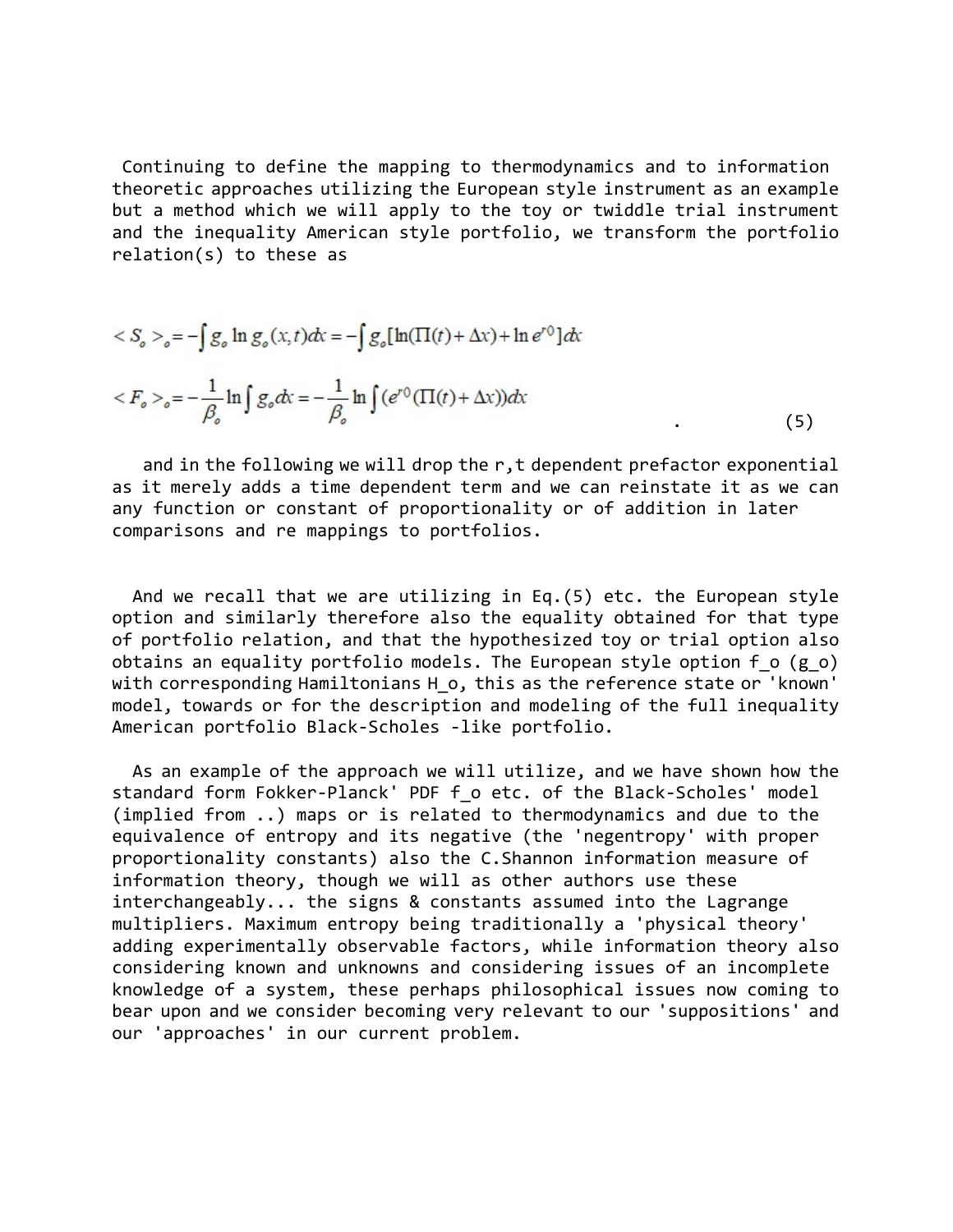The thermodynamics relations of interest to us here are the usual free energy and entropy relations:

$$
\langle F_o \rangle_o = \langle U_o \rangle_o - T_o \langle S_o \rangle_o
$$
  
\n
$$
U_o = \langle U_o \rangle_o = \langle H_o \rangle_o
$$
 (6)

$$
(6)
$$

where for this European style thermodynamics (!) we explicitly wrote the statistics utilized in the averaging, and where 'naught' the subscript of say F o or  $\langle \ldots \rangle$  o refers to the observable of averaging of the (known system) problem of the European style Black-Scholes. As an aside, we state that we can delve into deeper microscopic levels, continuous and discrete and even the so-called 'quantum portfolios' problems of finance and quantum computing via ensembles of Qbits, for the definition of H and its (say, ensemble) averaging.

For our illustrative approach we continue with the diffusion approximation continuous Fokker-Plank & analogous Schroedinger-thermal (a.k.a. Matsubara) diffusion approximation PDEs level of description.

And also, we should mention that we can utilize apriori nonlinear composition of entropy and which derive the required statistics. The q-parameterized nonextensive C.Tsallis statistics for example have with exquisite accuracy described the statistical dynamics of real financial markets and the stochastic evolution of these markets and have led to and with similarly great accuracy, derivatives pricing formulas recently. And these we will have the opportunity to utilize in later work to parallel our early generalized nonextensive Derivatives pricing or generalized q-Black-Scholes formula(s).

That is we will, if successful in deriving a proper American style Derivatives pricing formulation, immediately set about generalizing its minutiae to the nonextensive statistics of course.

The internal energy  $\langle U \rangle$  in Eq.(6) is equated to the Hamiltonians  $\langle H \rangle$ for the Black-Scholes process. At the level of the diffusion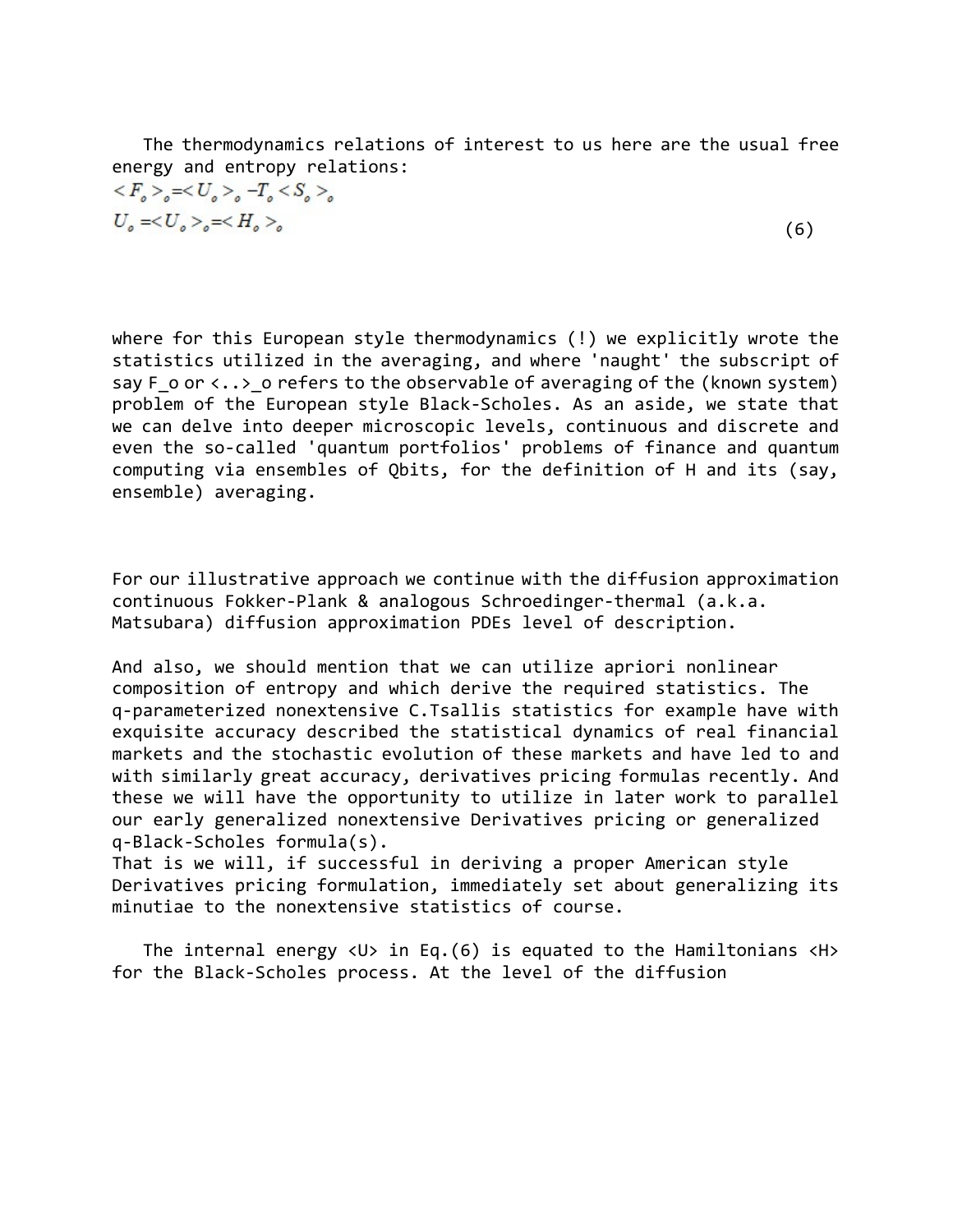approximation which obtains 'continuous' PDEs such as the Fokker-Planck, this is the as usual the resulting, transformed to Schroedinger-like PDEs' kinetic energy plus the potential energy, with the potential energy especially obtainable from the forward PDE's steady-state as

| $(-rx)g_o = \frac{1}{2} \frac{\partial b^2(x,t)g_o}{\partial x}$ |     |
|------------------------------------------------------------------|-----|
| $h_{\circ} = b^2 g_{\circ}$                                      |     |
| $2(-rx/b^2) = \frac{\partial \ln h_o}{\partial x}$               |     |
| $h_o = e^{-2r\int_0^1 \frac{x^*}{b^2(x^*f_o)}dx^*}$              | (7) |

where the general potential with b not time dependent as in the log-normal Black-Scholes model say.., is drift and diffusion coefficient dependent in the integral. As an Alternative p.o.v., one can transform the Fokker-Planck equation to a thermal (Matsubara type) Schroedinger equation and simply read off the resulting potential. The point being that the Hamiltonian H o is well defined and known for the European B-S in the above relations.

 To elaborate, the Hermitian Hamiltonian operator of a Schroedinger equation can be obtained by a series of transformations; to summarize these, the Hamiltonian operator of the PDE is (to within constants and prefactors)

$$
\frac{\partial \phi}{\partial t} = \hat{H}\phi
$$
\n
$$
\hat{H} = \left(\frac{a'}{2} - \frac{a^2}{4b^2}\right) + b^2 \frac{\partial^2}{\partial x^2}
$$
\n
$$
\hat{L}\rho = \sqrt{\rho_t} \hat{H}\phi
$$
\n
$$
\rho_t = Ce^{-\int \frac{a}{b^2} dx^2}
$$

 $(7.b.)$ 

With <H>=<KE> + <PE> the superposition of kinetic and potential energy and L the F-P operator.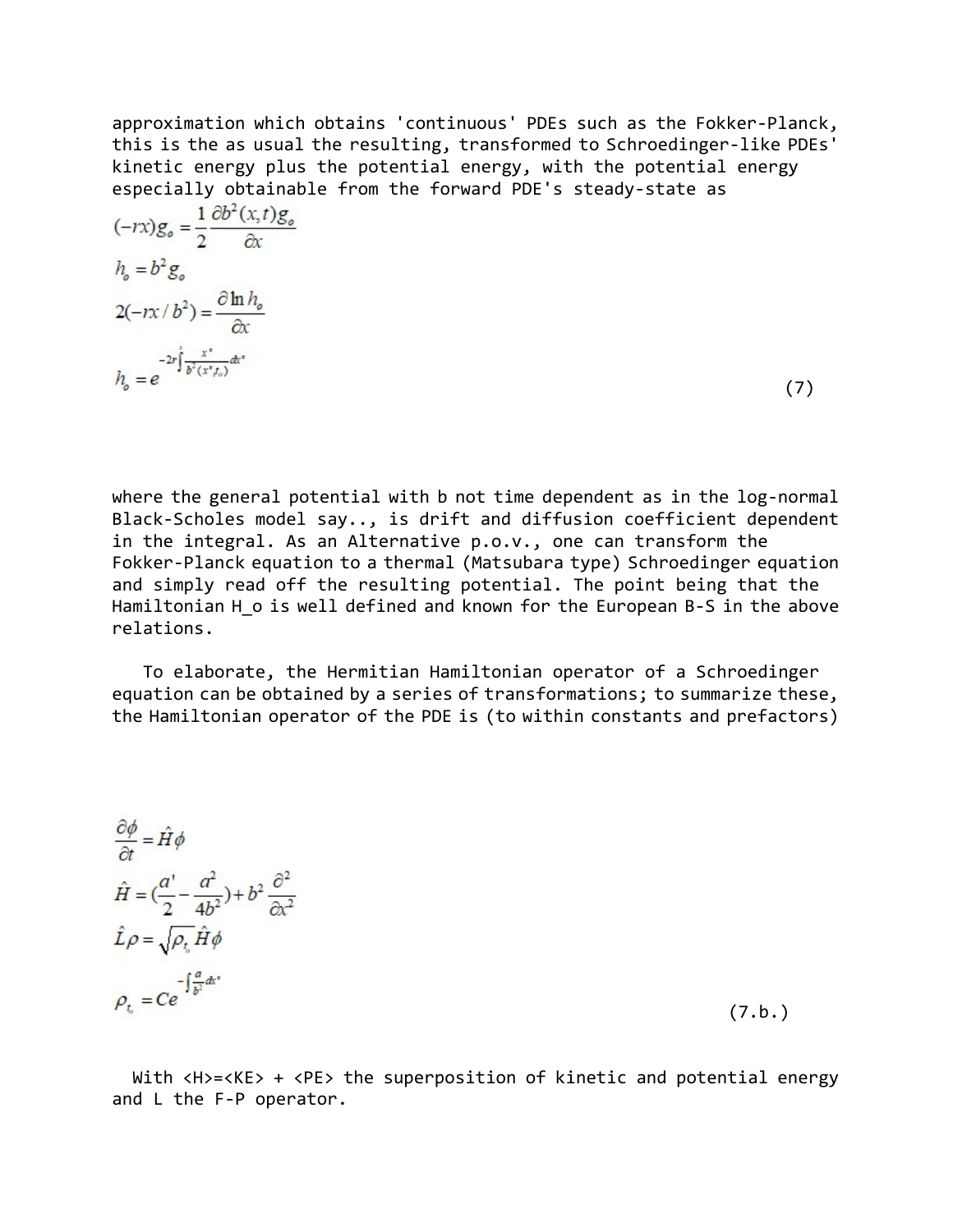We can make the H Hamiltonian simpler, this simplicity to aid us in the derivations to follow.

 The log-normal Black Scholes PDE's g\_o equation PDE has as stated an implied risk free rate drift log-normal stochastic SDE process

$$
dx = -rdt + \sigma dW
$$
  
\n
$$
x = \ln S
$$
  
\n
$$
y = x - rt
$$
  
\n
$$
\frac{\partial_t g_o(y, t \mid y', t')}{\partial_t g_o = \hat{L}_o(y)g_o = \hat{H}_o(y)g_o}
$$
  
\n(7. c.)

 this allows us to transform to a diffusion only frame in y,t & therefore the Fokker-Plank operator L corresponds to the Hamiltonian operator.

 Now we make an important supposition. This supposition will define the remaining derivations. We suppose that the full and unknown Hamiltonian Eq.(7-7.b.) H is referenced to the European style and the known Black-Scholes Hamiltonian H o. First the American style Hamiltonian is written as  $H = H_o + \delta H$ 

 $\delta H = H_1$  $= H_1$  (8)

and then we define a trial Hamiltonian that we can manipulate by expansion or superposition or such, to approach possibly in some limit and however on the average, the full Hamiltonian H, this written such that its relation with the full Hamiltonian is defined as

 $\tilde{H} = H_{\circ} + \langle \delta H \rangle_{\circ}$  $(\delta H \rightarrow H_1)$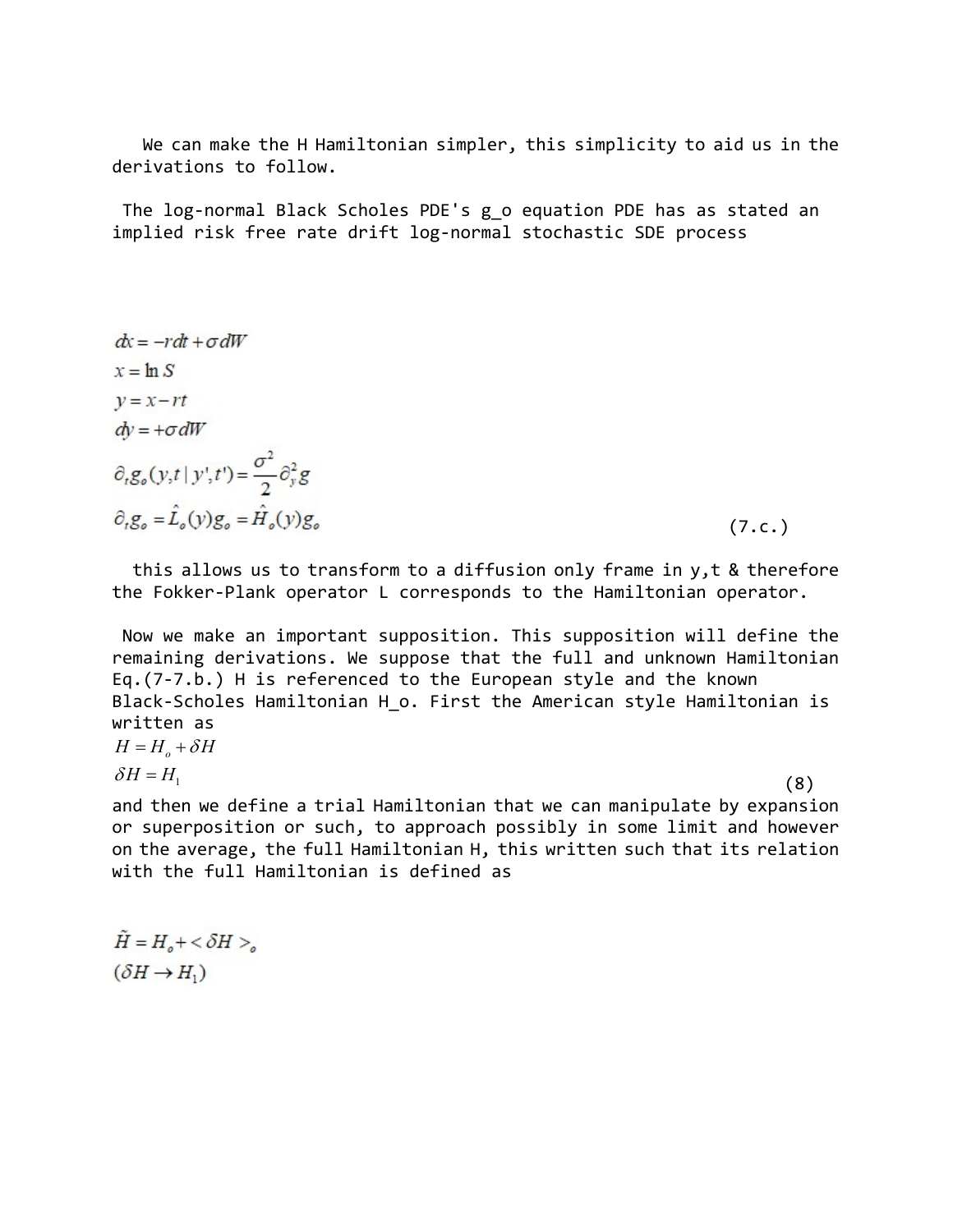$$
\langle \tilde{H} \rangle_{\sim} = \langle H_o \rangle_{\sim} + \langle \langle \delta H \rangle_{o} \rangle_{\sim}
$$
  
\n
$$
\langle H \rangle_{\sim} = \langle H_o \rangle_{\sim} + \langle \delta H \rangle_{\sim}
$$
  
\n
$$
\langle \tilde{H} \rangle_{\sim} = \langle H \rangle_{\sim} + \langle \langle \delta H \rangle_{o} \rangle_{\sim} - \langle \delta H \rangle_{\sim}
$$
  
\n
$$
\langle \langle \delta H \rangle_{o} \rangle_{\sim} = \langle \langle \delta H \rangle_{o} - \langle \delta H \rangle_{\sim}
$$
  
\n
$$
\langle \tilde{H} \rangle_{\sim} = \langle H \rangle_{\sim}
$$

.  $(9)$  which depends on the interchangeability of the averaging and then further on the equivalence of the averaged observables.

 To continue, the Free energy associated with these Hamiltonians obtains the Gibbs-Bogoliubov inequality:

$$
\langle \tilde{F} \rangle \ge \langle F \rangle
$$
  
\n
$$
\tilde{F} \ge F
$$
  
\n
$$
\langle F \rangle \le \langle H \rangle \sim -T \langle \tilde{S} \rangle
$$
\n(10)

this a statement that the free energy of the full (unknown) system is less than or equal to the thermodynamically averaged full  $\langle U \rangle \sim$  components under the known system's ensemble averaging & by the relation with (known,  $\sim$ ) entropy.

We obtain Eq.(10) when we examine the model and its averages  $\langle \ldots \rangle$  ~ and the full Hamiltonian and its averages and we combine (9) and (10) we obtain the inequality as averaged over the model H  $\sim$  and this referenced by the European style H\_o

$$
\langle \tilde{F} \rangle \langle \langle \tilde{H} \rangle \rangle - \langle \tilde{S} \rangle \langle \langle \tilde{H} \rangle \rangle \langle \langle \tilde{H} \rangle \langle \langle \tilde{H} \rangle \rangle \langle \langle \tilde{H} \rangle \langle \langle \tilde{H} \rangle \rangle \langle \langle \tilde{H} \rangle \rangle \langle \langle \tilde{H} \rangle \rangle \langle \langle \tilde{H} \rangle \rangle \langle \langle \tilde{H} \rangle \rangle \langle \langle \tilde{H} \rangle \rangle \langle \langle \tilde{H} \rangle \rangle \langle \langle \tilde{H} \rangle \rangle \langle \langle \tilde{H} \rangle \rangle \langle \langle \tilde{H} \rangle \rangle \langle \langle \tilde{H} \rangle \rangle \langle \langle \tilde{H} \rangle \rangle \langle \langle \tilde{H} \rangle \rangle \langle \langle \tilde{H} \rangle \rangle \langle \langle \tilde{H} \rangle \rangle \langle \langle \tilde{H} \rangle \rangle \langle \langle \tilde{H} \rangle \rangle \langle \langle \tilde{H} \rangle \rangle \langle \langle \tilde{H} \rangle \rangle \langle \langle \tilde{H} \rangle \rangle \langle \langle \tilde{H} \rangle \rangle \langle \langle \tilde{H} \rangle \rangle \langle \langle \tilde{H} \rangle \rangle \langle \langle \tilde{H} \rangle \rangle \langle \langle \tilde{H} \rangle \rangle \langle \langle \tilde{H} \rangle \rangle \langle \langle \tilde{H} \rangle \rangle \langle \langle \tilde{H} \rangle \rangle \langle \langle \tilde{H} \rangle \rangle \langle \langle \tilde{H} \rangle \rangle \langle \langle \tilde{H} \rangle \rangle \langle \langle \tilde{H} \rangle \rangle \langle \langle \tilde{H} \rangle \rangle \langle \langle \tilde{H} \rangle \rangle \langle \langle \tilde{H} \rangle \rangle \langle \langle \tilde{H} \rangle \rangle \langle \langle \tilde{H} \rangle \rangle \langle \langle \tilde{H} \rangle \rangle \langle \langle \tilde{H} \rangle \rangle \langle \langle \tilde{H} \rangle \rangle \langle \langle \tilde{H} \rangle \rangle \langle \langle \tilde{H} \rangle \rangle \langle \langle \tilde{H} \rangle \rangle \langle \langle \tilde{H} \rangle \rangle \langle \langle \tilde{H} \rangle \rangle \langle \langle \tilde{H} \rangle \rangle \langle \langle \tilde{H} \rangle \rangle \langle \langle \tilde{H} \rangle \rangle \
$$

Thus far the above inequality is merely the Gibbs and Bogoliubov inequality. We wish to utilize this to connect the various perspectives of analytics of the European with the American style options.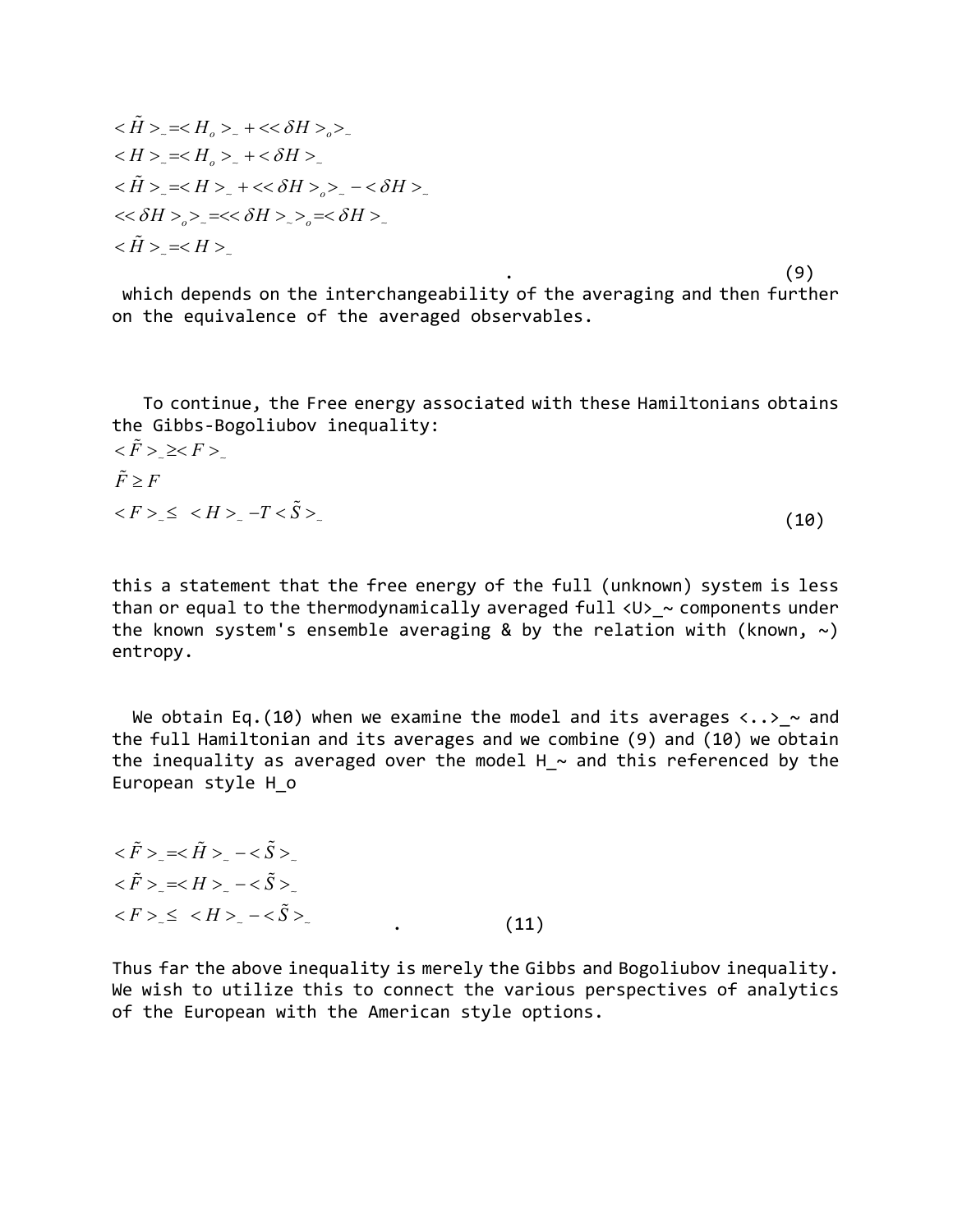We remind the reader that in our previous, recent letters (Towards an Exact Description of the American Style Options I-II), we had in II 'added' uncertainty contributions to the portfolio inequality these additional sources of uncertainty due to the random in time boundary experienced by the evolution of the option price which we examined via Green's functions in I, deriving even there an admittedly complicated expression for the American style option while the II saw the uncertainty contribution as merely an additional diffusion component (we chose this component as 'diffusion-only', as drift+diffusion can be apportioned to one or the other or between both simultaneously), rendering the resulting portfolio as an equality portfolio & F-P via the additional (averaged) uncertainties which we labeled in II as generalized 'slack functions' and/or additional stochastic/diffusion sources, these additional components transforming portfolio inequalities to equalities (supposedly! thus the statement about philosophies, mathematics and physics and incompleteness of information, and in fact this letter seeking to establish the validity of these suppositions from yet another perspective that of thermodynamics etc.) along the lines of reasoning of optimization and linear programming problems approaches and of stochastics and PDEs.

 We claimed in I-II that the additional uncertainty was composed generally of a drift coefficient and diffusion coefficient but we chose simply the diffusion; this yet supposedly fully descriptively as due to the freedom of drift+diffusion proportioning of the underlying stochastic trajectories, and this 'fully' in the sense of obtaining portfolio equalities. From E.T. Jaynes' perspective, perhaps a better word would be 'sufficiently'. The diffusion-only form of the exercise uncertainty which generally is drift+diffusion as for any source of open system uncertainty or stochastics, served to illustrate.

 This additional term which is presumably supported by otherwise generally valid arguments from superposition, from Legendre transformations' additions of observables (E.T.Jaynes & C.Shannon) weighted by Lagrange multipliers as in maximum entropy and equivalently information theory's addition of observables or known or surmised effects. And given the previous (I) analysis of random in time boundary conditions via Green's functions and conclusions gleaned from that approach as applied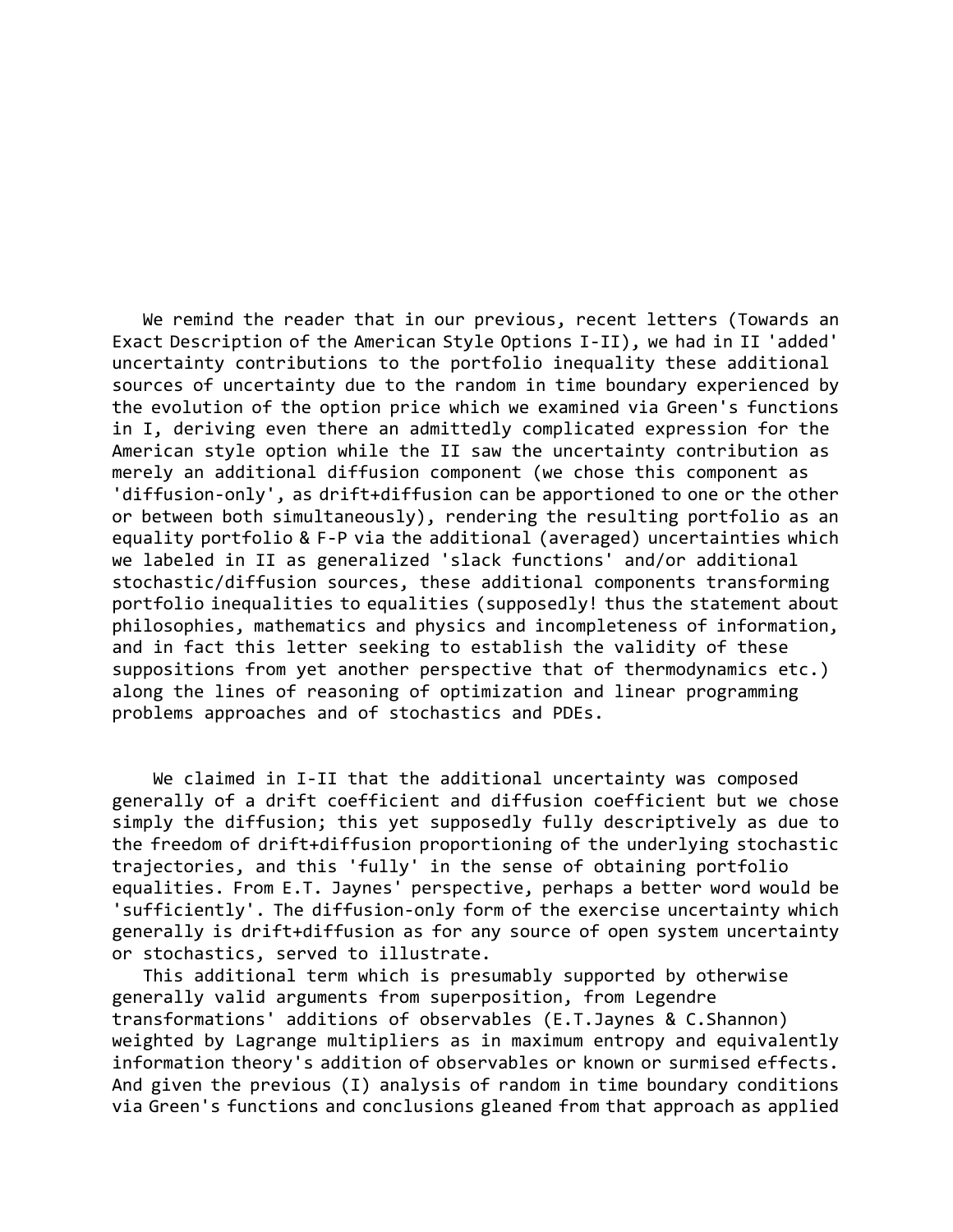to the problem in II.

 In this approach however, of thermodynamics and Hamiltonians and Gibbs-Bogoliubov inequalities, we are seeking to analyze inequalities of portfolio compositions, that are due to the underlying uncertainty of exercise, in light of and by equating with additionally the uncertainty of 'trial' model(s) as compared to a full model, that is by inequalities of the Gibbs-Bogoliubov type which we state: that these two inequalities are equatable!

 And we seek any insight to be gained from Gibbs-Bogoliubov inequality relations, these applicable to uncertainties in full descriptions of say full H and as compared to or approximated by trial or model Hamiltonians which then approach the full model by some scheme (say expansions and parameterizations in expansions or ad hoc or q-nonextensive or superposition) can shed light upon the second uncertainty, the non-market arbitrariness-of-exercise source's uncertainty structure and the resulting portfolio constituents of the American style options problem.

 Therefore let us describe again the problem from portfolio and statistics/stochastics and from Hamiltonians and thermodynamics/informatics and G-B inequalities.

The inequality portfolio is written in terms of free energy as

$$
Z = \int f dx
$$

 $Z_{\sim/0} = \int f_{\sim/0} dx$ 

$$
\langle F \rangle_{-} = -\frac{1}{\beta_{-}} \ln \langle f \rangle_{-} \leq -\frac{1}{\beta_{-}} \ln \int (\Pi_{-} + \Delta_{-} x) dx
$$
  

$$
\langle F \rangle_{0} = -\frac{1}{\beta_{0}} \ln \langle f \rangle_{\langle f \rangle = \langle f \rangle_{0}} \leq -\frac{1}{\beta_{0}} \ln \int (\Pi_{0} + \Delta_{0} x) dx
$$
 (12)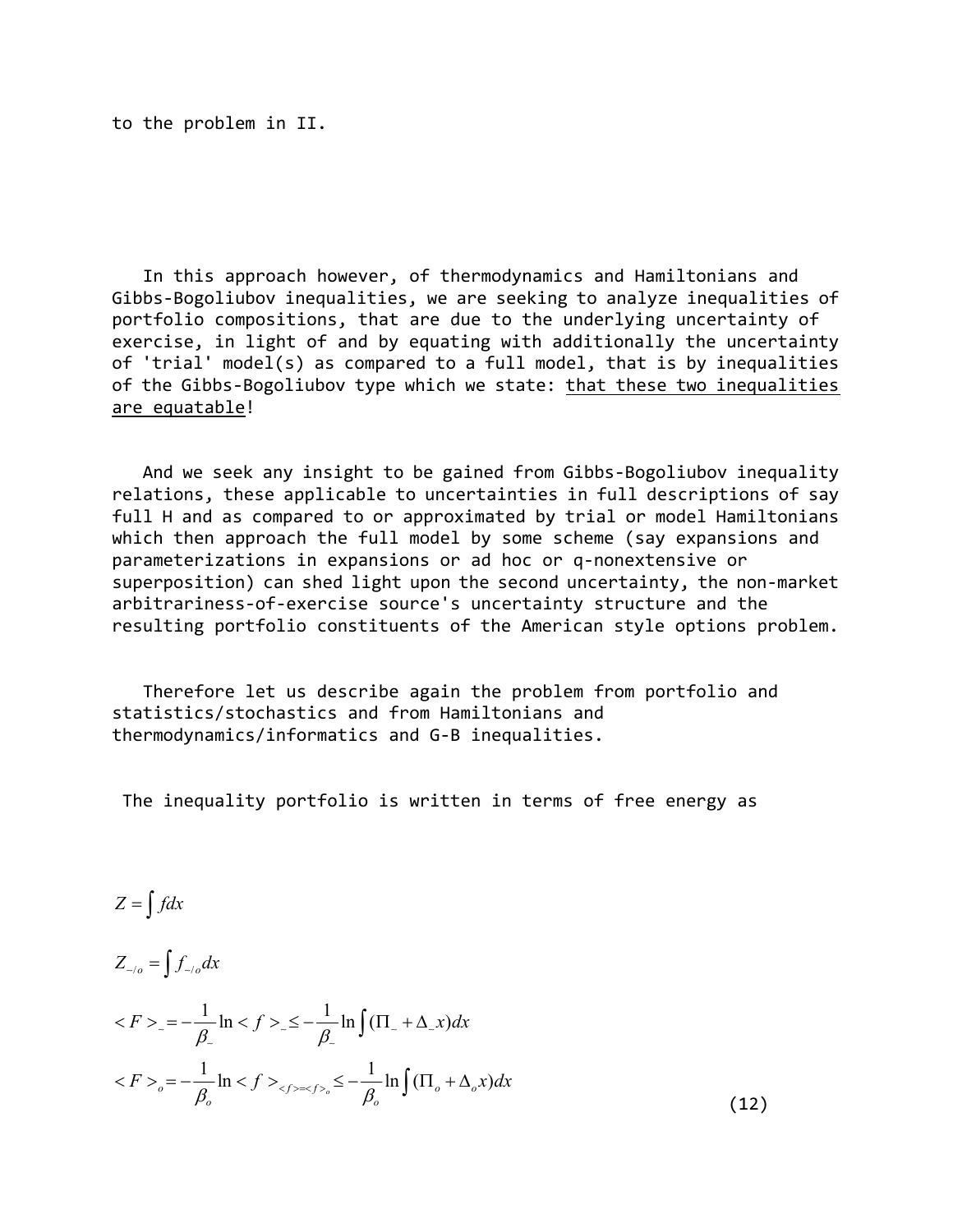and where the corresponding models are related as before, that is by the averaged macroscopic level, and in detail by the model's choice of option f, f\_o or  $f$  and full , twiddle (toy or trial) and naught or European Hamiltonians and furthermore by the Lagrange multiplier beta corresponding to these...we will discuss this further.

 The definition of Free energy F~lnZ being however proportional to the logarithm of the partition functions Z, Z o or Z  $\sim$  in the portfolios picture and its thermodynamics picture as well as the x,t PDE/SDE statistics/stochastics picture, and again furthermore depending in the inequality on the form of Delta hedge this also delta, delta o or delta  $\sim$ , these having the usual form of the partial differential of the derivative w.r.t. the underlying of the appropriate function.

 The usual way the Gibbs and Bogoliubov inequality is applied to real problems is to determine the maximum of certain parameters dependent on the form of the problem such that the model and full Free energy become equal.

 This is made possible by the relations discussed above, and the guarantee of an upper bound etc. equating the two free energies and from the equality of averages of the Hamiltonians.

 We will in this letter and initially merely utilize and apply the method, to examine the additional variation of extra Hamiltonian components in later work. We will however examine what it means to add by superposition components, as this in Hamiltonian language (we claim) is the analog of adding additional sources of uncertainty due to arbitrariness of exercise as we did in II.

 And we then wish to compare this with the imports of letters II as suggested by letter I, that the compensatory terms in the inequality which then result in an equality portfolio and dynamics are additional sources of uncertainty due to arbitrariness of exercise and are described by drift and diffusion components.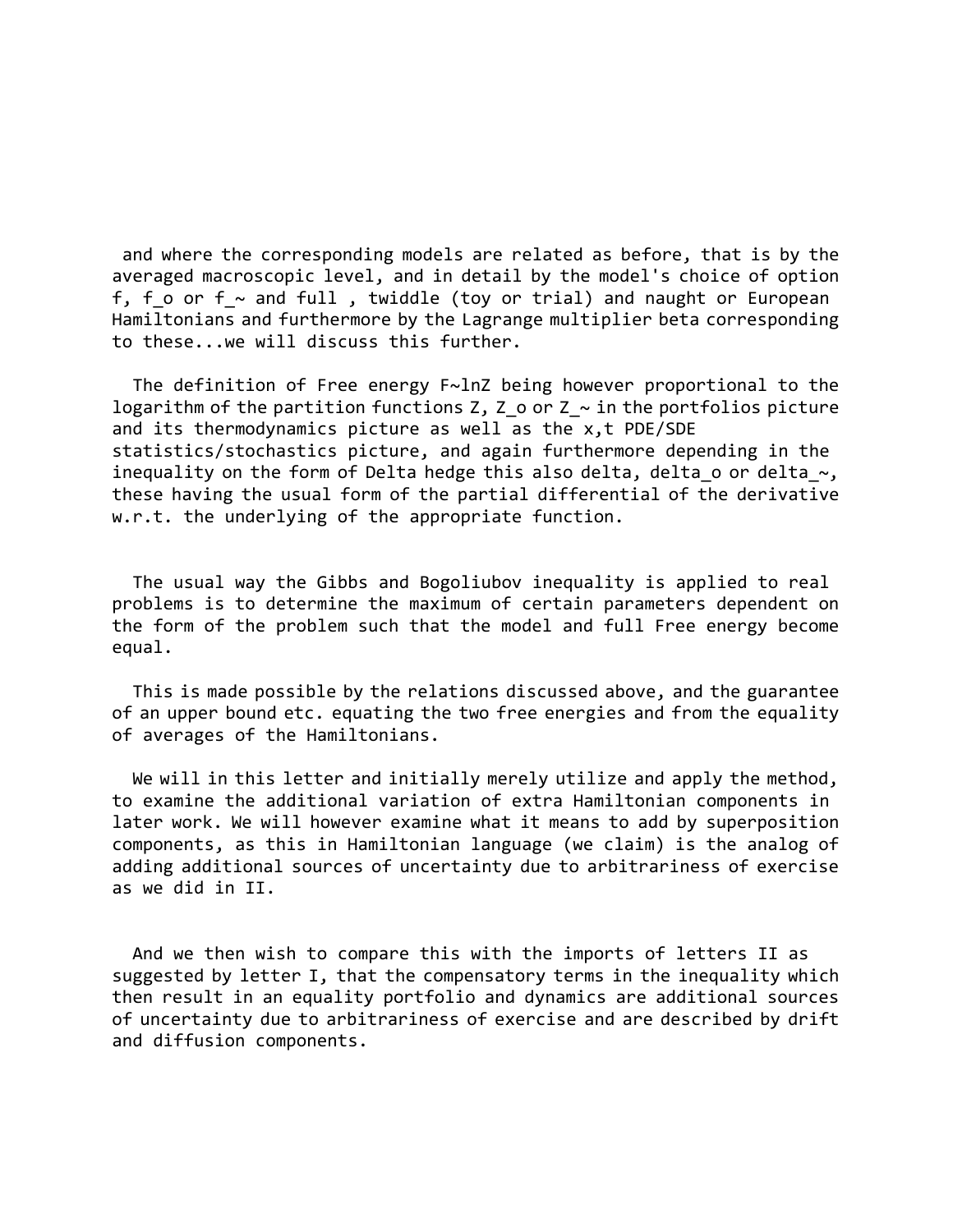Obviously with the mapping between thermodynamics and finance as in the above discussion, other and possibly more accurate forms of descriptions of the uncertainty due to arbitrary exercise time will be possible and potentially more preferable. The arbitrary exercise time seems well suited for example for modeling by a history following process, or nonextensive statistics & nonextensive thermodynamics.

 In order to continue towards the desired results, we rewrite the full Hamiltonian as before in terms of the model Free energy and the portfolio constitutive relation,

$$
<\tilde{F}
$$
 >  $=$  –  $<\tilde{S}$  >  $(13)$ 

 From equations Eq.(11) and Eq.(12) we can now equate the thermodynamic expression for free energy and the portfolio:

$$
\langle F \rangle \le \langle H \rangle \ge -\langle \tilde{S} \rangle.
$$
  
\n
$$
\langle F \rangle \ge -\frac{1}{\tilde{\beta}} \ln \langle f \rangle \le -\frac{1}{\tilde{\beta}} \ln \int (\Pi + \tilde{\Delta}x) dx
$$
  
\n
$$
\langle H \rangle \ge -\langle \tilde{S} \rangle \ge -\frac{1}{\tilde{\beta}} \ln \int (\Pi + \tilde{\Delta}x) dx
$$
  
\n
$$
\langle H \rangle_{0} - \langle S_{0} \rangle_{0} = -\frac{1}{\beta_{0}} \ln \int (\Pi + \Delta_{0}x) dx
$$
\n(14)

Note that in Eq.(14) therefore we have equated the full American style Hamiltonian operator in terms of the known model & therefore European style model to the known model (twiddle) portfolio relation. Thus we assume that by modifying the additional Hamiltonian component we can make such an equality.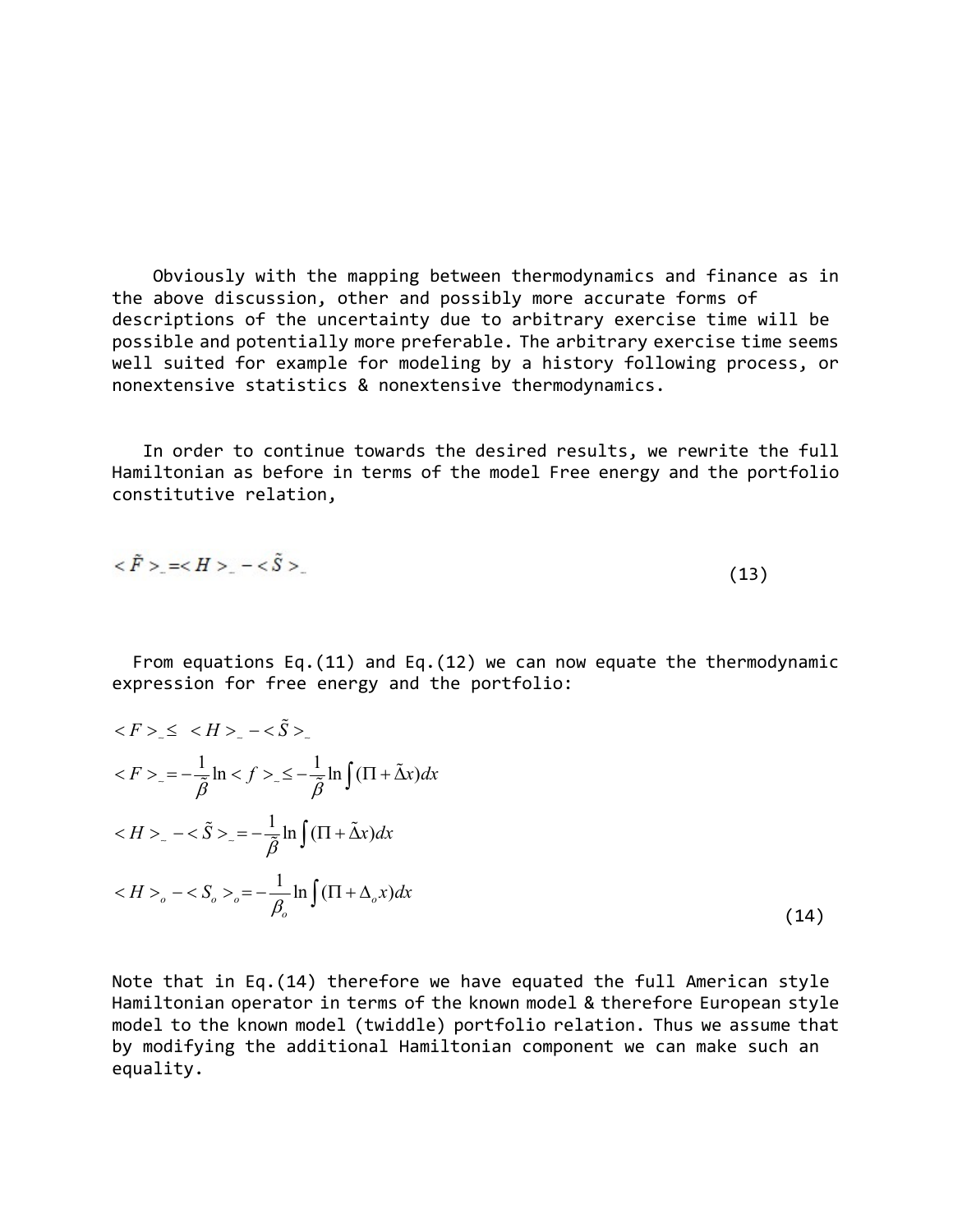Yet a strictly Gibbs-Bogloiubov equation is obtained additionally with this assumption. Consider that due to the equality of averages of Hamiltonians, and forcing the equality of free energies we have at the upper bound  $\langle F \rangle = \langle \tilde{F} \rangle$ 

$$
-\beta^{-1} \ln Z = -\tilde{\beta}^{-1} \ln \tilde{Z}
$$
  
\n
$$
Z = e^{\beta} \tilde{Z}
$$
  
\n
$$
f = e^{\beta} \tilde{f}
$$
  
\nwhich when the portfolio pictures are utilized obtain  
\n
$$
\int (\Pi + \Delta x - e^{\beta} (\tilde{\Pi} + \tilde{\Delta} x)) dx = 0
$$
  
\n
$$
\int \frac{\partial f}{\partial x} x dx = [xf]_{x_{o}}^{x_{f}} - \int f dx
$$
  
\n
$$
\int (\Pi + bc - f - e^{\beta} (\tilde{\Pi} + bc_{o} - \tilde{f})) dx = 0
$$
  
\n
$$
f = \Pi + bc - e^{\beta} (\tilde{\Pi} + bc_{o} - \tilde{f})
$$
  
\n
$$
f = e^{\beta} \tilde{f} + \Pi(1 - e^{\beta}) + bc - e^{\beta} bc
$$
  
\n
$$
\Pi(1 - e^{\beta}) + bc - e^{\beta} bc_{o} \rightarrow 0
$$
  
\n(14. c)

where we utilized the definition of the basic continuously adjusted delta hedge which when we equate the Eqs.(14.b, 14.c) requires that the portfolio+boundary conditions must vanish to force the equality this whether we choose the same rate of profit of portfolios in both or retain different profitability (r known or desired rate) portfolios. This suggesting that generalizing the portfolio side in order to equate or force the equating of the inequality portfolio is a potential path to valuation however we will investigate this in later work.

 From the Hamiltonian equality of averages by the twiddle ensemble, we have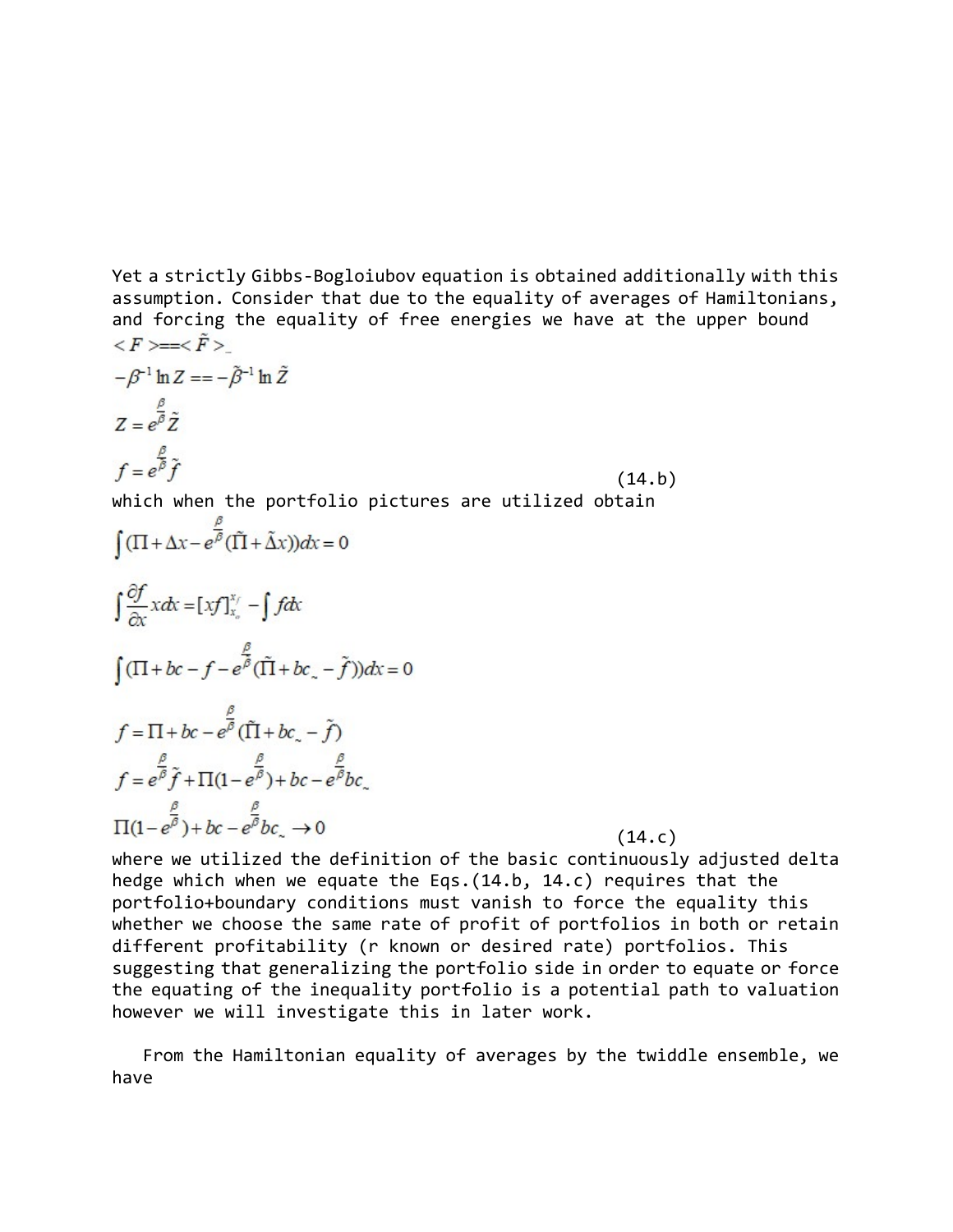$$
\langle H \rangle_{\sim} = \langle \tilde{H} \rangle_{\sim}
$$
\n
$$
d \int H \tilde{f} dx = d \int \tilde{H} \tilde{f} dx
$$
\n
$$
\int H d\tilde{f} dx = \int \tilde{H} d\tilde{f} dx
$$
\n
$$
\int H \frac{\partial \tilde{f}}{\partial f} df dx = e^{\tilde{\beta}} \int H df dx =
$$
\n
$$
d \langle H \rangle = e^{\tilde{\beta}} d \langle \tilde{H} \rangle_{\sim} = e^{\tilde{\beta}} d \langle H \rangle_{\sim}
$$
\n(14. d)

The toy model merely a time dependent factor away from the European model, the two Lagrange multipliers of twiddle and European can be also determined and their relationship detailed. This is possible due to normalizations or their inverses the partition functions (we will discuss this further), and where the two partition functions of twiddle and European free energies differ by the time dependent only factors.

.

 In the stead of rederiving from free energy and portfolio pictures in order to determine further the twiddle and European relations, let us utilize the identity

$$
\beta_o Z_o^2 = c_o
$$
  
\n
$$
\tilde{\beta} \tilde{Z}^2 = \tilde{c}
$$
  
\n
$$
\beta Z^2 = c
$$
  
\nlet  $\tilde{c} = c_o h(t)$   
\n
$$
\tilde{Z} = \sqrt{\frac{\beta_o}{\tilde{\beta}} h(t)} Z_o
$$
  
\n
$$
\tilde{f} = \sqrt{\frac{\beta_o}{\tilde{\beta}} h(t)} f_o
$$

(14.e)

and therefore we have an expression for the full derivative in terms of the twiddle derivative and even the European derivative by combining the series of equations of Eq.(14). These may serve as points of departure and generalization or as consistency checks when we apply the import of the letter that of adding (adhoc, Legendre transforms, superposition...) additional sources of uncertainty corresponding to early and arbitrary exercise and deriving Fokker-Planck PDEs from that.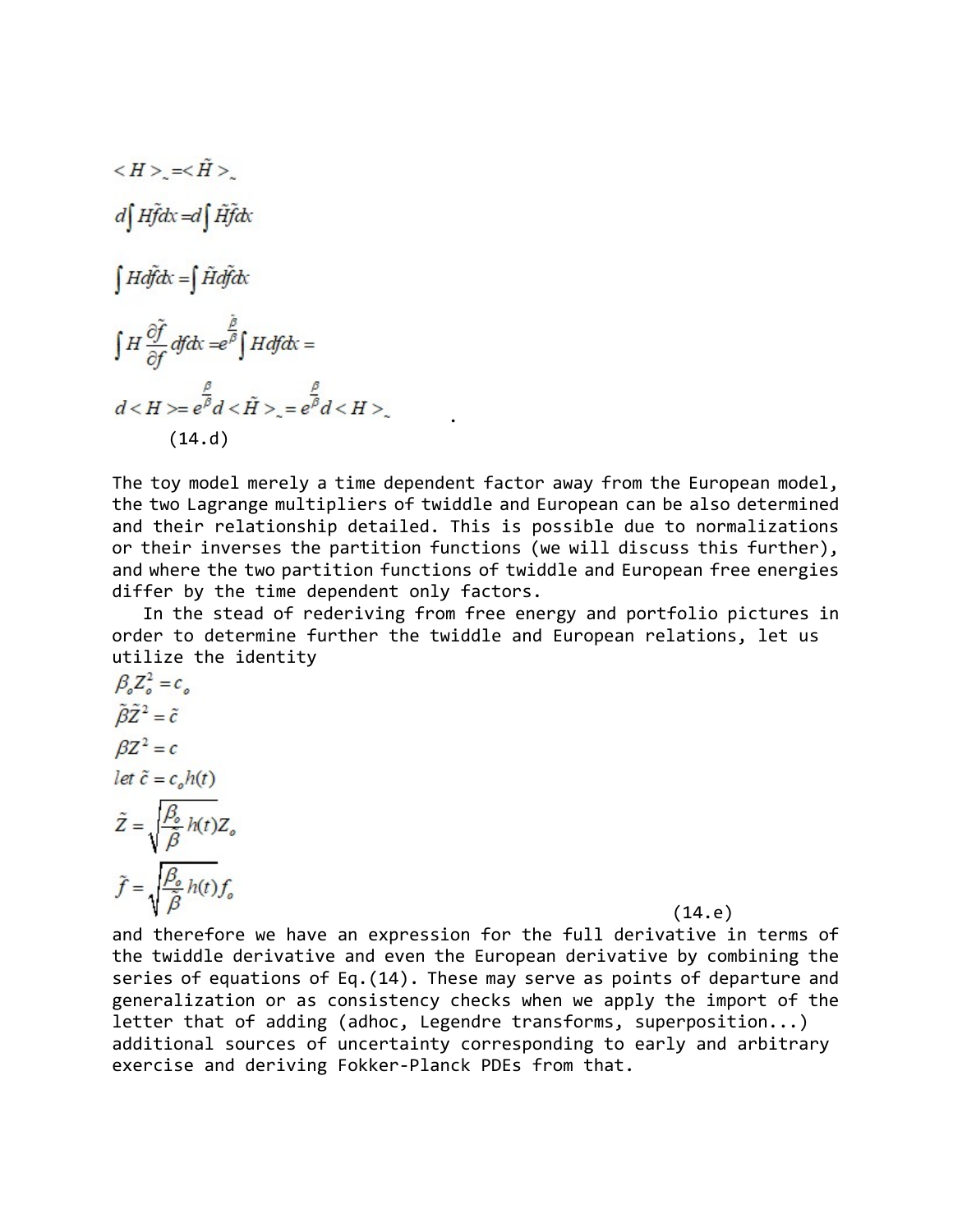Let us elaborate on Eq.(14.e). The c\_o is literally a constant. This is clearly seen by considering the pure diffusion (in  $y, t$ ) of Eq.(7.c) which results in the Lagrange multiplier and partition function as

$$
\beta_o(t) = \frac{1}{2\sigma_o^2 t}
$$
  
\n
$$
Z_o(t) = \sqrt{4\pi\sigma_o^2 t}
$$
  
\n
$$
\beta_o Z_o^2 = c_o = 2\pi
$$
 (14. f)

 while the PDE of the twiddle portfolio acquires a time dependent averaged Hamiltonian component  $\langle H1\rangle$  o, this precisely related to h(t) in the above equations and entering therefore into the relation between twiddle and naught identities and the derivatives which comprise these.

 Specifically, the twiddle PDE from twiddle max entropy least biased PDF is discussed further, from one Lagrange, pseudo two Lagrange and even two Lagrange multiplier Legendre transform proportioning:

$$
d < \tilde{S} >_{\sim} + d[\tilde{\beta} < \tilde{H} >_{\sim}] - d[\tilde{Z}] = 0
$$
  
\n
$$
i\tilde{f} = e^{-\tilde{\beta}\tilde{H}} /_{1}\tilde{Z}
$$
  
\n
$$
d < \tilde{S} >_{\sim} + d[\tilde{\beta} < H_{o} >_{\sim} + \tilde{\alpha} < H_{o} >_{o} >_{\sim}] - d[\tilde{Z}] = 0
$$
  
\n
$$
2\tilde{f} = e^{-\tilde{\beta}(H_{o} + \tilde{\alpha} < H_{o} >_{o})} /_{2}\tilde{Z}
$$
  
\n
$$
d < \tilde{S} >_{\sim} + d[\tilde{\beta} < H_{o} >_{\sim} + \tilde{\alpha} < H_{o} >_{o} >_{\sim}] - d[\tilde{Z}] = 0
$$
  
\n
$$
3\tilde{f} = e^{-\tilde{\beta}H_{o} - \tilde{\alpha} < H_{o} >_{o}} /_{3}\tilde{Z}
$$
\n(14. g)

the point is clearly apparent, the normalizations and Lagrange multiplier identification are dependent upon the partitioning of the proportionalities that the Lagrange multipliers are.

The simplest to manipulate is (3) in Eq.  $(14.g)$ ...assume that the H  $\circ$ Hamiltonian's 'partitioned' proportionality multiplier is identified with the naught beta  $\sim$  -> beta o multiplier and we can write ('un' is the yet unnormalized least biased PDF of (3))

$$
{}_{3}\tilde{f} = e^{-\beta H_{o} - \tilde{\alpha} \langle H_{1} \rangle_{o}} / {}_{3}\tilde{Z}
$$
  
\n
$$
{}_{un}\tilde{f} = e^{-\beta_{o}H_{o} - \tilde{\alpha} \langle H_{1} \rangle_{o}}
$$
  
\n
$$
\tilde{Z} = \int_{un}\tilde{f}dx = e^{-\tilde{\alpha} \langle H_{1} \rangle_{o}} \int e^{-\beta_{o}H_{o}}dx =
$$
  
\n
$$
\tilde{Z} = e^{-\tilde{\alpha} \langle H_{1} \rangle_{o}} Z_{o}
$$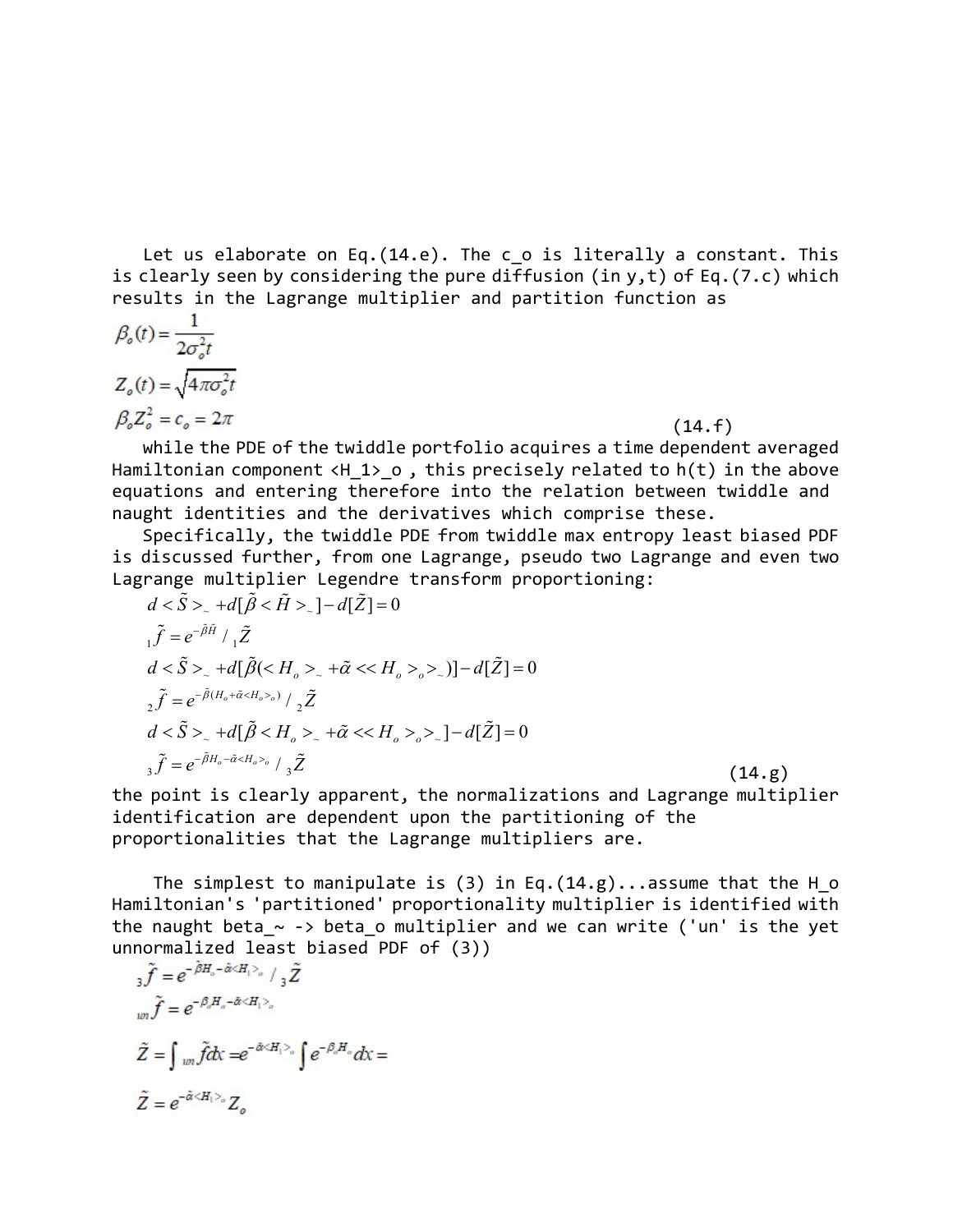$$
-\frac{1}{\tilde{Z}}\frac{\partial \tilde{Z}}{\partial \tilde{\alpha}(t)} = \langle H_1 \rangle_o \tag{14.h}
$$

and where alpha\_twiddle can often be determined easily (here) from the Lagrange multiplier identity, yet at times one must resort to the PDE and SDE levels or even the thermodynamics relations... the Eq.(14.h) illustrates the points above, regarding relationships between full, twiddle and naught partition functions, multipliers and derivative functions.

Also in Eqs.(14) we can rearrange and absorb any/all constants and pre-factors into the Lagrange multiplier(s) which we will re-introduce upon derivation of relevant solutions.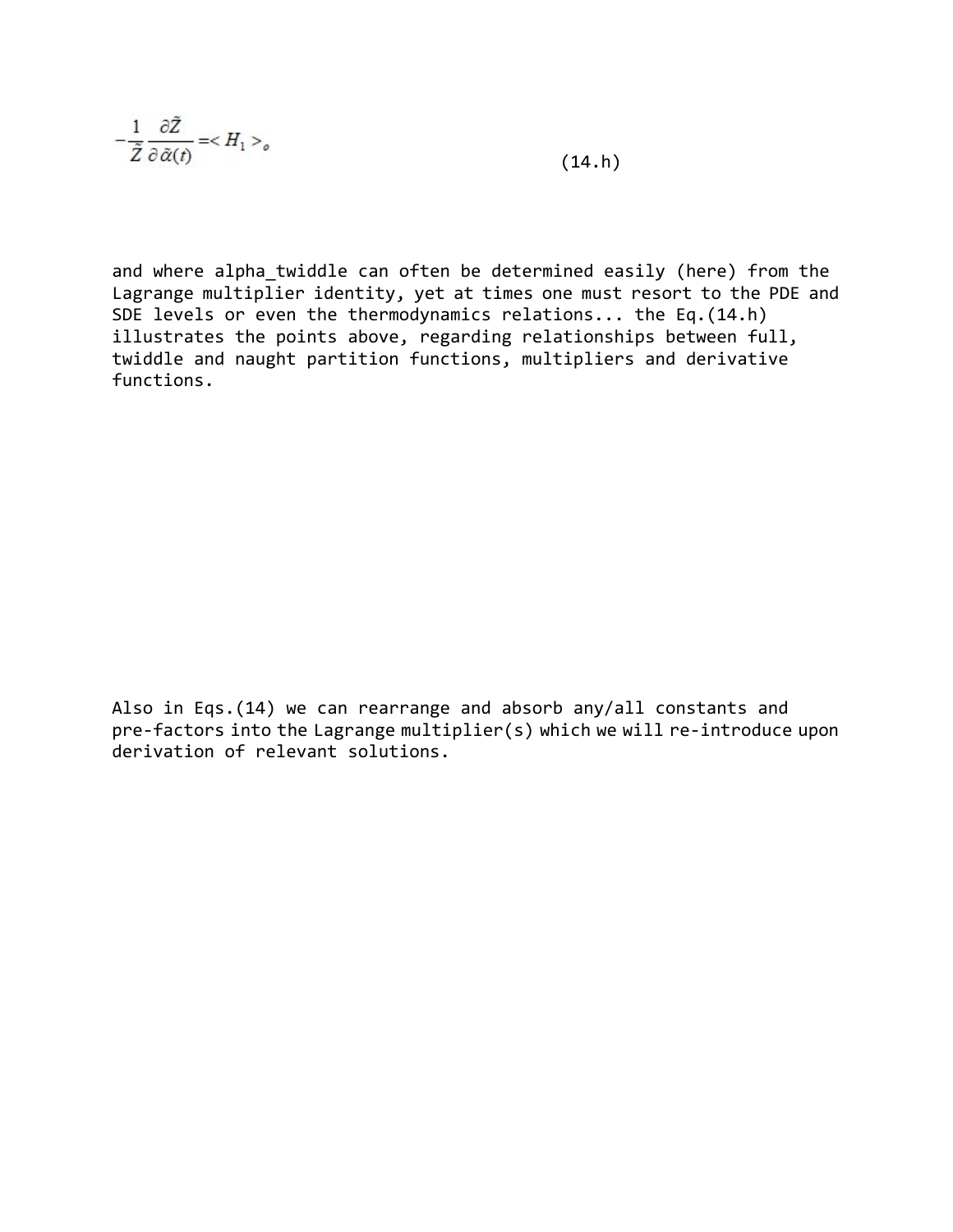## The Hamiltonian models maximum entropy with additional portfolio constraints, additional information:

 The reader may choose to read past this section initially, as it is more of an investigation of constraints rather than the import, that of exercise uncertainty modeling.

 To return to the Free energy description of thermodynamics as relevant to each level of the portfolio, we had at the twiddle model description level

$$
\langle \tilde{S} \rangle_{-} + \tilde{\beta} \langle \langle H \rangle_{-} + \tilde{\alpha} \{ \ln \int (\Pi + \tilde{\Delta} x) dx \} = 0 \tag{15}
$$

and whereas the expression immediately reminds of the maximum entropy method for derivation of the least biased statistics or distributions here, we vary with the additional portfolio constraint

$$
D[< S_{\sim/0} >_{\sim/0} + D[\beta_{\sim/0} < H_{\sim/0} >_{\sim/0} + \alpha_{\sim/0} \ln \int (\Pi + \Delta_{\sim/0} x) dx] = 0
$$
\n
$$
\text{let } \Delta_{\sim/0} = \frac{\partial f_{\sim/0}}{\partial x} \tag{16}
$$

and assuming similar profit desired r rate for the portfolios though as we saw or could surmise this can be relaxed to dissimilar r r' & even made time dependent & beyond that this explored elsewhere (unpublished).

We interchange subscripts and superscripts merely for ease of rendering, & recycle the Lagrange multiplier symbols. Here D is the extremizations, the variation w.r.t. the appropriate averaging statistical weight or PDF generally distribution. We note that the Delta hedge is also European or toy or trial model dependent.

 Eq.(16) is then identical to beginning with a maximum entropy or negentropy information theoretical extremizations where we constrain the say maximization with the Hamiltonian and then additionally include other information such as the work corresponding to Free energy, the portfolio composition of/with delta hedges this also in the extremum of zero change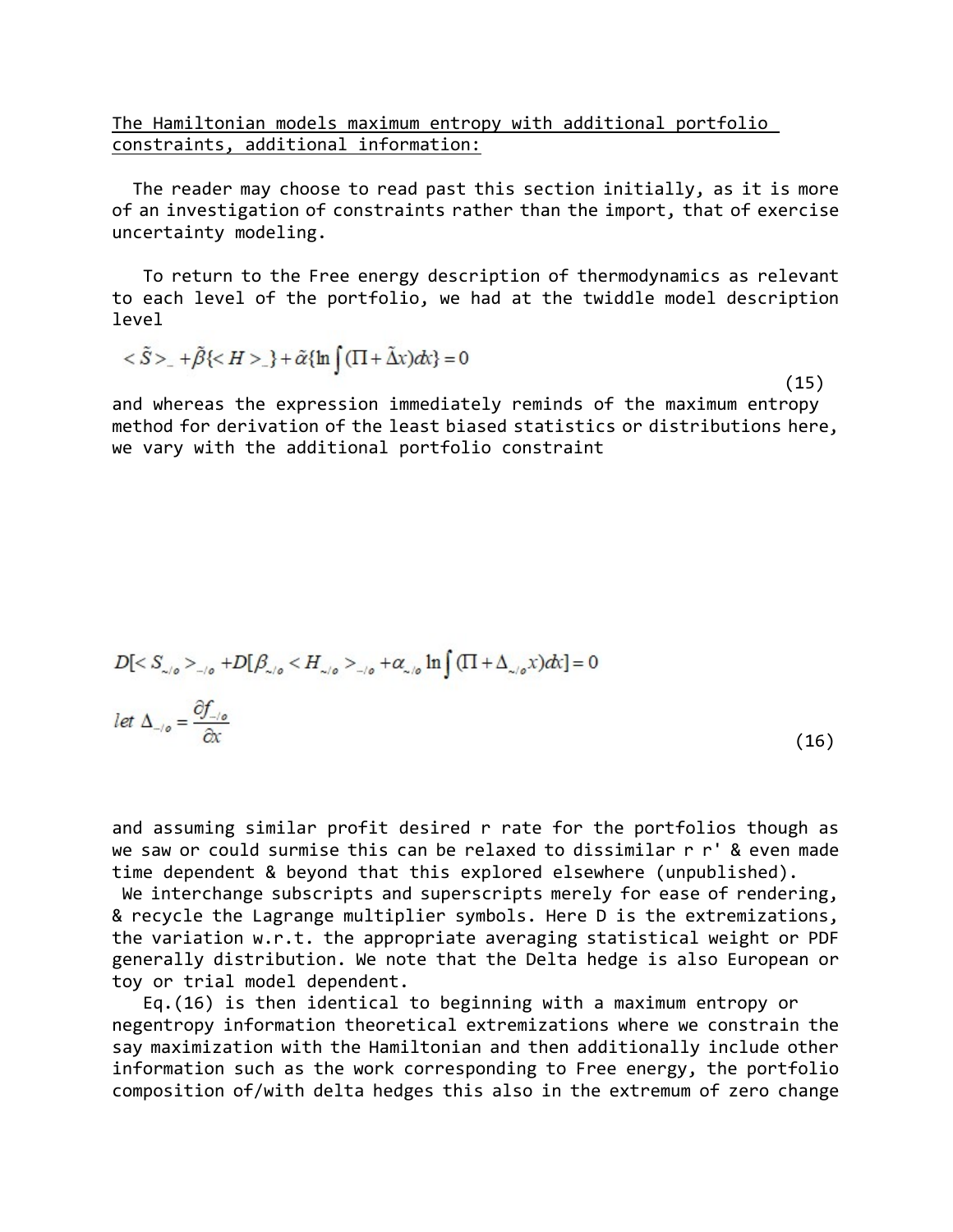in entropy (no heat transfer) the work, whereas the converse that of minimization of free energy is the max entropy approach, and the method of E.T. Jaynes of adding proportionately additional observables or constriants the intermediate form or departure from one extreme. It is often useful to recall the connectivity of these varying points of view as they are the insight needed. In this case we simply summarize this and say that we add what we know or can measure or what we are interested in into the maximization and derive the PDF. We ask the reader to recall that this is subtly different from our previous intended maximum entropy with purely Hamiltonians. Now we have the additional p.o.v. of portfolios as observables, and these may or may not be made to correspond to additional sources of uncertainty, additional Hamiltonian components as by superposition. Again alternatively, the reader may wish to merely view this as max entropy with additional portfolio delta comprised observables.

The variation acts upon the distribution(s) as

 $D \int f$  ln  $f$  =  $\int (\ln f + 1)Df$ 

 $D \int f_o \ln f = \int (\ln f + 0) D f_o$ 

 $D \int f$  ln  $f = \int (\ln f + 0) D f$ 

 $(17)$ 

and so on for other configurations of averaging. Additionally one may utilize the variation to transform between ensembles within the integrations or rather the statistical averaging as we did above when we derived relationships between the full twiddle and naught partition functions etc.

The average of the Hamiltonian (full) w.r.t. the ensemble or distribution proceeds straight-forwardly with the variation acting on the distribution only inside the integral(s), arbitrary variations which we do not need to specify here. The portfolio is merely time dependent and therefore the variation of that term is zero. However the Delta hedge term from both toy model and European portfolio model goes as a partial of the distribution. We note that we can separate the distribution by integration by parts as before, the partial acting on the x stock etc. and the boundary term now therefore zero by variation: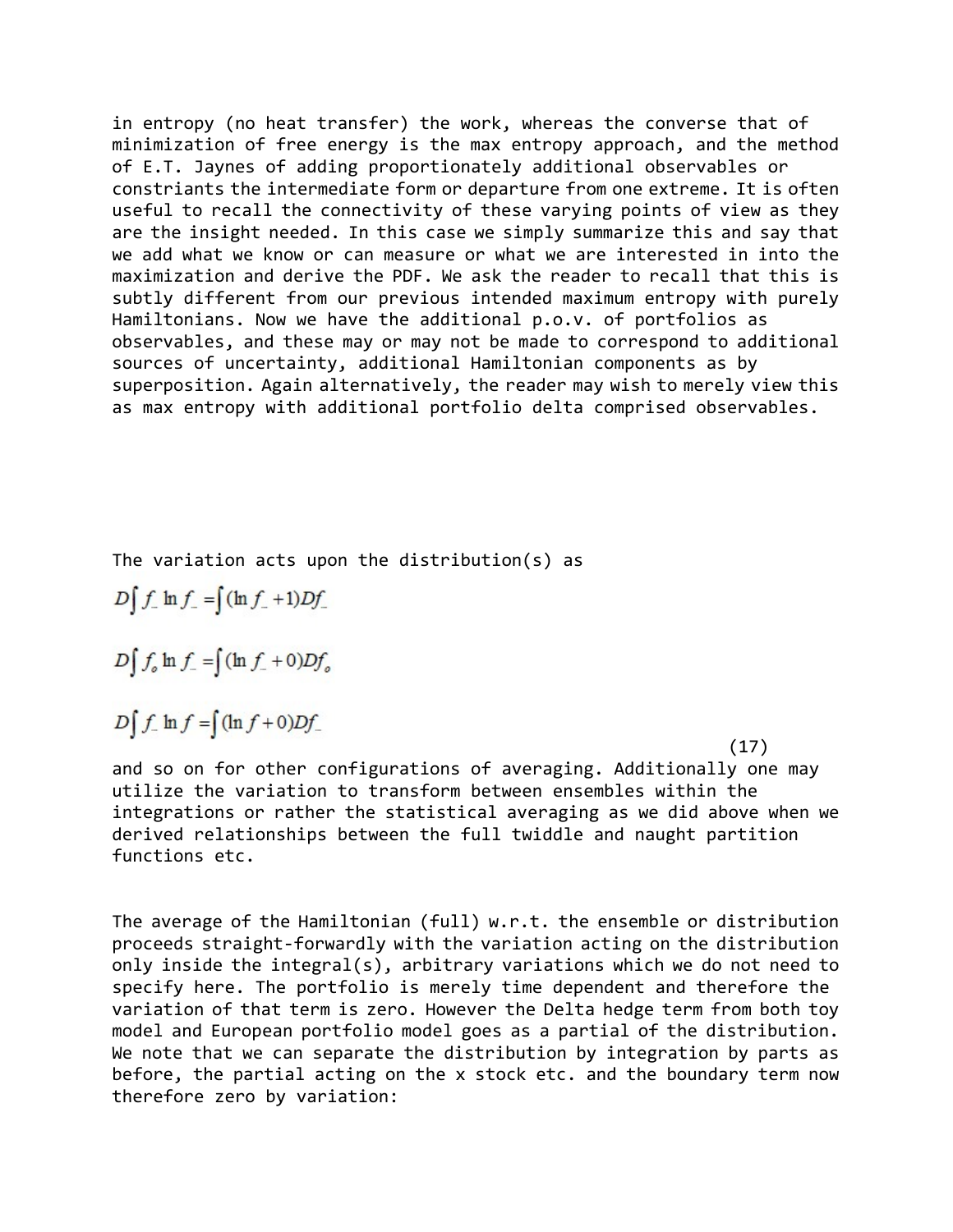$$
D \ln \int (\Pi + \Delta_{\alpha/\sigma} x) dx = -\frac{1}{\int (\Pi + \Delta_{\alpha/\sigma} x) dx} \int 1. D f_{\alpha/\sigma} dx
$$

 (18)The integral in the denominator is independent of x but is time dependent; the variation obtains the negative part, the boundary terms of the integration by parts obtain zero variation, of the PDF under the integral.

.

 Therefore the entropy maximization results in the least biased toy or 'naught' (European or twiddle) distribution function averaging based result

$$
\int \{( \ln f_- + 1) + \tilde{\beta}(H_{\text{full}/2}) - (\frac{\tilde{\alpha}}{\sqrt{(\Pi + \tilde{\Delta}x)}}) \} Df_- dx = 0
$$

 $f_{-} = e^{-\tilde{\beta}(H_{f/-})} e^{\tilde{\alpha}(\int (\Pi + \Delta x) dx)^{-1}}$ <br>(19)

with the normalization N=1/Z to be determined, and as the Hamiltonian is the leading observable we can set the Lagrange multiplier beta as 1/kT thermodynamically (which dynamically is differentiated and where an interval  $-(beta/2) \leq$  tau  $\leq$  (beta/2) becomes the evolution parameter 'time' which then corresponds to (after some gymnastics) to the inverse diffusion coefficient in the Matsubara Diffusion Schroedinger picture & PDE F-P additionally) or to the inverse variance ( $\sim$  diff. coeff.) and determine alpha additionally by the identity(s)

$$
-\frac{1}{Z}\frac{\partial Z}{\partial \tilde{\beta}} =
$$
  

$$
-\frac{1}{Z}\frac{\partial Z}{\partial \tilde{\alpha}} = <(-(\int (\Pi + \Delta x) dx)^{-1}) >
$$

 $\qquad \qquad \qquad \qquad (20)$ 

 It should be noted that the identity itself is a form proportional to the partial differential of the Free energy w.r.t. the Lagrange multiplier,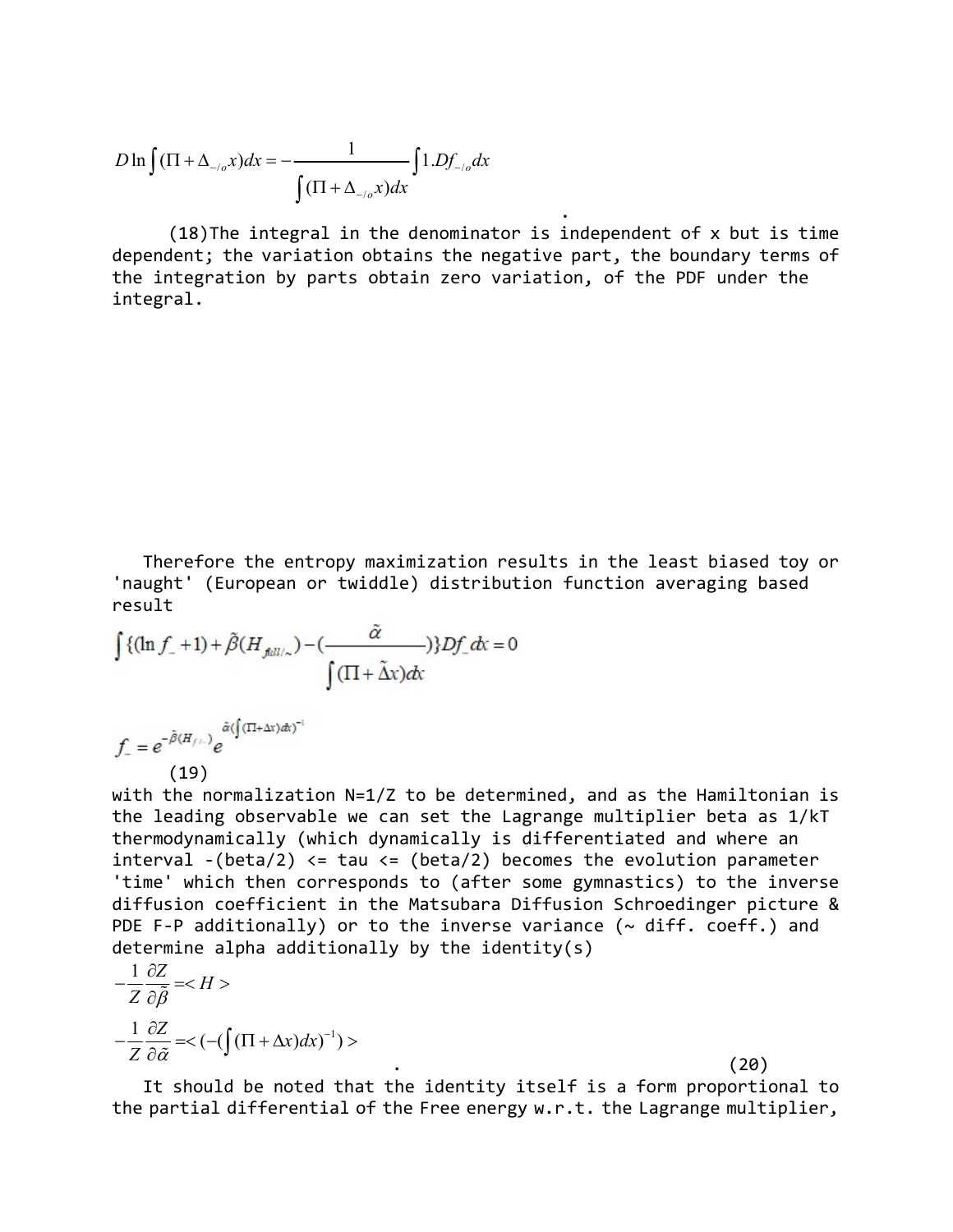as F~-lnZ with Z the partition function or integral of the distribution function(s) and is the inverse of the normalization N=1/Z.

 Given the simple form of the variation and the Legendre transform and due precisely to the integrated time-dependent form of the portfolio relationship integral dual to alpha  $\sim$  , the analog of superposition, we have pre-separated the Lagrange multipliers in form; otherwise we would have to have led with an 'overall' multiplier and then multiplied each additional observable non-Hamiltonian with additional multipliers, making the disentanglement of these multipliers a chore. We can now attempt to glean the form of these (separated, one for the Hamiltonian, one for the portfolio observable) multipliers.

 Writing the variation in this derived form, we can solve for alpha and beta explicitly. However first let us derive the least biased max entropy toy model distribution,

 $D < S > |D[\tilde{\beta}(<\tilde{H} > |)] - D[<1>]=0$  $\tilde{\beta} = \tilde{\beta}(t)$  $\frac{1}{\tilde{a}} \frac{\partial \tilde{Z}}{\partial \tilde{z}} = \frac{1}{\tilde{a}} \int \tilde{H} f_z dx$  $f_{\sim} = e^{-\tilde{\beta}\tilde{H}}$  $\overline{\tilde{Z}}$   $\overline{\partial} \overline{\tilde{\beta}}$   $\overline{\tilde{Z}}$  J  $-\frac{1}{\tilde{z}}\frac{\partial \tilde{Z}}{\partial \tilde{z}} = \frac{1}{\tilde{z}}$  $\frac{\partial Z}{\partial \tilde{\beta}} = \frac{1}{\tilde{Z}} \int \tilde{H} f$  $\tilde{\phantom{a}}$  $\frac{1}{\tilde{Z}}\frac{\partial \tilde{Z}}{\partial \tilde{\beta}} = \frac{1}{\tilde{Z}}\int \tilde{H}_{\tilde{\beta}}$ (21)

to which we can add the 'free energy' of the portfolio, however the constraints included, the Hamiltonian, is the sufficient constraint for the derivation of the Schroedinger or Fokker-Planck solution PDF and is the derived result in Eq.(21).

 The Bogoliubov inequality obtained the insertion of the full Hamiltonian into the toy model thermodynamic relation (twiddle), and this obtains by comparison with the max entropy derivation of Eq.(21) the following:

## (21.b)

 However it must be noted that the Bogoliubov inequality substitution of the full Hamiltonian into the thermodynamic expression for the free energy of (twiddle) the toy model is actually the expectation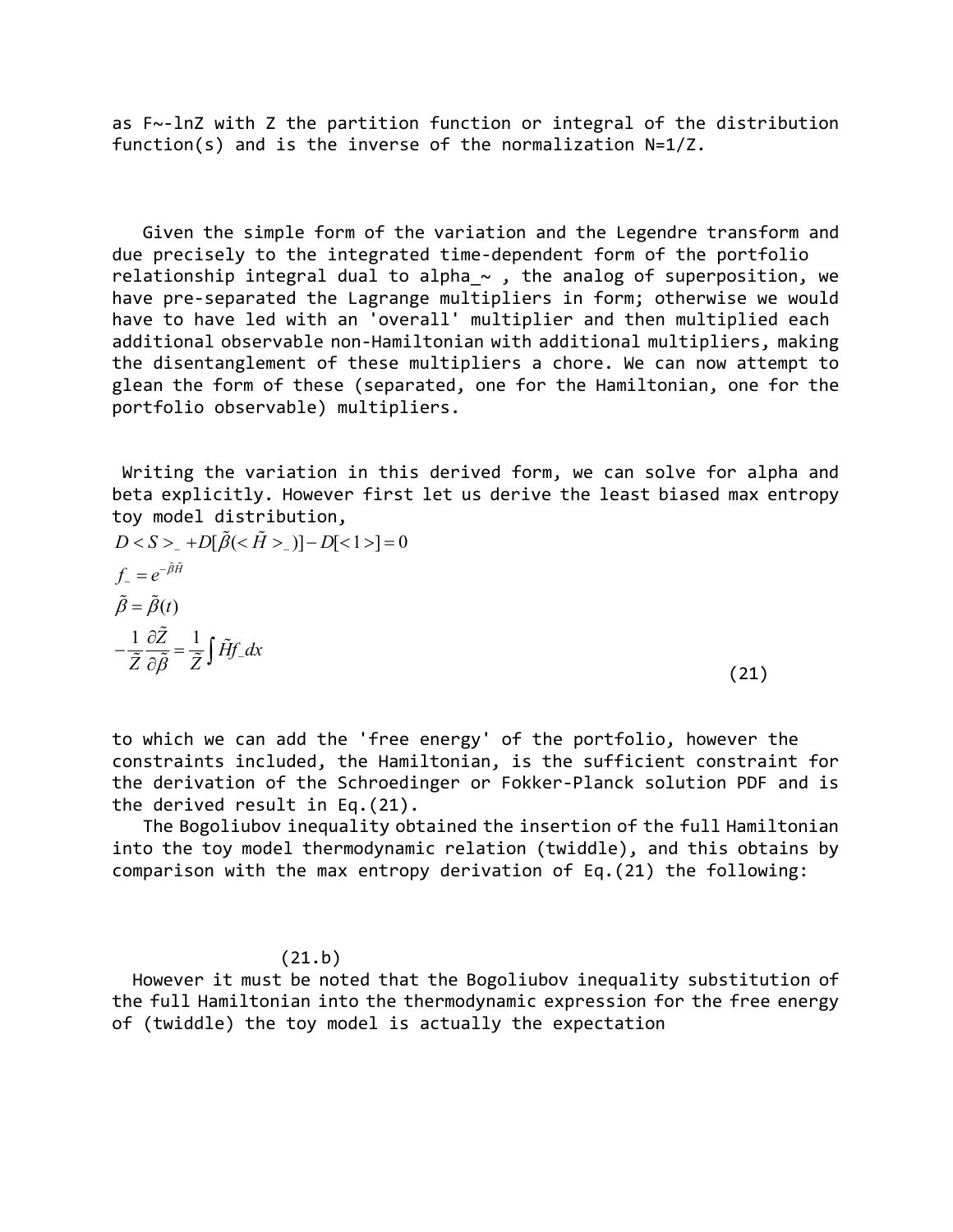$$
\langle H \rangle_{-} = \frac{1}{\tilde{Z}} \int (H_o + H_1) e^{-\tilde{\beta}\tilde{H}} = \langle H_o \rangle_{-} + \langle H_1 \rangle_{-}
$$
  

$$
\langle \tilde{H} \rangle_{-} = \frac{1}{\tilde{Z}} \int (H_o + \langle H_1 \rangle_o) e^{-\tilde{\beta}\tilde{H}} = \langle H_o \rangle_{-} + \langle \langle H_1 \rangle_{-} \rangle_o
$$
  
(21.c)

Noting that the additional constraint of the probability, which summation or integration equality to one 1 eliminates the exponential e^-1 otherwise obtained from the lnf negentropy maximization. And where beta  $\sim$  is the Lagrange multiplier related to the inverse variance, this the diffusion coefficient of g  $o$   $\sim$ (x,t) the Forward Fokker-Planck PDE, the thermodynamic form of the alternatively and equivalently statistical diffusion (inverse) variance or conditional second moment based Lagrange multiplier, and we shorthand this as we can shift from one to the other as by Einstein relations or the also afore-mentioned Matsubara diffusion-Schroedinger methods readily (partial beta gives the Hamiltonian acting on  $f \sim /o$ , the Schroedinger diffusion form). Therefore we have an explicit form for the (individual, separable) Lagrange multipliers and the distribution:

#### Continuing the derivation:

 We noted above that an immediate maximum entropy variation of the full Hamiltonian (also H o and H  $\sim$ ) is possible, and is not complicated by inequalities of portfolios or Free energies, and yields for the American style derivative Hamiltonian

$$
f = \frac{e^{-\beta H}}{Z}
$$
  
\n
$$
H = H_o + H_1
$$
  
\n
$$
Z = \int f dx
$$
\n(23)

and similarly for the toy or trial model and naught or European style derivative/option we had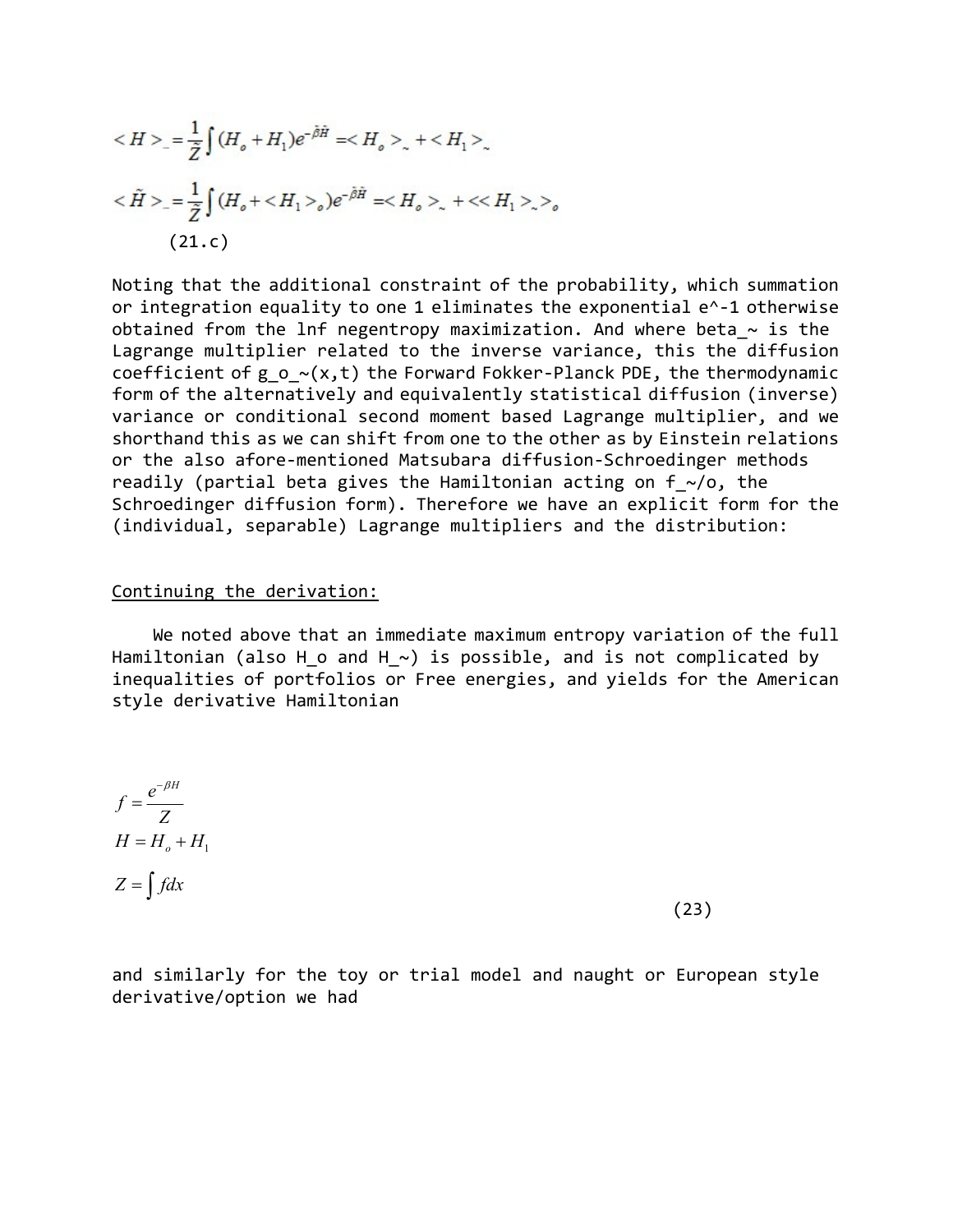$$
f_{-} = \frac{e^{-\hat{\beta}\hat{H}}}{Z_{-}}
$$

$$
f_{o} = \frac{e^{-\beta_{o}H_{o}}}{Z_{o}}
$$

 $(24)$ 

and where we have been explicitly super or subscripting all variables, observables and multipliers to distinguish these straight-forward maximization results which we will had the opportunity to examine.

 We note again that naught and twiddle, the toy/trial model and the European style model may coincide and/or differ by a constant or time dependent factor by choice!

 A reasonable course of action given the above derived results of partition function etc. relations is to examine how the full, and mixed inequality, and toy and European are connected at the Hamiltonian model levels, and given these connections which we established via thermodynamics and method of inequalities relate full & trial or toy models of the same. This towards understanding how the departure from H  $\circ$  or the H=H  $\circ$  + H  $1$ contributes to our previous letters I-II's additional sources of uncertainty due to early (arbitrary) exercise.

 We also examine the results above further. The 'beta' Lagrange multiplier(s) go as inverse variances. Say the PDE adds variance.times.2nd order partial operators, this shows as an overall inverse variance, or a partitionable series of inverse variances corresponding to the partition. We showed this above.

 The simple log-normal Black-Scholes model of European options, i.e. the cases of constant variance of constant diffusion coefficient for the one-dimensional x,t x=lnS here S=stock price but these as y,t with y=x-rt goes as the European market variance.

 If we add to this L=H operator by transformed simple form as we intended, some similar-in-form additional variance multiplying 2nd order partials, we obtain precisely an additional source of uncertainty, and where this corresponds to the operator component in H Hamiltonian as  $H = H_{o} + H_{1}$ 

$$
=\frac{\sigma_o^2}{2}\frac{\partial^2}{\partial y^2} + \frac{\sigma_1^2}{2}\frac{\partial^2}{\partial y^2}
$$
 (25)

where variances are generalize-able to non-constants or y,t dependent coefficients, and with the full Hamiltonian (operator) consisting of the Black-Scholes Hamiltonian (European style y,t operator H\_o) plus the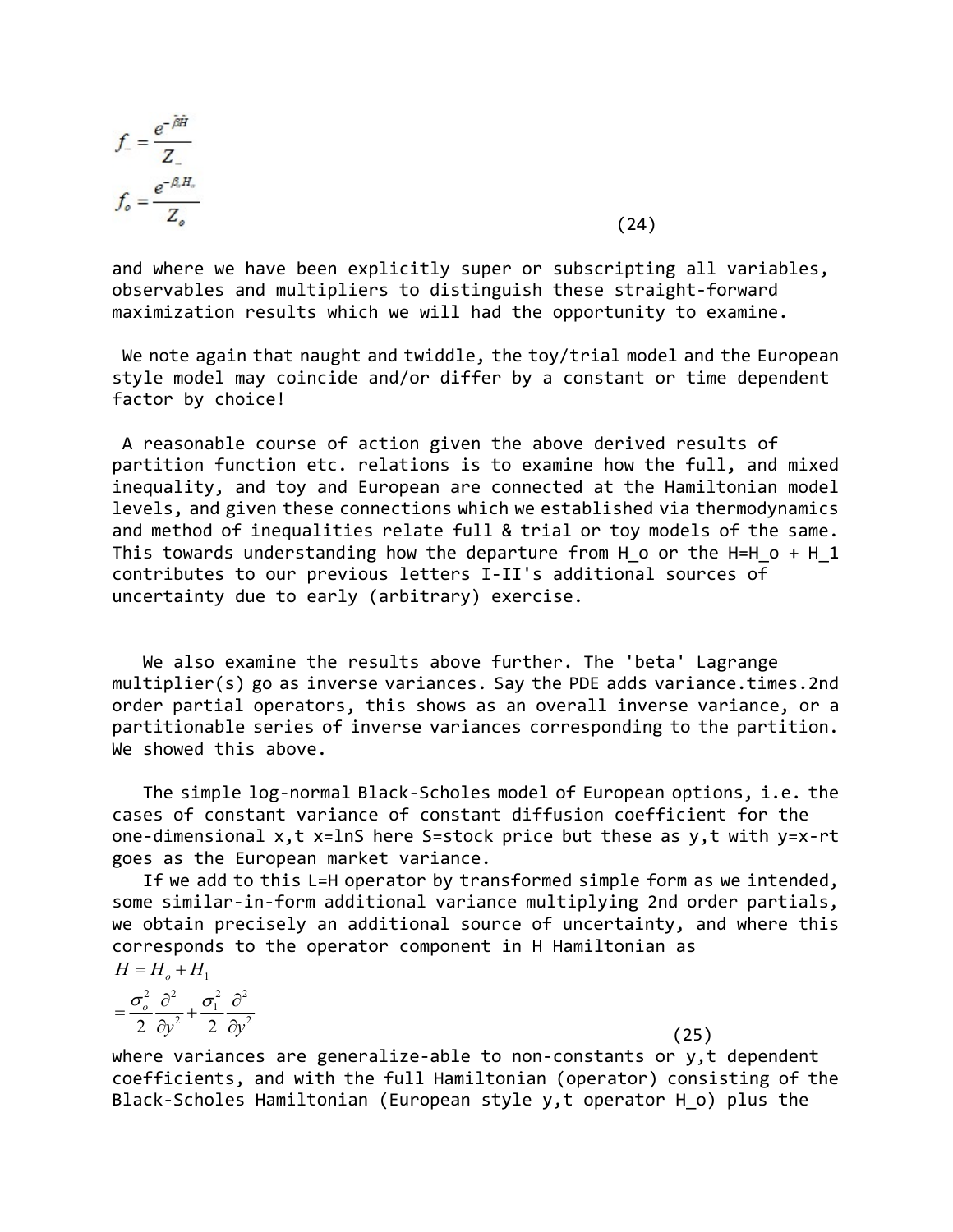additional source of uncertainty operator H\_1 whose variance (inverse Lagrange multiplier, alternatively diffusion coefficient) we surmise goes most simply as a diffusion coefficient multiplying an operator (sans drift say..) which we simply write as a 2nd order partial differential operator.

 This then corresponds precisely to the statements in letters I-II that Eq.(7.b.,7.c.) has added to it a surmised or here derived from Gibbs-Bogoliubov inequality considerations and thermodynamics (!), the additional diffusion-like 2nd order PDE operator composed of partial derivatives.

 This re summarized is obtained once the Hamiltonian Schroedinger form has  $(b^2(y,t)-\frac{1}{2}m^2)$  simply, is the diffusion coefficient, whose inverse and yet piece-wise Lagrange multiplier is 'beta' by the by) had to it added the additional Hamiltonian component, which simply we cast in the same 2nd order form given our detailed transformations from drift+diffusion to diffusion only.

 Equivalently the uncertainty due to early and arbitrary exercise has been looked at mathematically as variance-times-2nd order partial-derivatives, by superposition. And when this Hamiltonian picture is re-transformed back to the Fokker-Planck picture, this presumably results in additional PDE terms in the European Fokker-Planck operator (PDE), 'making it' an American style option PDE.

 The PDE then is modified by the (as in papers I-II) additional uncertainty terms, these mathematically the additional 2nd order partial differential operators on par with the European style y,t 2nd order operator(s).

 Specifically, the F-P equation of y,t European style becomes  $\partial_t g = (\hat{H}_o + \hat{H}_1)g$  $\partial_t g = (\hat{L}_o + \hat{L}_1)g$  $2^{2}$  $\frac{(\sigma_o^2 + \sigma_1^2)}{2} \partial_v^2 g(y,t|y',t')$ 2  $\partial_t g = \frac{(\sigma_o^2 + \sigma_1^2)}{2} \partial_y^2 g(y,t|y',t')$ (26)

and when this is re transformed to  $f(S,t)$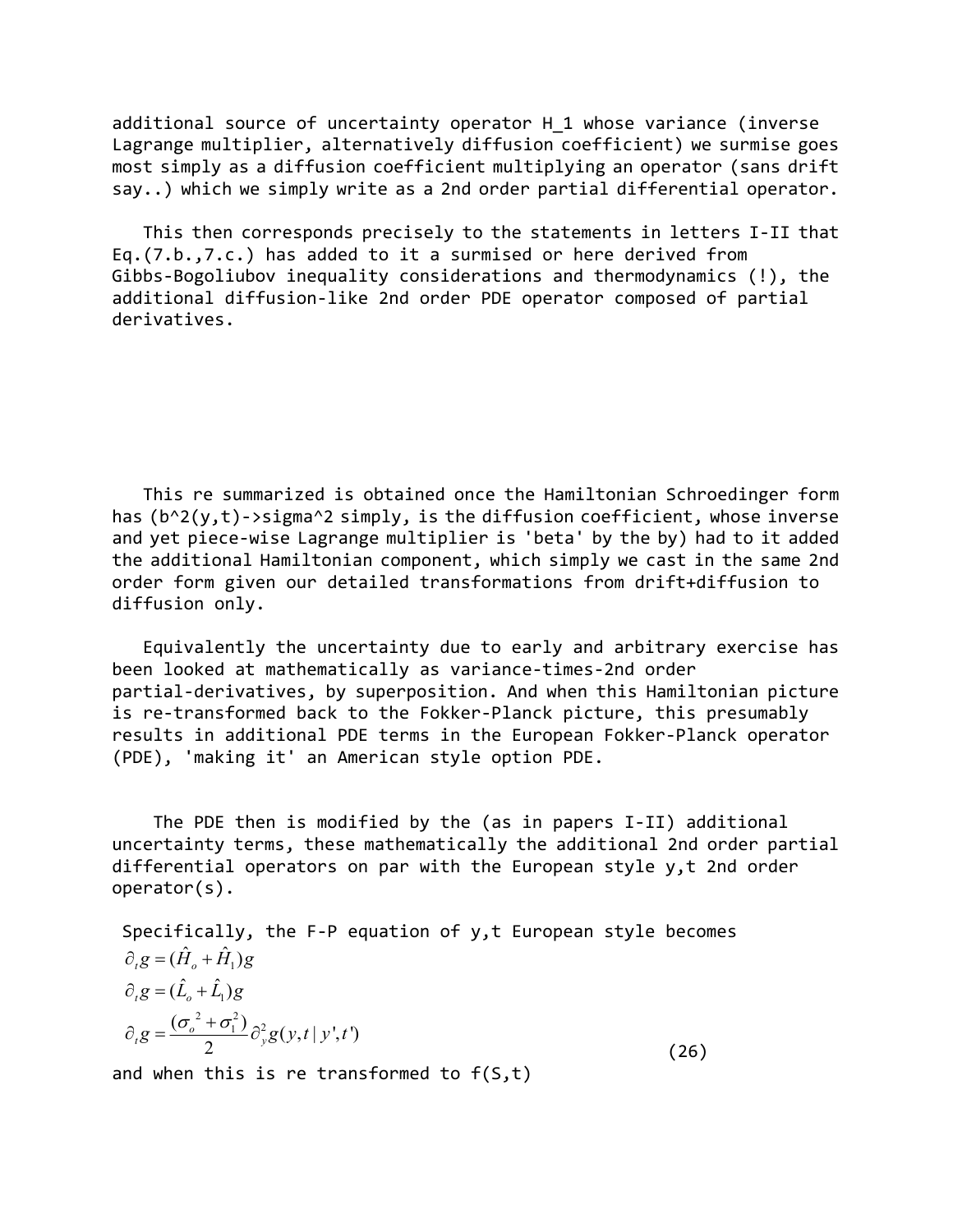$$
\partial_{\tau} f = r(f - S\partial_{\varsigma} f) - \frac{(\sigma_o^2 + \sigma_1^2)S^2}{2} \partial_{\varsigma}^2 f \tag{27}
$$

and where the following is possible:

a) An exact solution of the log-normal version of PDE Eq.(27) with constant diffusion coefficients by the integral of the 2-point function (Cox solution). Or a similar Black-Scholes approach to an exact solution in terms of Cumulative functions of a transformed Eq.(27) to the diffusion eqn. Eq.(26) form (Black-Scholes). See references. The innovation here being that with log-normal type or beyond, Eq.  $(27)$  solved, with t<T<T o or with T the (arbitrary) exercise time, the solution & equation should or must coincide with the European style option solution & equation only when T->T\_o the European option terminal preset exercise time, as we discussed in paper II.

b) Generalization of Eq.(27) to non-constant and non-log-normal processes...that is to mixtures of drift and diffusion non-lognormal processes, such as for example preferably to history following nonextensive Tsallis statistics for the SDE and PDE (market processes & uncertainties) and additionally the early exercise process (exercise uncertainties) as an additional nonextensive or extensive process (say similarly to the recently proposed Vega dependent process).

c) (after writing this manuscript) Comparing with a recent development that renders the American portfolio inequality to an equality which is due to the inclusion of the Vega process as a diffusion contribution to the Black-Scholes PDE. The Vega process the 2nd order partial w.r.t. the underlying of the derivative instrument (alternatively the partial derivative of the delta). The Vega process extends the European equality type of B-S PDE via the modified diffusion coefficient  $b^2= b^2(f,x,t)$  to a PDE that also compensates for the exercise uncertainty in terms of the modification by the derivative! Recall that we performed such modifications in the above letter, with simplest resulting in additional sources b^2=const, and more accurately in accounting for feedback, the nonextensive &/or history following  $b^2=2b^2($ f q,x,t) the q-parameterized form. We are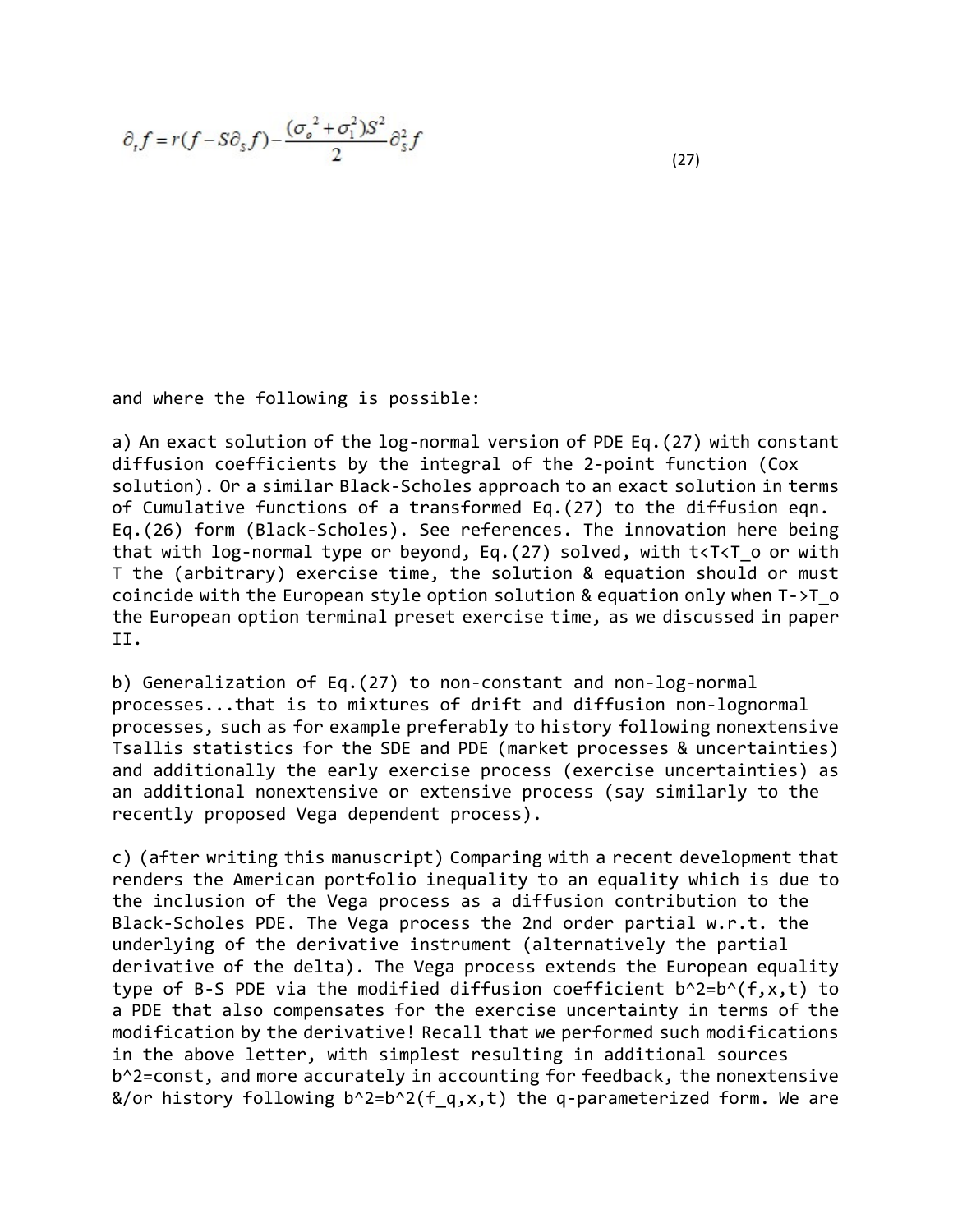not comparing directly here, merely stating that other active research is obtaining conclusions that parallel, that additional exercise uncertainty can be accounted for as additional sources of diffusion-like uncertainty.

## Conclusions:

 We have in this letter sought to examine the assumptions we have made relevant to the American style option in letters I-II, these briefly summarized as by the introduction & in Appendix A, that in addition to markets' drift+diffusion uncertainties & trends, additional drift+diffusion like uncertainty & trends due to the arbitrary exercise time of American style derivative options must be accounted for in any accurate American style options dynamics and model and then possible formula.

 We had previously stated that these additional uncertainty terms come from a random in time boundary problem, this related to the optimal stopping time problem, and where the random in time boundary problem was the p.o.v. of letter I. And where we then sought to introduce these uncertainty sources straight-forwardly into stochastics and PDEs and as portfolio level 'compensation slack functions' that transformed inequality Portfolios to equality portfolios in letter II.

 In this letter we approached the problem from an alternate and well established point of view...inequality portfolios, unknown full American style option distribution functions and PDEs these also inequalities if derived from inequality portfolios, from thermodynamics and informatics given Hamiltonians and free energies and inequality approaches as by Gibbs-Bogoliubov.

 Particularly we claimed in this letter that due to the equality of ensemble averages of the full and twiddle 'trial' or 'toy' Hamiltonians, we can find and equate relations between the full American and known European derivatives by utilizing the twiddle or toy model.

 And furthermore as the connexion between full Free energy and toy or twiddle free energy is an inequality, and this being made equal by various components' superposition, these also expressible as expansions and variations etc., and this on the average i.e. the Gibbs-Bogoliubov inequality, we can utilize this to force the upper bound equating of the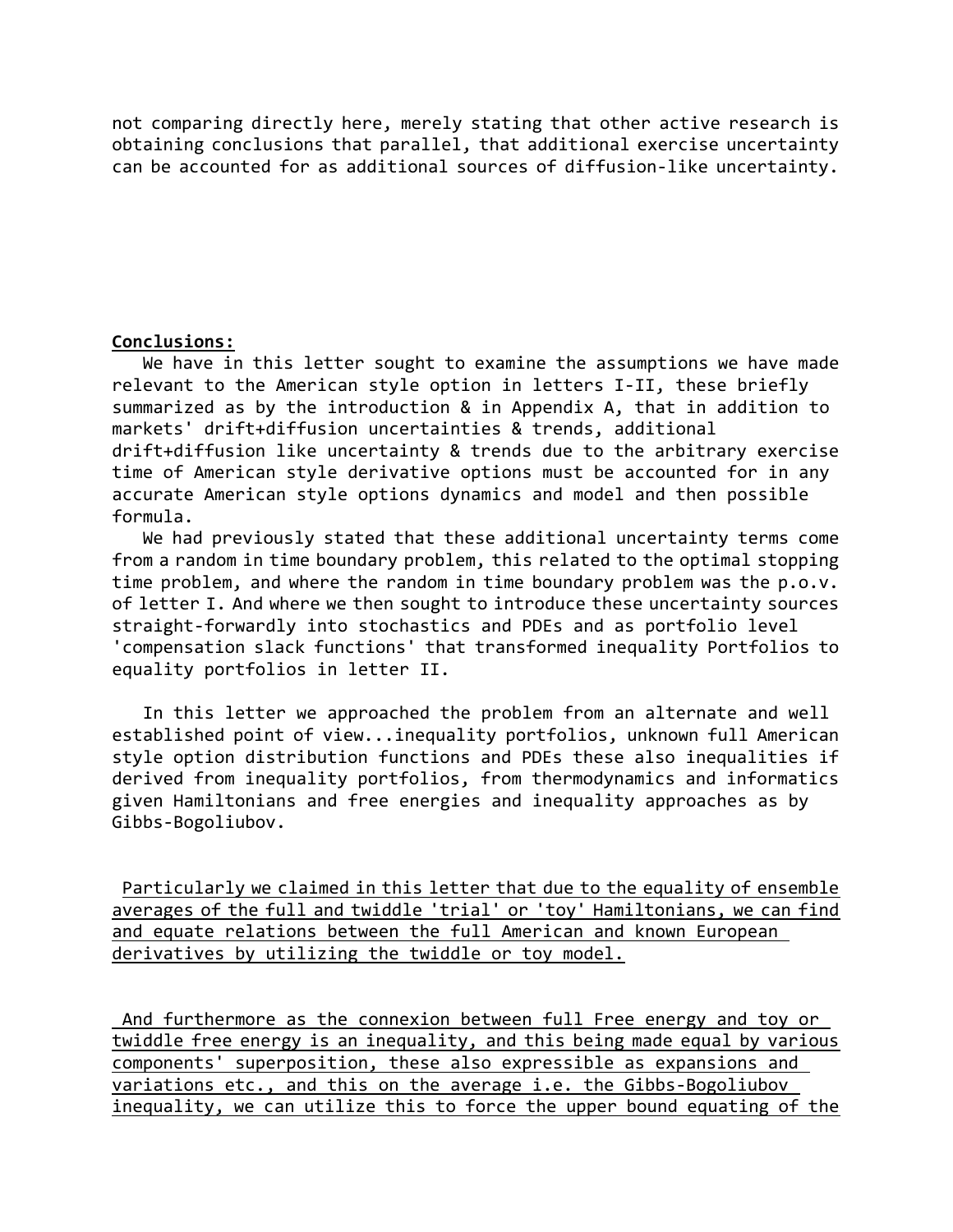full and toy, these both referenced to the European. We thereby 'eliminated' the inequalities per specific well-known procedures of averaging and by the Hamiltonian and free energy relations.

 We made as few assumptions as possible, most importantly that the inequalities between portfolio components and free energy and toy model and full Hamiltonian components and free energy... could be removed in favor of equalities by well-known and proven Gibbs-Bogoliubov inequality procedures, these specifically methods of obtaining such equalities by straight forward procedures and proven thermodynamics relations.

 We than showed that these equality results due to the definition of toy and reference 'naught' (European) Hamiltonians, resulted from adding components or additional Hamiltonian components by superposition.

 We were able to, with sufficient rigor due importantly to this thermodynamics and Hamiltonians separate approach, to further connect the European and American style options problem at the state function level. We utilized the price PDF (detrended, transformed to the Schroedinger-like diffusion picture) as the component of Free energy and of entropy etc., and at the portfolio level.

 We connected this to the free energy defined by Hamiltonian components... and therefore also connected to the Fokker-Planck PDE level by Hamiltonian operator to Fokker-Planck operator connection, a connection which we explicitly described albeit for the simple log-normal operator. Descriptions of L F-P and H Schroedinger type operators made it possible to utilize the proven thermodynamics in describing how and what the relations and underlying additional operator components must be such that Gibbs-Bogoliubov holds.

We also utilized and throughout ( & I-II) reminded that PDEs and SDE descriptions are macro and micro equivalents. Also for clarity we stated that the equating of free energy with portfolios' components introduced the issue of the additional Hamiltonian components, the portion by superposition that added to the European Hamiltonian and that the choice of the extra term(s) then in each description made the equating of the portfolio components (& PDEs') to the sources of exercise uncertainty possible from this letter's thermodynamics p.o.v.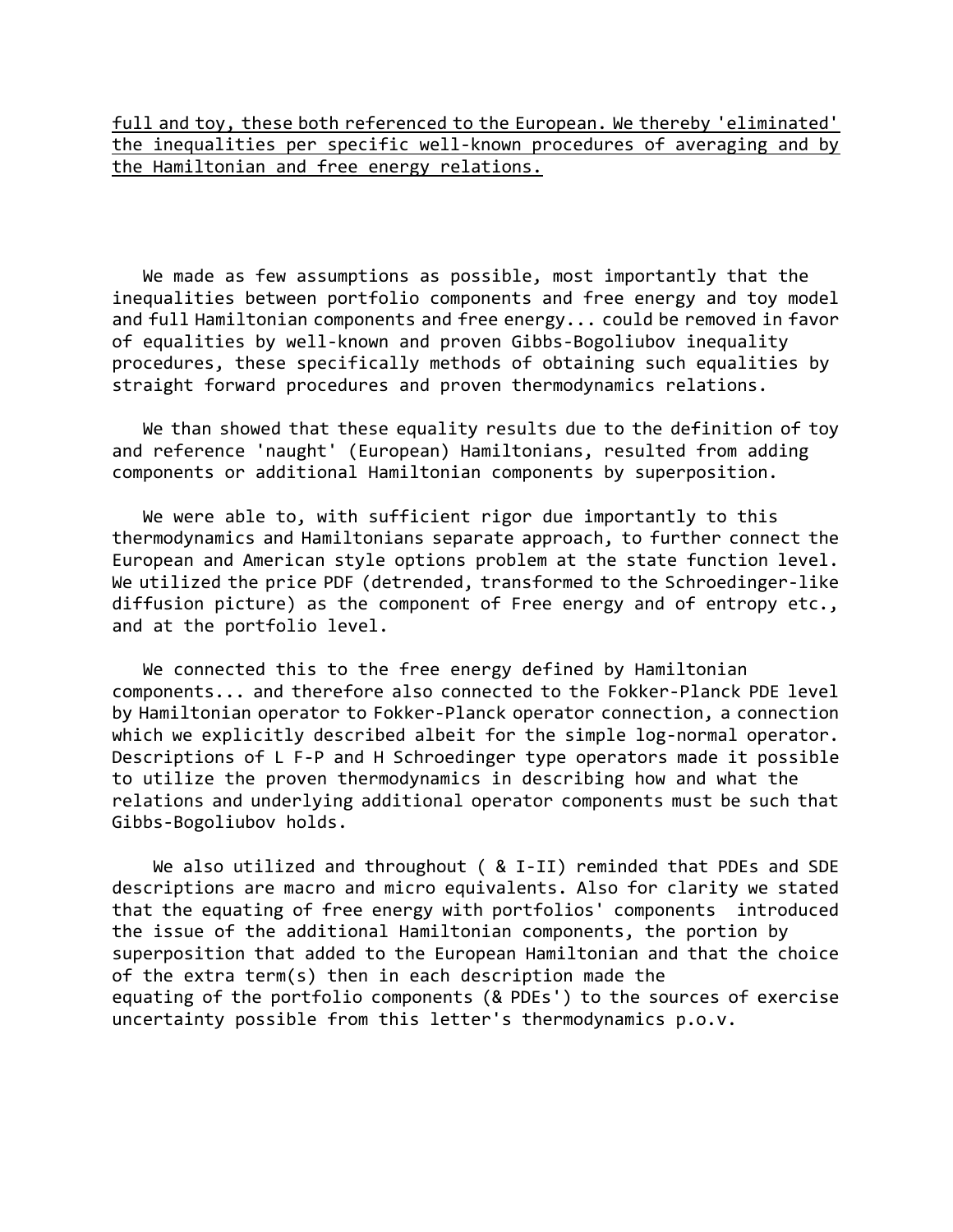From Hamiltonian and maximization of entropy, equivalently minimization in information theory, we were able to derive several descriptions of European and toy model and American model distribution functions which follow the inequality G-B Gibbs Bogoliubov derived toy model ensemble averaging. These then supposedly describing American style derivative options.

 Utilizing the definitions of Lagrange multipliers and diffusion coefficients ad Hamiltonian superposition, we then connected this present work and its results to the import of the previous letters on American style options I-II which then explicitly allowed us to describe via Hamiltonians the way the additional Hamiltonians' components and given their additional Lagrange multipliers introduced additional potential + kinetic terms to the Hamiltonians, and where we stated that our choice, diffusion only (kinetic, simplest) corresponded to the previous additional diffusion sources describing early exercise or arbitrary exercise sources of uncertainty in time and price, i.e. obtaining simple additional diffusion coefficients multiplying 2nd order partial differentials equivalently to II and as guided or motivated by I.

 Having described the problem in these new points of view and well known terms of thermodynamics etc., we will return to the desired goal of deriving simple closed form, exact expressions of American style options for beyond-log-normal models (these exact solutions known in the literature), the log-normal market & constant diffusion of early exercise solved in Eq.(27) above and by expected results (a) in the same section, however a desired nonextensive accuracy by history-following processes in markets' SDEs and equivalently macroscopically the obtained nonextensive derivatives' PDEs, yet with history following early exercise uncertainty (read, stochastic) yet to be solved exactly.

 We will do this in our upcoming letters, and also where we intend to re define with additional clarity solutions (general etc.) and connections such as exploiting the connection between Euro and toy and full to describe one PDF in terms of the other(s), and to shed further clarity and to make better connections to results obtained in I-II and our present letter.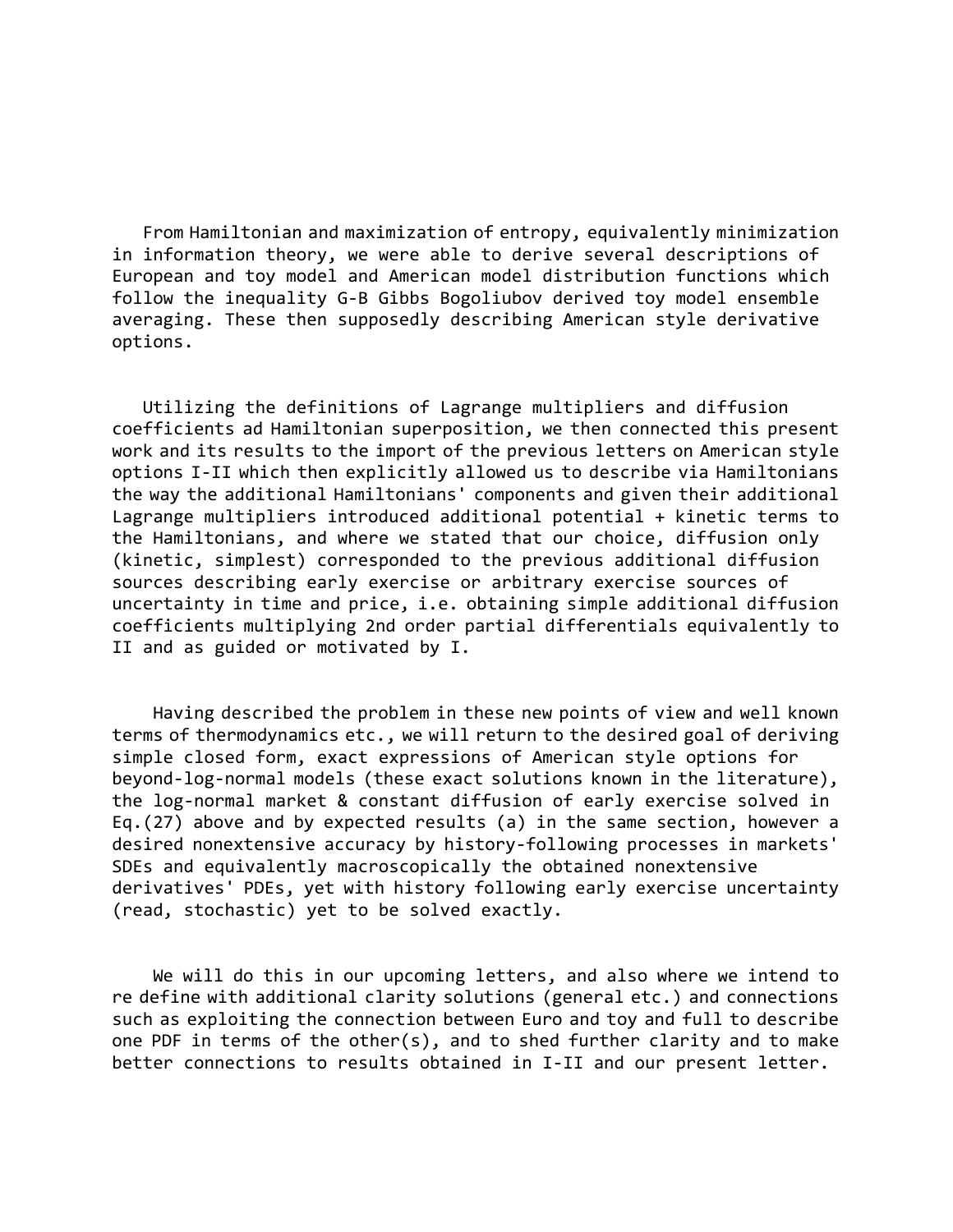#### Appendix A:

 The problem of additional uncertainty due to arbitrary exercise time can be from one perspective modeled at the equivalent microscopic stochastics differential equation SDE and the macroscopic statistical evolution PDE.

 The stochastic SDEs evolve as  $dx = a(x,t)dt + b(x,t)dW$  $BS_o$  $BS_{A}$ market  $dx = -rxdt + bdW$  $dx = -rxdt + bdW + cdQ$  (A.1)

 In Eq.(A.1) the underlying market SDE is the first equation, traditionally the deterministic drift term a is set to  $a(x,t)=a$ .x and  $b(x,t)$ the variance or diffusion coefficient related term is set to  $b(x,t)=v.x$ such that the log-normal process is assumed to model the market, this as recently shown not capable of modeling outliers and fat tails and superdiffusion and other stylized facts of markets unlike more fully descriptive say nonextensive statistics and stochastic processes.

 However as we mentioned in the body of the letter we will work with log-normal processes for illustration of derivation and import and return to generalizations and issues of high accuracy in later work.

 The 2nd SDE in Eq.(A.1) is the implied riskless return rate SDE obtained from the resulting Black-Scholes European model. Note the market drift a is replaced with r by the usual delta term in the portfolio (otherwise in the Ito c.o.v., not shown).

 The 3rd SDE in Eq.(A.1) is the simplified model for additional sources of uncertainty not obtained from the market price of the underlying, the uncertainty obtained from considerations such as investor risk preference or aversion, profit motive, trend following, bias and sentiment and so on and these possibly pegged to the market(s) themselves. These are written as an additional diffusion-only term for simplicity, yet drift+diffusion terms can be added and compensated for in the B-S portfolio delta hedge or otherwise transformed and proportioned between drift only, diffusion only (as above) or drift+diffusion generally.

 And in support of this simplified model, consider the information theory derivation, re-examined in light of uncertainty or lack of knowledge, partial knowledge etc. due to the uncertainty of the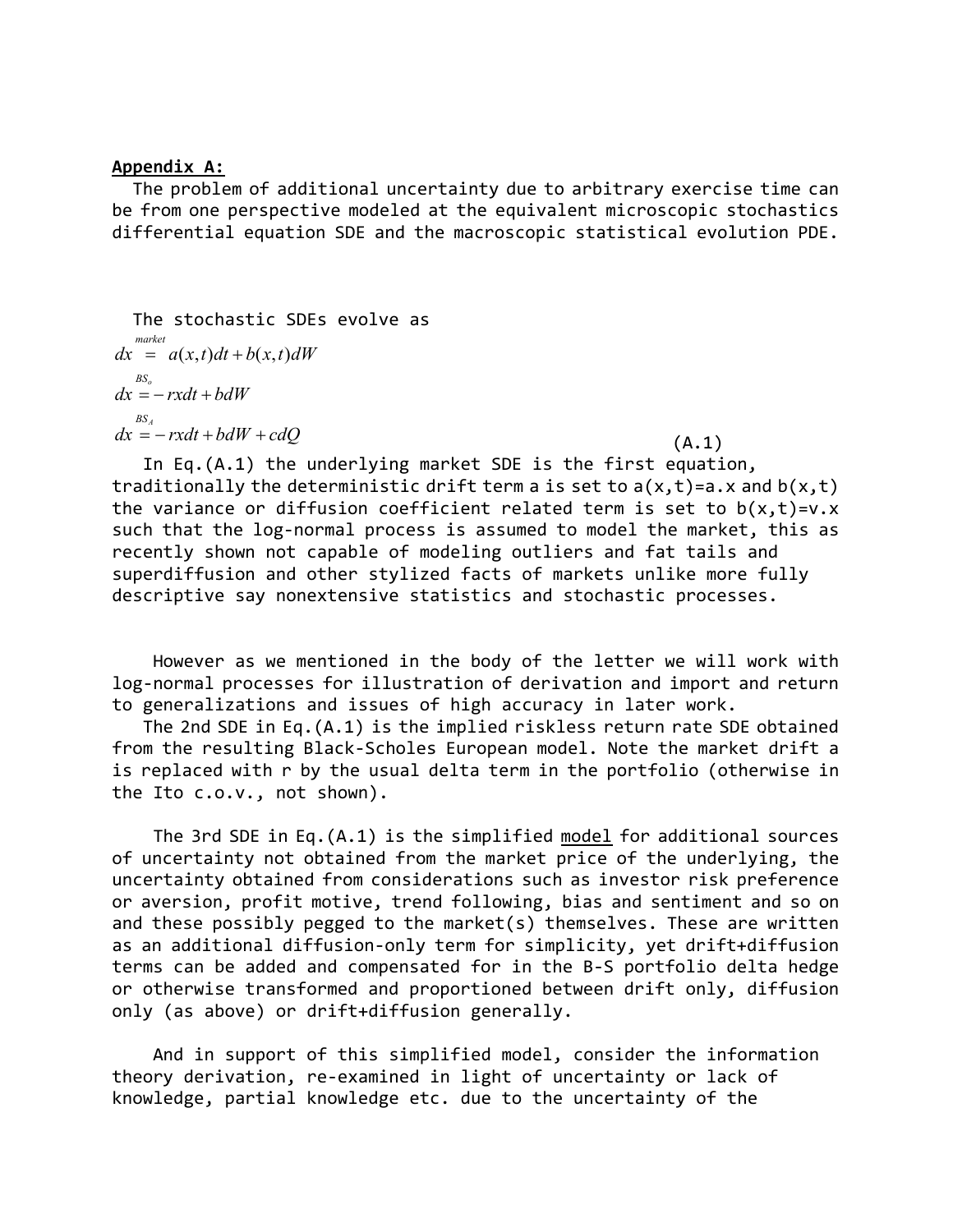arbitrariness of exercise.

The information measure of Shannon written as  $\langle I \rangle = \langle \ln.g \rangle$  with g the forward PDE distribution playing the part of PDF yet with proportioned price, the minimization of the information measure given constraints of known processes or surmised processes (E.T.Jayne's maximum entropy or negative of entropy the Shannon information, a method of deriving successive approximations of increasingly descriptive models or theories of a system addition of terms and factors in the Legendre transform these weighted or made proportional (optimally) by Lagrange multipliers, the so-called theory of theory creation approach) is written as

let 
$$
x = \ln S
$$
,  $b^2 = \sigma^2$ ,  $c^2 = \sigma_{exev}^2$ ,  $\langle x \rangle = r(t-t')$   
\n $y = x - rt$   
\n $d \langle 1 \rangle + d[\beta \langle (x - \langle x \rangle)^2 \rangle + \alpha \langle x^2 \rangle] = 0$   
\nor  
\n $d \langle 1 \rangle + d[\beta \langle (y)^2 \rangle + \alpha \langle y^2 \rangle] = 0$   
\n $\langle 1 \rangle = \int g \ln g dx$   
\n $g = \frac{e^{-\beta(y)^2} e^{-\alpha y^2}}{Z}$   
\n $g = \frac{e^{-\frac{(x-\pi)^2}{2b^2t}e^{-\frac{x^2}{2c^2t}}}}{Z}$  (A.2)

 The function derived, containing two sources of uncertainty these observables on the average (expectation values) given the simplest log-normal process as in Black-Scholes underlying SDE market processes can be seen to obtain a  $g(x,t)$  log-normal (x=lnS, S=stock price say) which is solved by a two variance forward g Fokker-Planck PDE which transformed with time decay exponential pre-factors and transformation to the backwards form is a Black-Scholes PDE however now with additional uncertainty or risk due to arbitrariness in exercise time included as the second source of uncertainty.

 From the microscopic SDE level, the two sources of uncertainty in superposition (addition, albeit 'ad hoc'...a microscopic simple model), one generally due to markets' prices of underlying security say stocks, and the other due to additional uncertainty in exercise risk, however these both applied at the effective r dependent Black-Scholes implied SDE of dx (!), results in the equivalent macroscopic forward PDE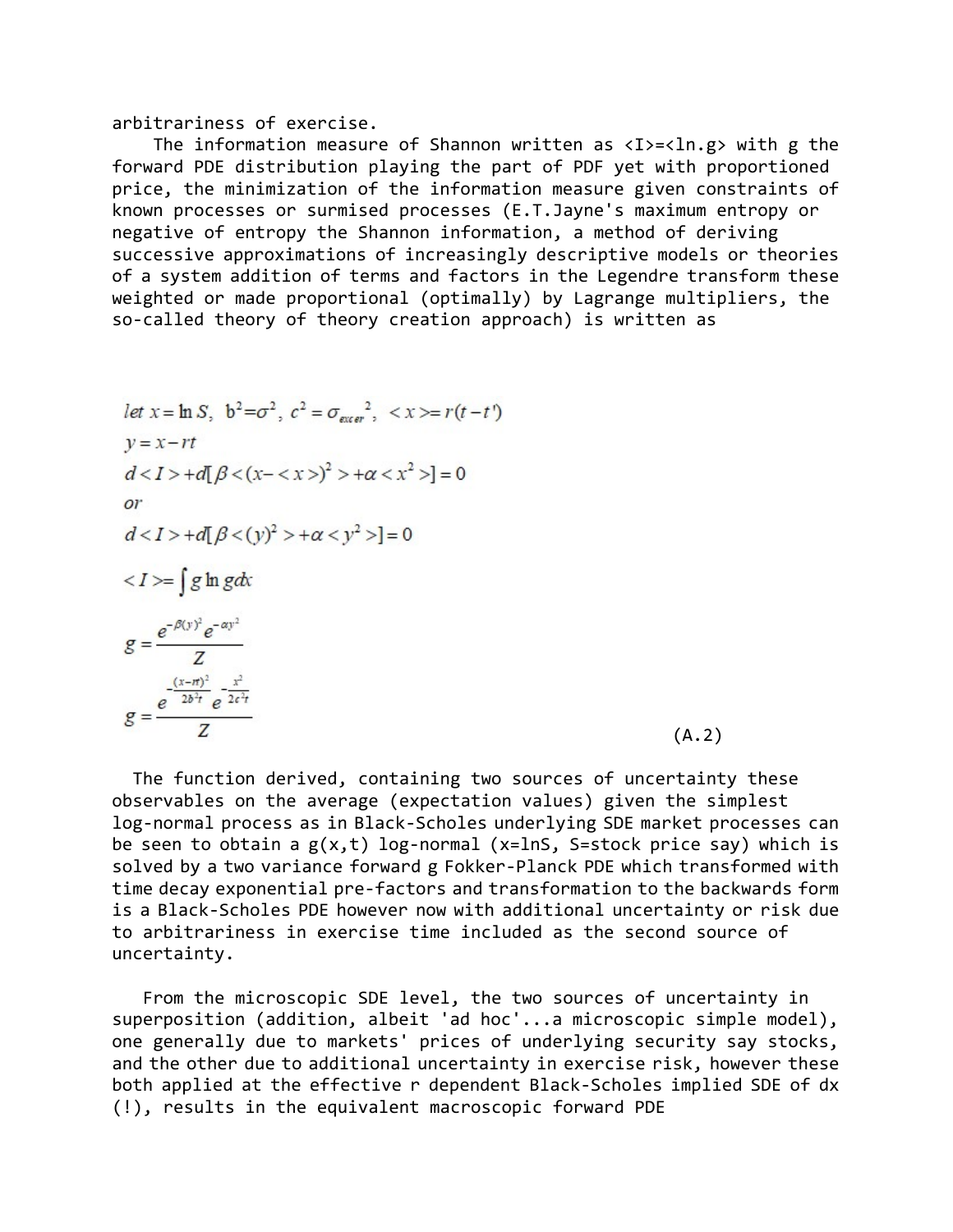$$
\langle dWdQ \rangle = 0
$$
  
\n
$$
\langle dW(t) dW'(t') \rangle = \zeta^2 \delta(t - t') \quad let \zeta^2 = 1
$$
  
\n
$$
\frac{\partial}{\partial t} g = -\frac{\partial}{\partial x} [x \chi g] + \frac{(b_{\text{market}}^2 + c^2)}{2} \frac{\partial^2}{\partial x^2} [g]
$$
  
\n(A.3)

where this is obtained straight-forwardly by application of the Ito formula to an arbitrary function stochastic c.o.v. variable transformation (Taylor series of dh(x) and then averaging  $dx > 8$   $dx^2$ ) and/or then by averaging over g as <..> and integration by parts as usual (see Gardiner or Risken) to obtain a Fokker-Planck PDE...and where b and c are as above market risk and arbitrary exercise risk.

 And where these 'simple' approaches or models came from a consideration of the arbitrary or random in time (!) boundary conditions problem. We had derived an American style function equation from a Green's functions approach, transforming 2nd order in price PDE operators to 2nd order in time PDE operators in letter I, and then we had examined the temporal diffusion uncertainty in detail. It became apparent in that letter that this approach, the introduction of the second arbitrariness uncertainty as a diffusion-like process introducing an additional source of uncertainty, was a valid approach to try and possibly one which would result in good descriptiveness.

 And where in the following letters II these issues were then approached from different perspectives, in one approach adding at the macro portfolio level slack functions  $k(x,t;..) > 0$  $d\Pi \geq df - \Delta dx$  $\rightarrow d\Pi = df - \Delta dx - dk$  $>0$  (A.4)

 this approach analogous to adding slack variables in optimization problems for inequality equations in linear programming problems. We merely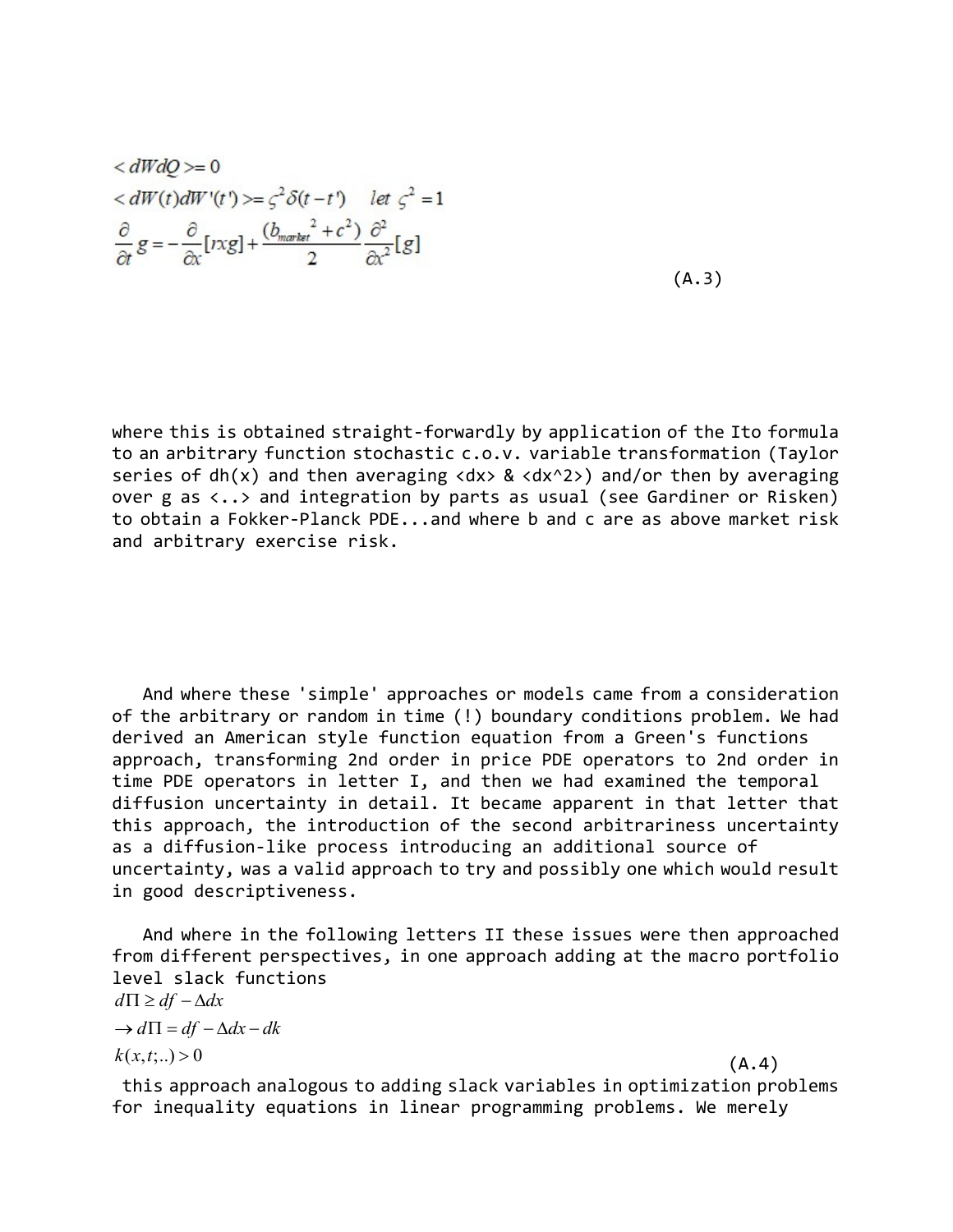generalized the linear variables-based approach to functions and functionals (if need be), and assuming that our procedure is/was valid, which validity was assumed was to be proven out by subsequent calculations and applications.

 The introduction in the approach of letter II and Eq.(A.4) of slack function  $k(x,t) > 0$  upon variation (dk, df, dx etc.) resulted in the introduction of 1st and 2nd order conditional moments, and upon removing drifts per the usual delta hedge procedure or even under assumptions of averaging means or even follow-through re transformations of (the resulting PDEs') additional and K derived drift and diffusion operators & moments' coefficients to diffusion only, resulted in the sought after or surmised 2nd order operators corresponding to arbitrary exercise motivated diffusions, uncertainties or randomness, and the introduced additional diffusion coefficients described in Eq.(A.1-A.3).

 The letters I-II therefore additionally sought to establish how European style derivative modeling theories of Black-Scholes were to be modified or generalized to include additional uncertainty derived from the arbitrary exercise uncertainty (regardless of motivation or causation) pertaining to American style derivatives (options).

 And where this then has led us to the approach of this letter, this approach one of thermodynamics and the Gibbs-Bogoliubov inequality. Hamiltonian operators in lieu of Fokker-Planck operators are derived, and the inequality obtained from describing a full unknown system's free energy in terms of a toy or trial model's free energy and the known European style portfolio free energy is utilized to recast the American style inequality portfolio and its free energy (an inequality in the portfolio relation) or to equate it with the Gibbs Bogoliubov inequality.

 Again the simple examples from log-normal processes are utilized to determine Hamiltonians etc. for the illustration...more complex statistics' F-P PDEs and therefore Hamiltonian operators are left to future generalizations.

 From the analysis and the superposition principle of Hamiltonians the additional terms leading from known (European) to known toy models to 'unknown' full are exploited to assert the suppositions of letters I-II, that the addition of Hamiltonian components which must meet the Gibbs Bogoliubov inequality correspond to the addition of additional sources of uncertainty and which or whose forms are 1st and 2nd order partial differential operators, that is terms corresponding to 1st and 2nd conditional moments -like functions which are drift and diffusion terms multiplying the L operator's 1st and 2nd order PDE partial differential operators. In detail and in the Fokker-Planck PDE and therefore also the equivalent microscopic SDE pictures of letters I-II.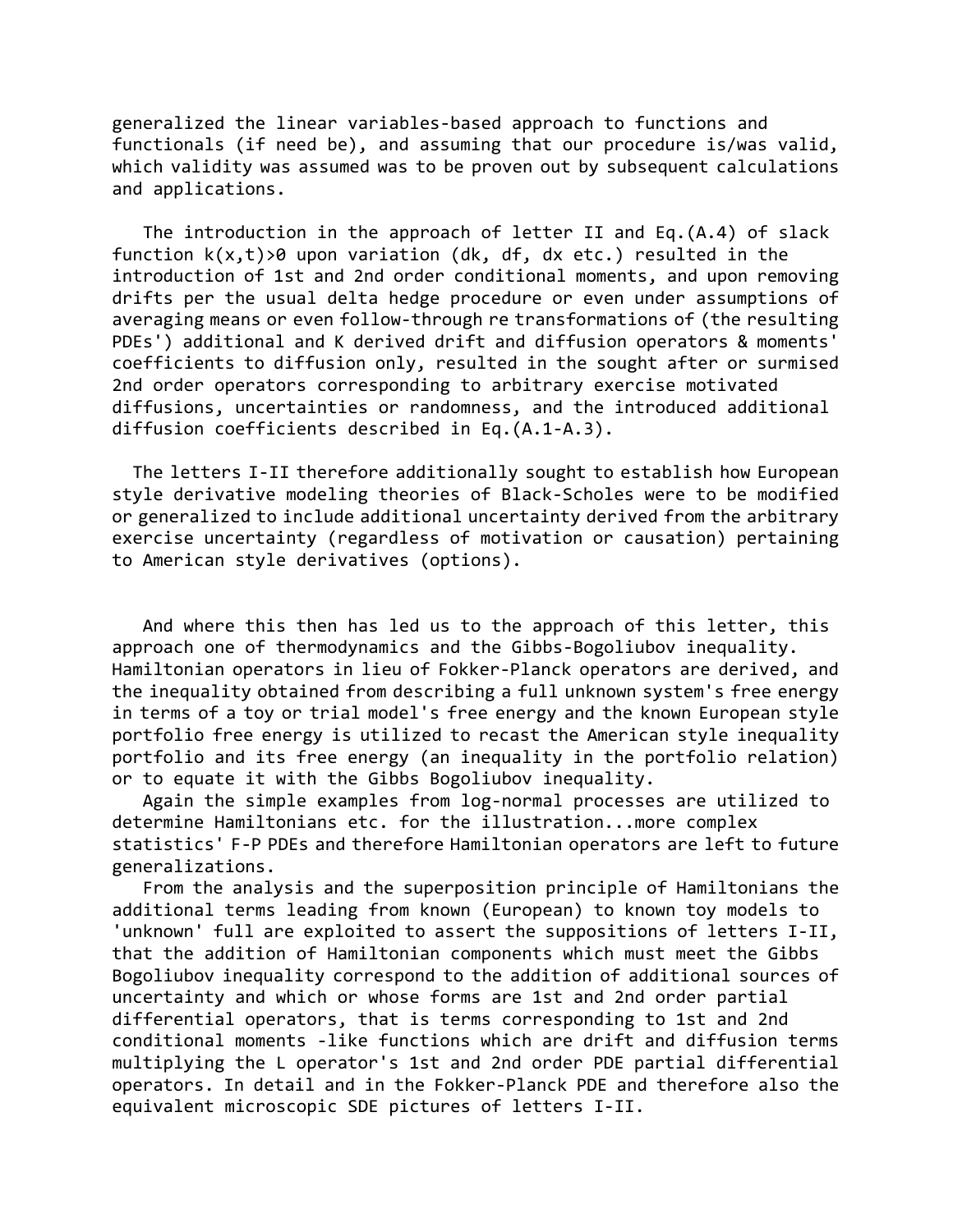# Appendix B:

 An alternative derivation of European style BS F-P PDE's SDE with additional source(s) of exercise uncertainty 'noise' is as follows. Add the noise to the PDE at the macroscopic level directly as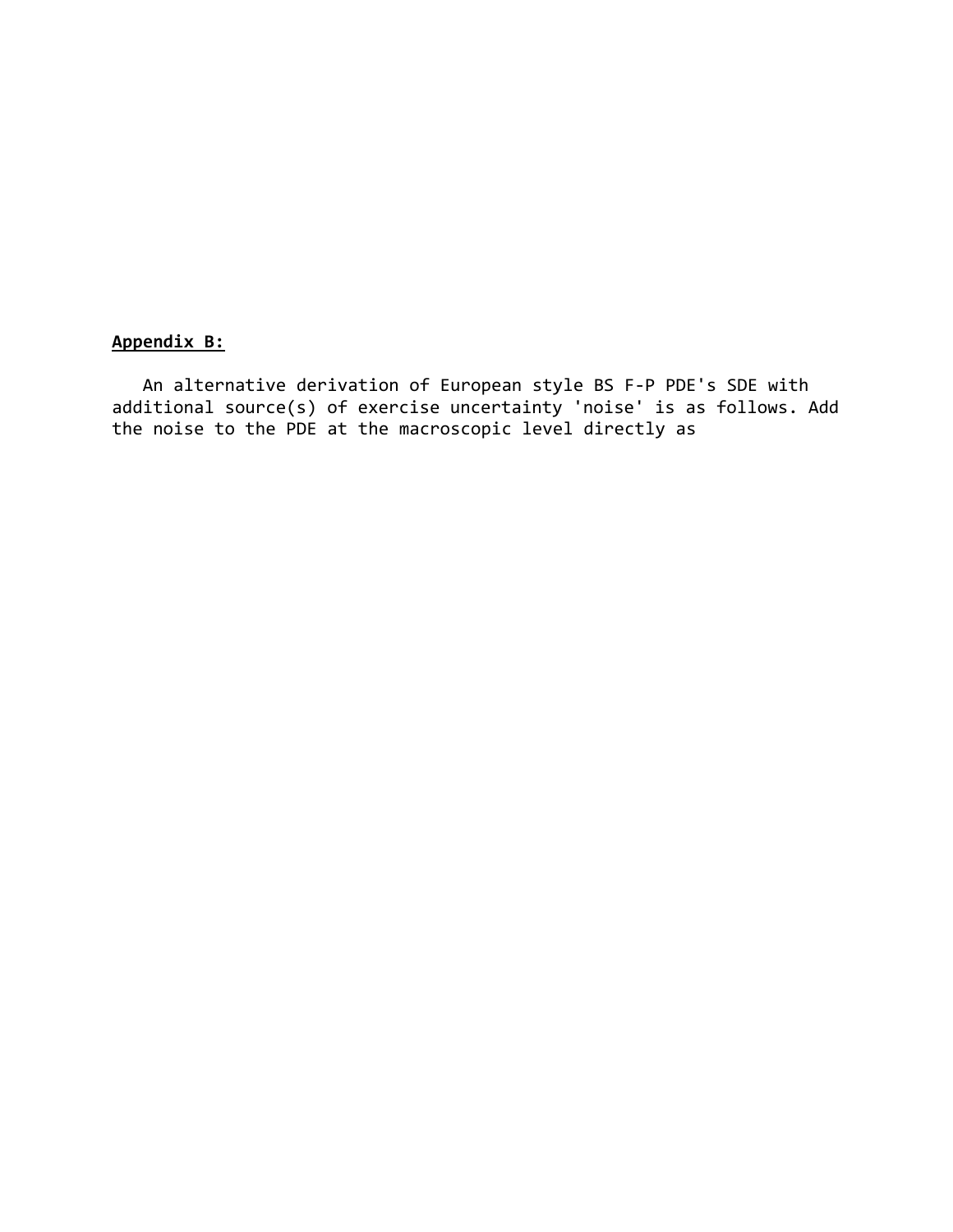$$
dx = adt + bdW + cdQ
$$
\n
$$
dh = \frac{\partial h}{\partial x}(adt + bdW + cdQ) + \frac{1}{2}\frac{\partial^2 h}{\partial x^2}dx^2
$$
\n
$$
dh = \frac{\partial h}{\partial x}(adt + bdW) + \frac{1}{2}\frac{\partial^2 h}{\partial x^2}dx^2 + c\frac{\partial h}{\partial x}dQ(t)
$$
\n
$$
< dh >_{w} = < \frac{\partial h}{\partial x}adt + \frac{b^2}{2}\frac{\partial^2 h}{\partial x^2}dt >_{w} + c\frac{\partial h}{\partial x}(\approx [Q(t) - Q(t')] \frac{1}{\Delta t})dt
$$
\n
$$
[Q(t) - Q(t')] \frac{1}{\Delta t} \sim dQ(t) \quad \therefore \text{ rescaled}
$$
\n
$$
\frac{d < h >_{g_{\alpha}}}{} = \int (ag_{\alpha} \frac{\partial h}{\partial x} + b^2 g_{\alpha} \frac{1}{2} \frac{\partial^2 h}{\partial x^2} + (cg_{\alpha}dQ) \frac{\partial h}{\partial x})
$$
\n
$$
\frac{\partial g_{\alpha}(x';t)}{\partial t'} + \frac{\partial (rx)g_{\alpha}}{\partial x'} - \frac{1}{2} \frac{\partial^2 b^2(x';t)g_{\alpha}}{\partial x^2} + \frac{\partial^2 dQ(t')}{\partial x} = 0
$$
\n
$$
dx = adt + bdW + cdQ
$$
\n
$$
cdQ = c.y.dt
$$
\n
$$
\therefore
$$
\n
$$
dx = (a + c.y)dt + bdW
$$
\n
$$
dy = \bar{c}dQ
$$
\n
$$
dh = \frac{\partial h}{\partial x} [(a + c.y)dt + bdW) + \frac{1}{2} \frac{\partial^2 h}{\partial x^2} dx^2 + \frac{1}{2} \frac{\partial^2 h}{\partial y^2} dy^2
$$
\n
$$
\frac{\partial g_{\alpha}(x';t)}{\partial t} + \frac{\partial [a + c.y]g_{\alpha}}{\partial x} - \frac{1}{2} \frac{\partial^2 b^2 g_{\alpha}}{\partial x^2} + \frac{1}{2} \frac{\partial^2 c^2 g_{\alpha}}{\partial y^2} = 0
$$
\n
$$
\frac{\partial^2 c^2 g_{\alpha}}{\partial y^2} = (\frac{\partial
$$

 This is dependent on averaging over each random component W or Q and the ensemble averaging g o. After multiplying by dt, note that the first two equations are averaged and integrated by parts to separate g from h in the derivation of a PDE from an SDE, therefore redefine the differential and re-integrate the fwd Integral{dg.h} to Integral{g.dh} and re apply the operators on h the arbitrary function that takes an SDE to PDE. averages are per W and not Q so carry out the similar procedure as in a one-source of W and noting that averages in terms of W and Q are separate per the Wiener Gaussian correlated noise delta functions correlations we noted in Appendix A, and then redefine the components of the SDE such that the c term is added to the dx terms, obtaining results analogous to those discussed in Appendix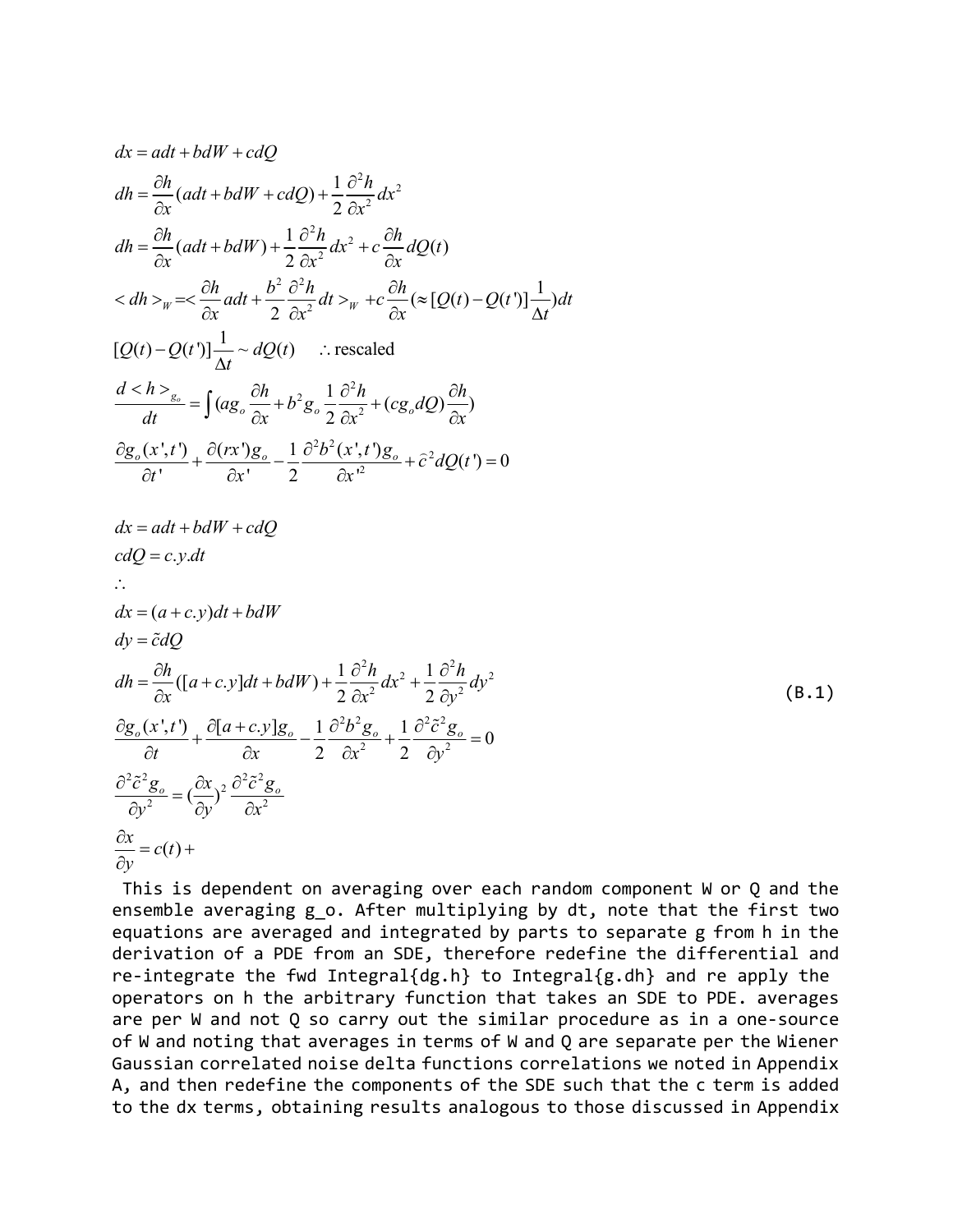A. Conversely begin from dx and then Ito formula c.o.v. of dh and then merely average over W noise and not Q noise and obtain the PDE+noise.

$$
dx = adt + bdW + cdQ
$$
  
\n
$$
dh = \frac{\partial h}{\partial x}(adt + bdW + cdQ) + \frac{1}{2}\frac{\partial^2 h}{\partial x^2}dx^2
$$
  
\n
$$
dh = \frac{\partial h}{\partial x}(adt + bdW) + \frac{1}{2}\frac{\partial^2 h}{\partial x^2}dx^2 + c\frac{\partial h}{\partial x}dQ(t)
$$
  
\n
$$
< dh >_w = < \frac{\partial h}{\partial x}adt + \frac{b^2}{2}\frac{\partial^2 h}{\partial x^2}dt >_w + c\frac{\partial h}{\partial x}( \approx [Q(t) - Q(t')] \frac{1}{\Delta t})dt
$$
  
\n
$$
[Q(t) - Q(t')] \frac{1}{\Delta t} \sim dQ(t) \quad \therefore \text{ rescaled}
$$
  
\n
$$
\frac{d < h>_{g_o}}{dt} = \int (ag_o \frac{\partial h}{\partial x} + b^2 g_o \frac{1}{2} \frac{\partial^2 h}{\partial x^2} + (cg_o dQ) \frac{\partial h}{\partial x})
$$
  
\n
$$
\frac{\partial g_o(x', t')}{\partial t'} + \frac{\partial (rx')g_o}{\partial x'} - \frac{1}{2} \frac{\partial^2 b^2(x', t')g_o}{\partial x'^2} + \frac{\partial^2 dQ(t')}{\partial t} = 0
$$

 $(B.2)$ 

Where this micro to macro depends on the noise addition and rescaling property. That is, a noise plus a noise is yet a noise, as is a difference of noises and as is a rescaling by some interval of that noise, which however we could have written explicitly.

To prove the point, let us decouple the SDE in Eq.(B.2)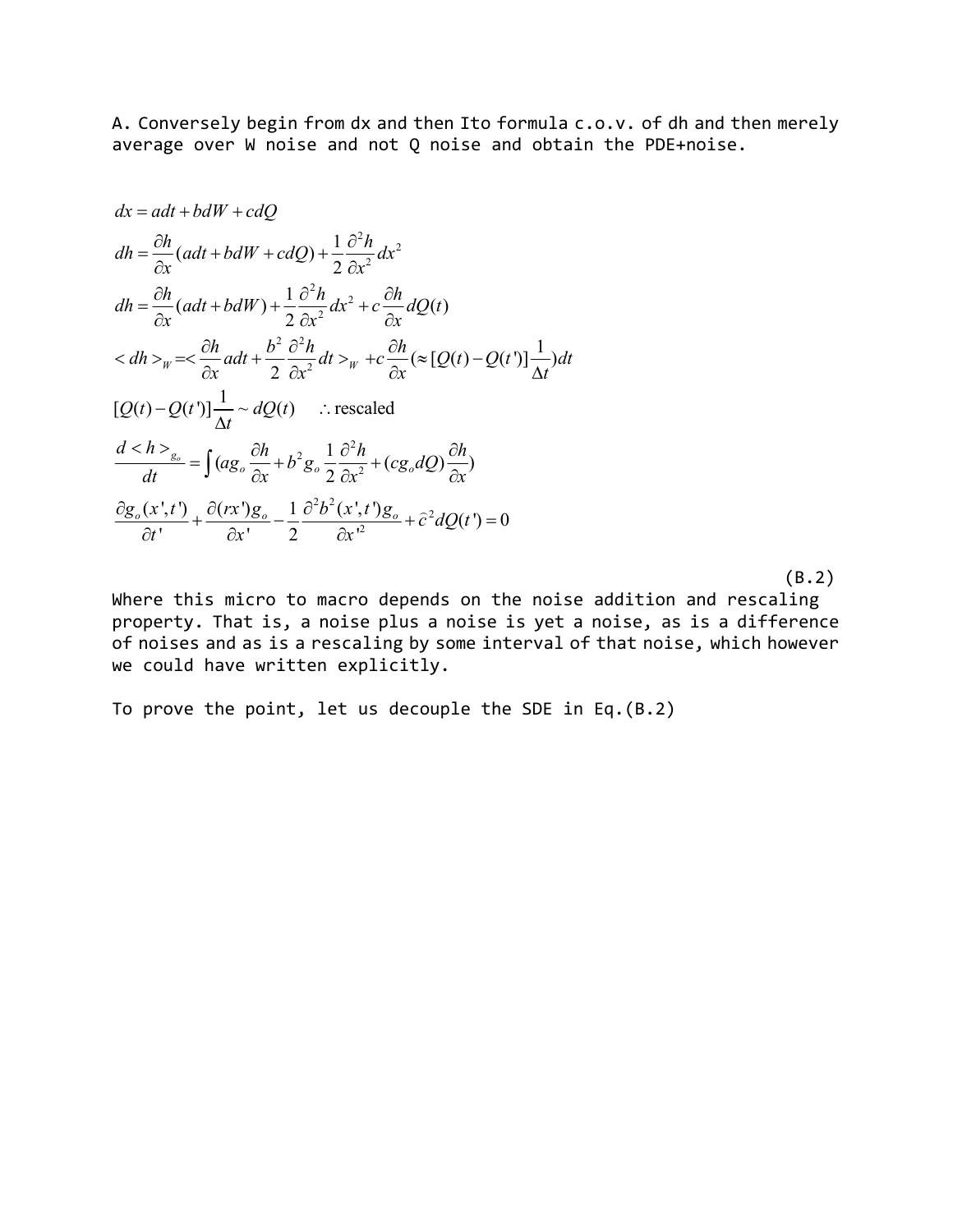$$
dx = adt + bdW + cdQ
$$
  
\n
$$
cdQ = c.y.dt
$$
  
\n
$$
dx = (a + c.y)dt + bdW
$$
  
\n
$$
dy = \tilde{c}dQ
$$
  
\n
$$
dh = \frac{\partial h}{\partial x}([a + c.y]dt + bdW) + \frac{1}{2} \frac{\partial^2 h}{\partial x^2} dx^2 + \frac{1}{2} \frac{\partial^2 h}{\partial y^2} dy^2
$$
  
\n
$$
\frac{\partial g_o(x',t')}{\partial t} + \frac{\partial [a + c.y]g_o}{\partial x} - \frac{1}{2} \frac{\partial^2 b^2 g_o}{\partial x^2} + \frac{1}{2} \frac{\partial^2 \tilde{c}^2 g_o}{\partial y^2} = 0
$$
  
\n
$$
\frac{\partial^2 \tilde{c}^2 g_o}{\partial y^2} = (\frac{\partial x}{\partial y})^2 \frac{\partial^2 \tilde{c}^2 g_o}{\partial x^2}
$$
  
\n
$$
\frac{\partial x}{\partial y} = a_o^{-1} [c_1(t) + c_o]^{-1}
$$
  
\n
$$
\frac{\partial g_o(x',t')}{\partial t} + \frac{\partial [a(x,t) + a_1(x,t)]g_o}{\partial x} - \frac{(b^2 + \tilde{c}^2)}{2} \frac{\partial^2 g_o}{\partial x^2} = 0
$$
  
\nWhere the decomposition of the 2<sup>nd</sup> stochastic source can be made with an

additional drift to counter or remove the induced drift of coupling/decoupling. Alternatively a can be redefined.

 In summary, we have tried to show that with proper rescaling and even from the simplest considerations, noise can be added from the macro PDE scale and micro SDE scale to an already diffusion or stochastic trajectory, resulting in additional variance or diffusion coefficient contributions, and especially when one considers the drift removal by delta hedging which replaces a with r.

## Appendix C:

Alternative formulation I:

 The concept of additional uncertainty which must be taken into account to properly describe American style derivatives options suggests additional, alternative formulations. We investigate one here.

 The concept is simple enough...the American style derivative is assumed to randomly vary about the deterministic European style derivative, this due to precisely the uncertainty due to arbitrary exercise which can occur from t o to T final of the 'equivalent' fixed exercise time European style option (say).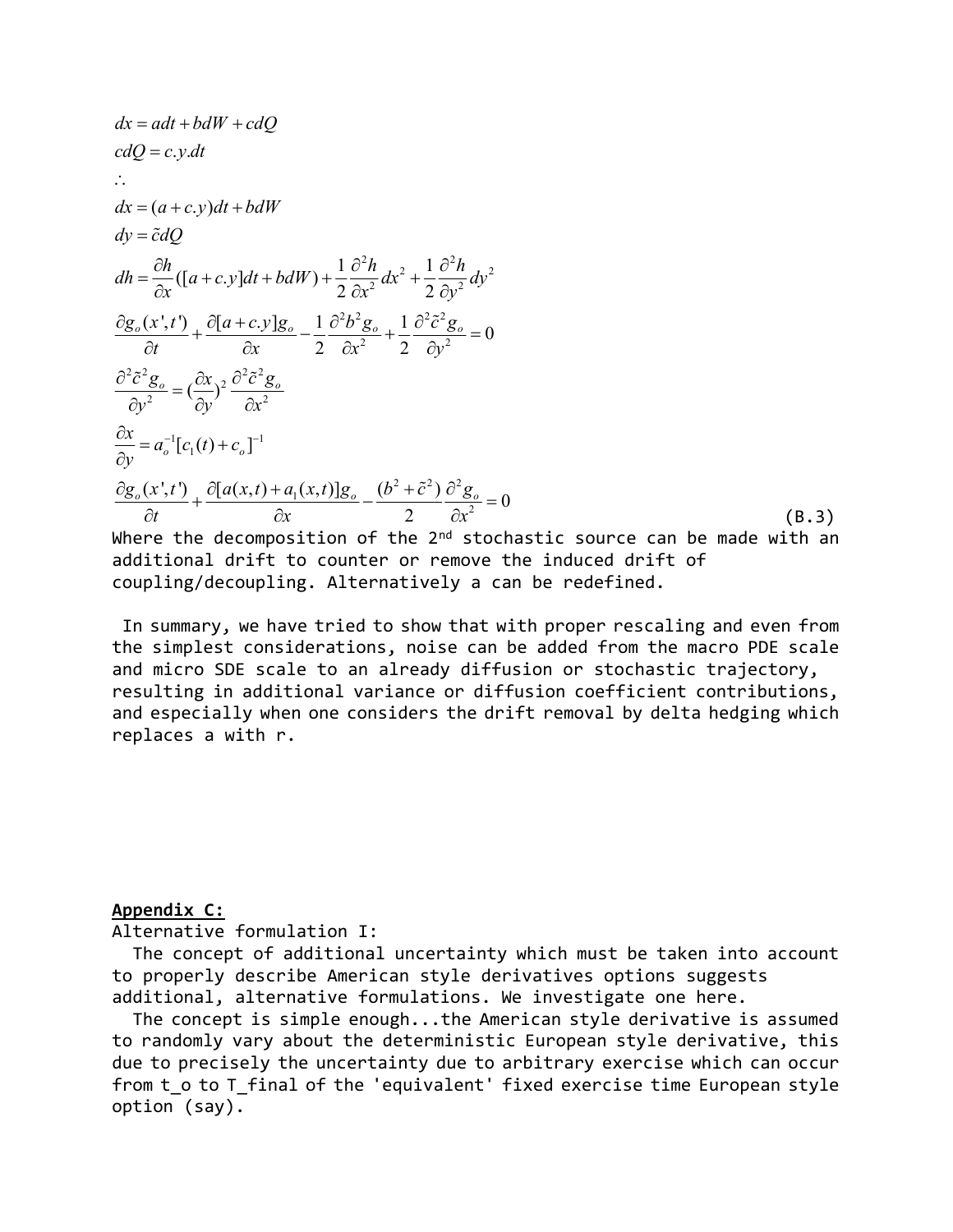The Portfolio of functionals is then written as usual as the instrument option but this hedged by the uncertain asset or security or its converse interpretation, the underlying in combination with the insurance-like option, but this now based on the European style option as

$$
\pi = f - \Delta f_o
$$
\n
$$
d\pi = df - \Delta df_o
$$
\n
$$
d\pi = r\pi_o dt
$$
\n
$$
df_o = c(f_o, t)dt + b(f_o, t)dW(t)
$$
\n
$$
f_o = f_{Euro}(x, t)
$$
\n
$$
df_o = c.f_o dt + b(f_o, t)dW(t)
$$
\n
$$
\frac{\partial f}{\partial t} = r(f - \frac{\partial f}{\partial f_o}f_o) + \frac{b^2(f_o, t)}{2} \frac{\partial^2 f}{\partial f_o^2}
$$
\n
$$
b^2(f_o, t) = \sigma_1^2 f_o^2
$$
\n(c.1)

The American style option's evolution is now dependent on the underlying as usual however with the underlying now the European style option, comprised of a deterministic+random proportioned drift & diffusion, with the deterministic component referenced to the deterministic traditional Black-Scholes type of derivative option.

In fact we specialize the arbitrary nonlinear drift+diffusion coefficients SDE of Eq.(c.1) to the European drift as a linear drift  $df_o = c.f_o.dt + b(f_o, t)dW(t)$  (c.2)

and where the Black scholes type of F-P equation becomes

$$
\frac{\partial f}{\partial t} = r(f - \frac{\partial f}{\partial f_o} f_o) - \frac{b^2 (f_o, t)}{2} \frac{\partial^2 f}{\partial f_o^2}
$$
  

$$
b^2 (f_o, t) = \sigma_1^2 f_o^2
$$
  

$$
f(f_o, t | t') = e^{r(t-t)} g(f_o, t | t')
$$
 (c.3)

and we choose the linear drift and linear volatility of the log-normal process for simplicity as that has a known solution though here a functional. Additionally if we choose the r drift  $b^2=f^1-q$  form we have another exact closed form solution that of the Tsallis power-law statistics though here also a functional.

Several points: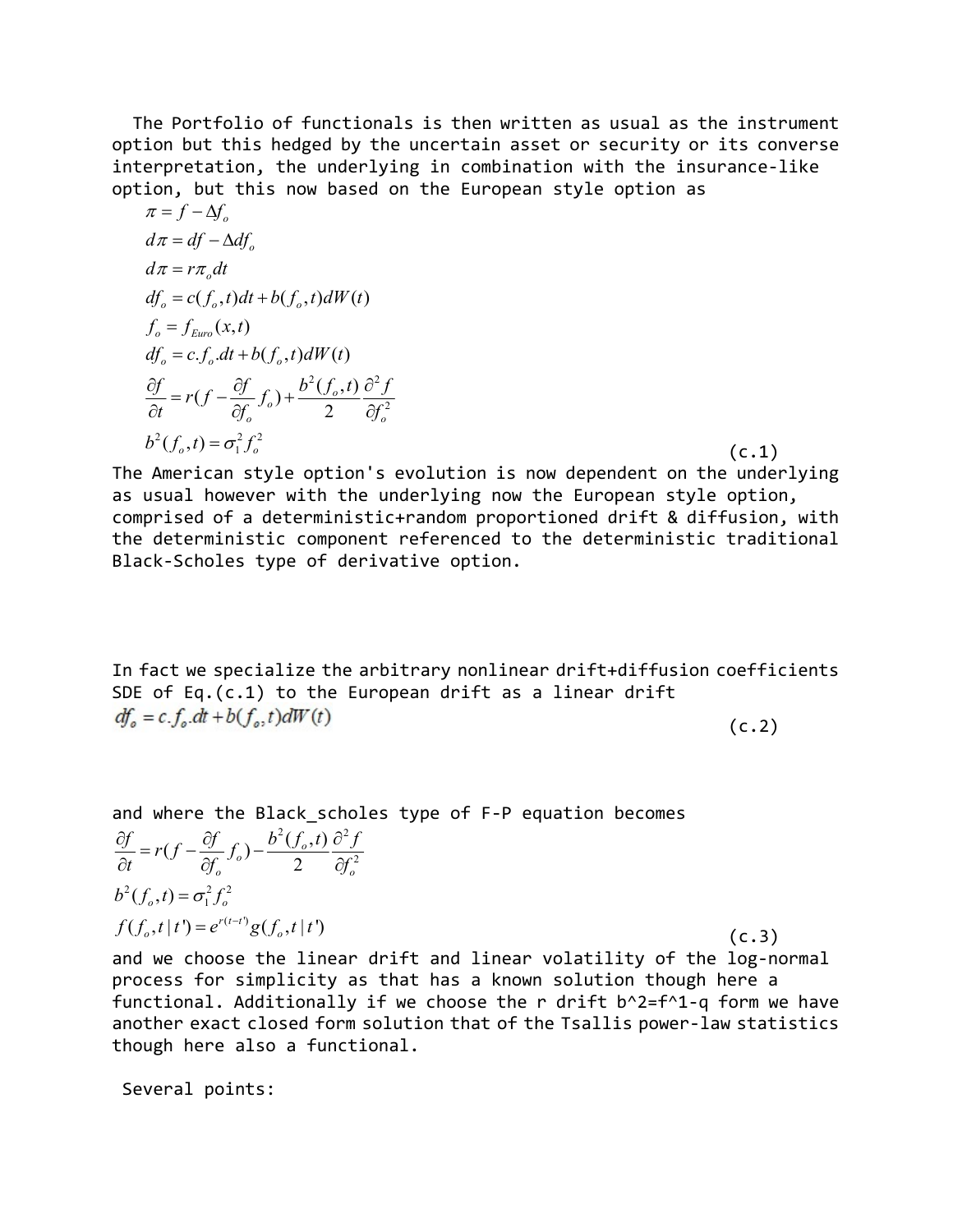1) The solution of the American style option is then as usual, the Black-Scholes style solution for log-normal processes and as by cumulant functions (see references), yet with f o playing the part of stock price or underlying stochastic asset or security etc.

2) The expression for the American style derivative can be seen to be a functional of the European style option. Moreover, the expectation or average, the 1st moment or mean or 'drift' (beyond that the 2nd moment and from conditional averaging) of the SDE Eq.(c.2) and PDE Eq.(c.3) is  $\langle f \rangle$  o>=f o the European style option price function.

3) The integral solution is based on the expected price of say a call function price calculation this  $C(T)=Ex(max{f}o(t_f=T) - K,0)$  at the 'terminal' time of exercise, which is discounted in time to the present moment to obtain (note as we are dealing with 2-point functions to derive these solutions, care must be made in defining t,t'):

$$
g(f_o, t') = \int g(f_o(t), t)g(f_o, t \mid f_o', t')df_o
$$
  

$$
f(f_o, t') = e^{-r(T-t)} \int_K^{\infty} (f_o(T) - K)g(f_o, t \mid f_o', t')df_o
$$
  
(c.4)

the integral now finite-infinite in boundaries the result is comprised of cumulant functions, obtaning the Black-Scholes solution although here generally by convolution with 2-point transition-conditional distribution functions, now depending on the underlying European option price.

4) the functional expression for the American style option depending on the underlying f o, its PDE can be transformed to expressions depending on the (2nd) underlying of the (1st) underlying, the stock price (say..).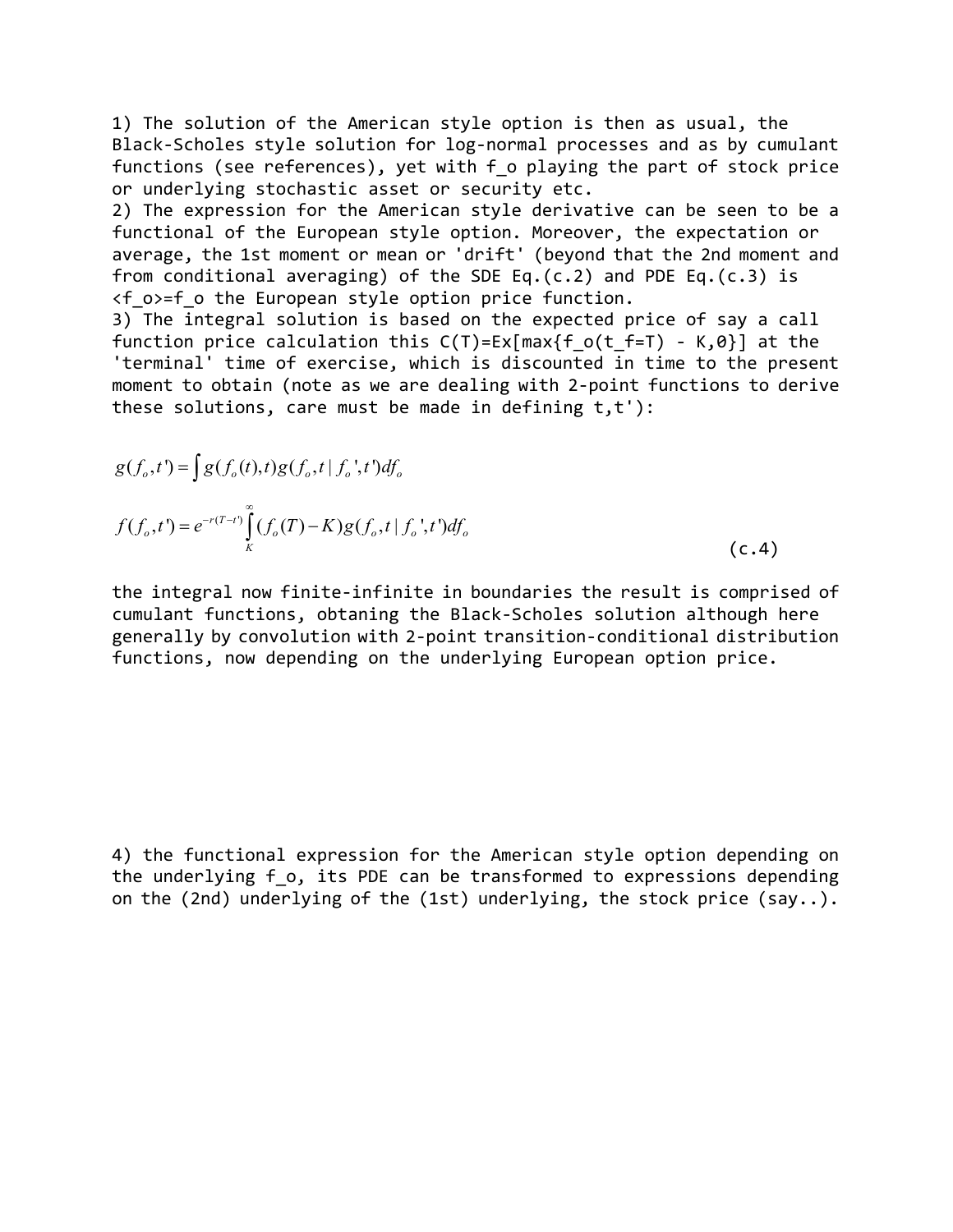$$
\frac{\partial g}{\partial t} = -rS \frac{\partial g}{\partial S} - \frac{g^{1-q}(S,t)}{2} \frac{\partial g}{\partial S^2}
$$
  
\n
$$
d[y = Se^{rt}] = e(\partial dS + Sre(\partial dt = bdW)
$$
  
\n
$$
dx = -rdt + bdW
$$
  
\n
$$
d[x + rt] = bdW
$$
  
\n
$$
dy = bdW
$$
  
\n
$$
dS = uSdt + bSdW
$$
  
\n
$$
dS = u_tGdt + b_tf_o dW
$$
  
\n
$$
df_o = u_t f_o dt + b_t f_o dW
$$
  
\n
$$
df_o \gg = u_t f_o dt
$$

 $\frac{\partial g}{\partial t}=-r\frac{\partial g}{\partial y}-\frac{\sigma_{1}^{\ 2}}{2}\frac{\partial g}{\partial y}$  $\big(\frac{\partial y}{\partial S}\big) = \big(g_o\big(\frac{\partial S}{\partial e}\big)\big)^{-1}$ 

 $(c.5)$ 

and even this form is reasonable easily solved as the European g o of f o is known, and so is the partial w.r.t. the stock price.

5) The g of f, the fwd Fokker-Planck PDE functional PDF or the PDF price distribution function(al) can be derived directly from maximum entropy. Assume the removal of market drift for preferred r drift by the delta hedge as usual, and then also note the PDE is for an r-drift log-normal ('implied SDE', and then de-mean as in the body of the letter (above) for x=ln(f\_o) and dx=-rt + bdW or for y=x-rt for dy=bdW with b the diffusion coefficient 'volatility'.

#### Then maximize for Gibbs-Boltzmann entropy to obtain

$$
D[< S >]+ D[\beta < y^2 >]+ norm = 0
$$
\n
$$
f(S,t) = \frac{e^{\frac{(\ln S - rt)^2}{2\sigma_1^2 t}}}{Z(t)}
$$
\n
$$
Z = \sqrt{4\pi\sigma_1^2 t} \tag{c.6}
$$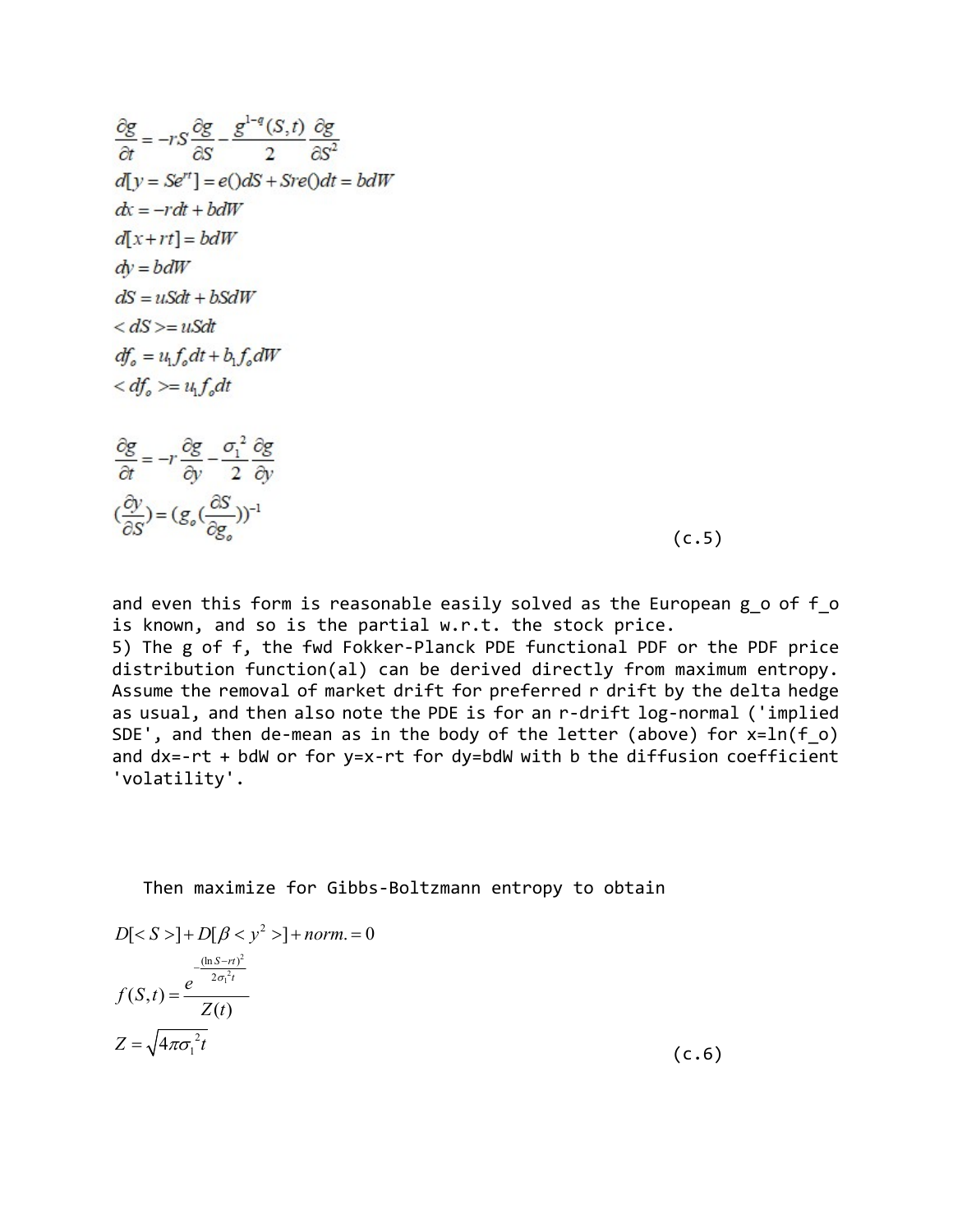however note that the secondary market SDEs for the primary underlying the stock (say..) and the second primary the option, for these simplest log-normal type of processes however for linear drift processes is

 $df_o = u_1 f_o dt + b_1 f_o dW$  $d\phi = u_1 f_o dt$  (c.6.b)  $dS = uSdt + bSdW$  $dS = uSdt$ 

where the expectation is at the SDE level. And as we are intending the secondary (American style) market option to fluctuate and evolve about the deterministic trend of, or the average that is the European style option price function. Again, we 'model' this by design as a linear drift, however it may become apparent that upon additional investigation that the model would be better described by a nonlinear drift say a 2nd order that reverts to the mean. However as Black-Scholes merely posited a log-normal linear drift stochastic process and hammered the model to an exact solution we feel free to posit a simple first look. Generalized stochastic processes may either wait or one can look at the suggestive nonextensive models we refer to here.

And which due to an interest in statistics which accurately capture the stylized facts of financial markets such as superdiffusion of price increments and the emergence of outliers or fat tailed power-law distributions, interests us in deriving the nonextensive entropy analog, obtaining upon maximizing <S\_q> the nonextensive Tsallis entropy the following power-law distributions

$$
D[< S_q >] + D[\beta < y^2 >] + norm = 0
$$
\n
$$
f(f_o, t; q) = \frac{[1 + \beta_1(t)(q - 1)(\ln f_o - rt)^2]^{1-q}}{Z(t; q)}
$$
\n
$$
f_o(S, t; q) = \frac{[1 + \beta_o(t)(q - 1)(\ln S - rt)^2]^{1-q}}{Z_o(t; q)}
$$
\n
$$
(c.7)
$$

(q values may be decided to differ for underlying primary and underlying European secondary by the way)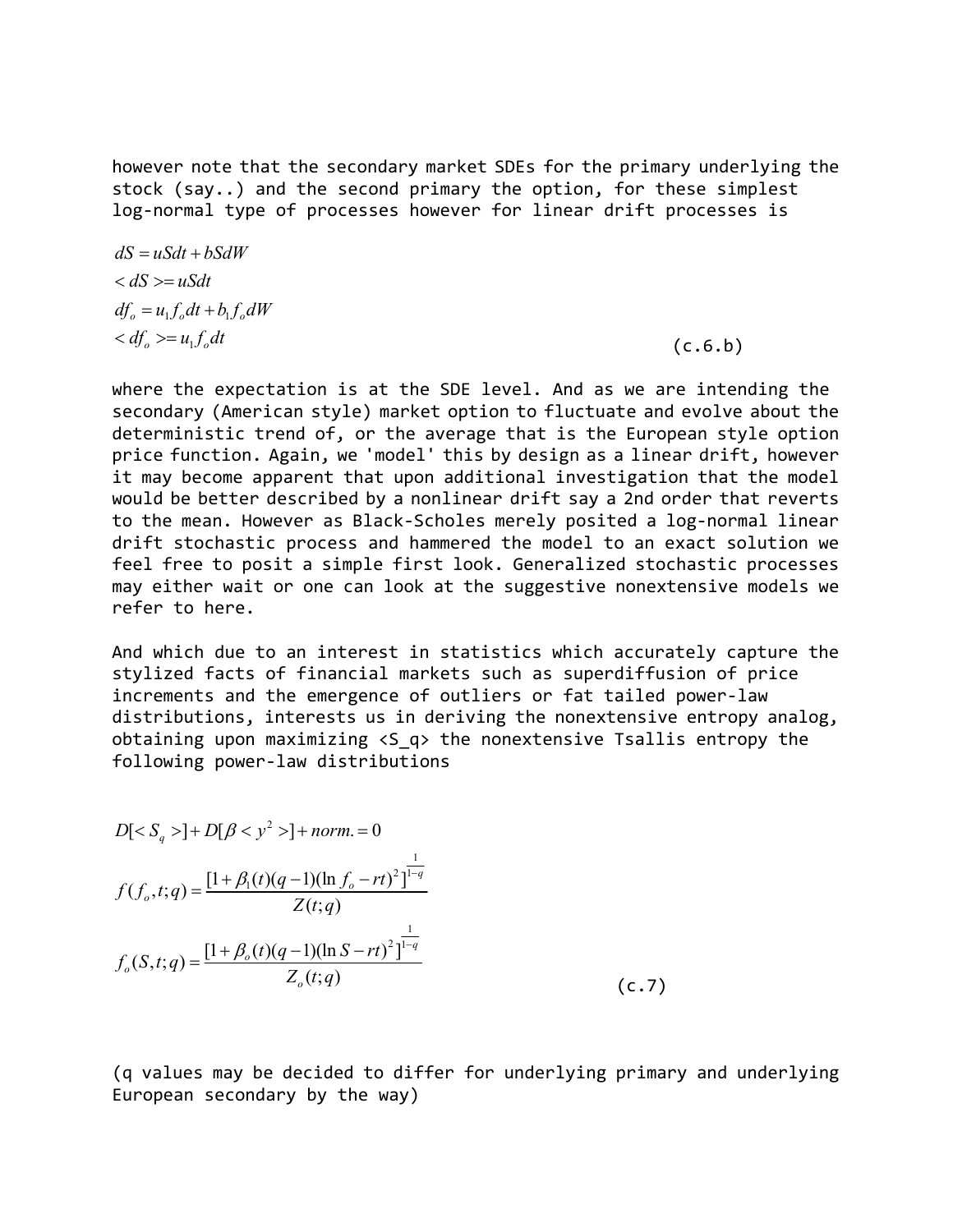where we include the European nonextensive for log-normal (ad hoc) generalization and the American style nonextensive log-normal (functional SDE) process; and where the simplicity of the derivation of the PDF being due to a log-normal process which then is demeaned to  $y, t$ , and we used y interchangeably in the change.of.variables c.o.v. and where the simple demeaned PDE is then generalized to q-parameterized power-law q-PDFs whose PDEs go as

$$
\frac{\partial f_o}{\partial t} = r(f_o - S \frac{\partial f_o}{\partial S}) - \frac{f_o^{1-q}(S, t; r)}{2} \frac{\partial f_o}{\partial S^2}
$$

$$
\frac{\partial f}{\partial t} = r(f - f_o \frac{\partial f}{\partial f_o}) - \frac{f^{1-q}(f_o, t; r, q)}{2} \frac{\partial}{\partial f_o^2} f(f_o, t; r, q)
$$

 $(c.8)$ and these the European and American nonextensive, ad-hoc generalized log-normal processes.

\* Fredrick Michael, PhD 773-372-8193 fnmfnm2@gmail.com . Experfy/Harvard innovation lab Data Institute and Materials & Processes Laboratory MSFC George C. Marshall Center.

#### Bibliography:

[1] M. Broadie et al. & references. MANAGEMENT SCIENCE Vol. 50, No. 9, September 2004, pp. 1145–1177. A. Etheridge, Financial Calculus, Cambridge (press) 2002, chapter 6 and references. F.Michael, preprint https://www3.unifr.ch/econophysics/sites/default/files/american%20styl e% 20options.pdf.

[2] L. Feng et al. https://ssrn.com/abstract=1703199.

[3] J. Hull et al. Journal of Derivatives winter 1996.

[4] C.W.Gardiner's handbook of stochastic methods, Springer 2004. H. Risken et al. The Fokker-Planck Equation: Methods of Solution and Applications Springer 1984.

[5] F. Michael PhD Doctoral Thesis, UCF.edu Stars Thesis library http://stars.library.ucf.edu/rtd/1612/ and

http://www3.unifr.ch/econophysics/?q=content/econophysics-stylized-fac